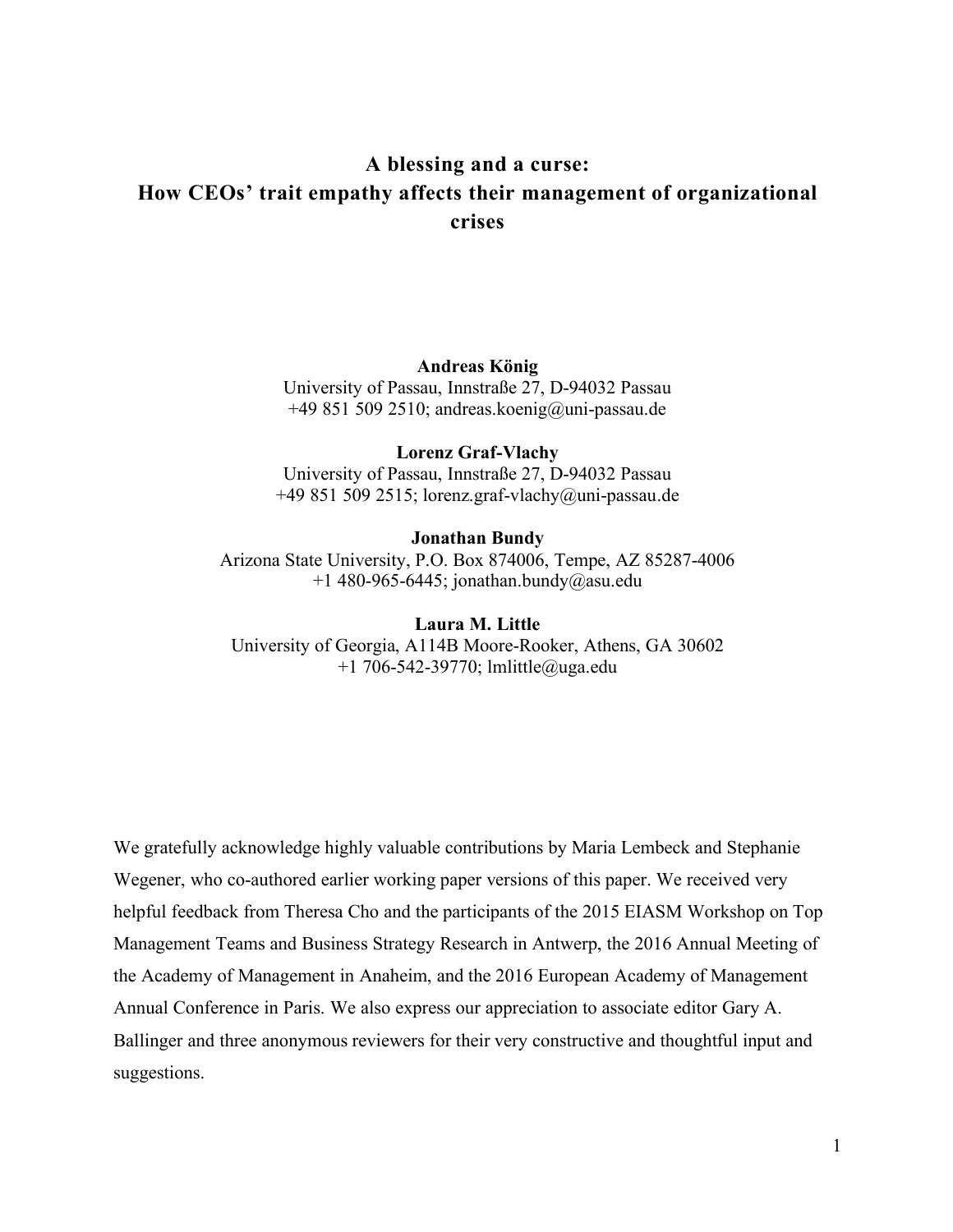# **A blessing and a curse: How CEOs' empathy affects their management of organizational crises**

### **ABSTRACT**

How does a Chief Executive Officer's (CEO's) level of trait empathy affect his or her management of organizational crises? So far, management scholars have highlighted mostly positive effects of CEOs' empathy in the emotionally charged context of crises. We combine the emerging critical perspective on empathy with research on upper echelons and crisis management to provide a more balanced portrayal of the influence of CEO empathy on crisis management. Specifically, we argue that, on the one hand, highly empathic CEOs will recognize warning signs more quickly, have access to more crisis-related information, gain greater stakeholder appreciation via displays of compassion, and are more committed to healing the organization's relational system. On the other hand, they also may be more predisposed to false alarms, more biased in processing crisis-related information, over-inclined towards apologetic sensegiving, and less committed to repairing the organization's operational system. Ultimately, we propose, CEOs' empathy influences their effectiveness in the various tasks of crisis management in an inverted U-shaped pattern. Our theory offers an upper echelons view of organizational crises, particularly by illuminating the roles of empathy and emotions in executives' crisis management. We also introduce a novel, "too-much-of-a-good-thing" perspective on CEO empathy, providing abundant opportunities for future research.

**Keywords**: Upper echelons, chief executive officer (CEO), crisis management, organizational crisis, emotions, empathy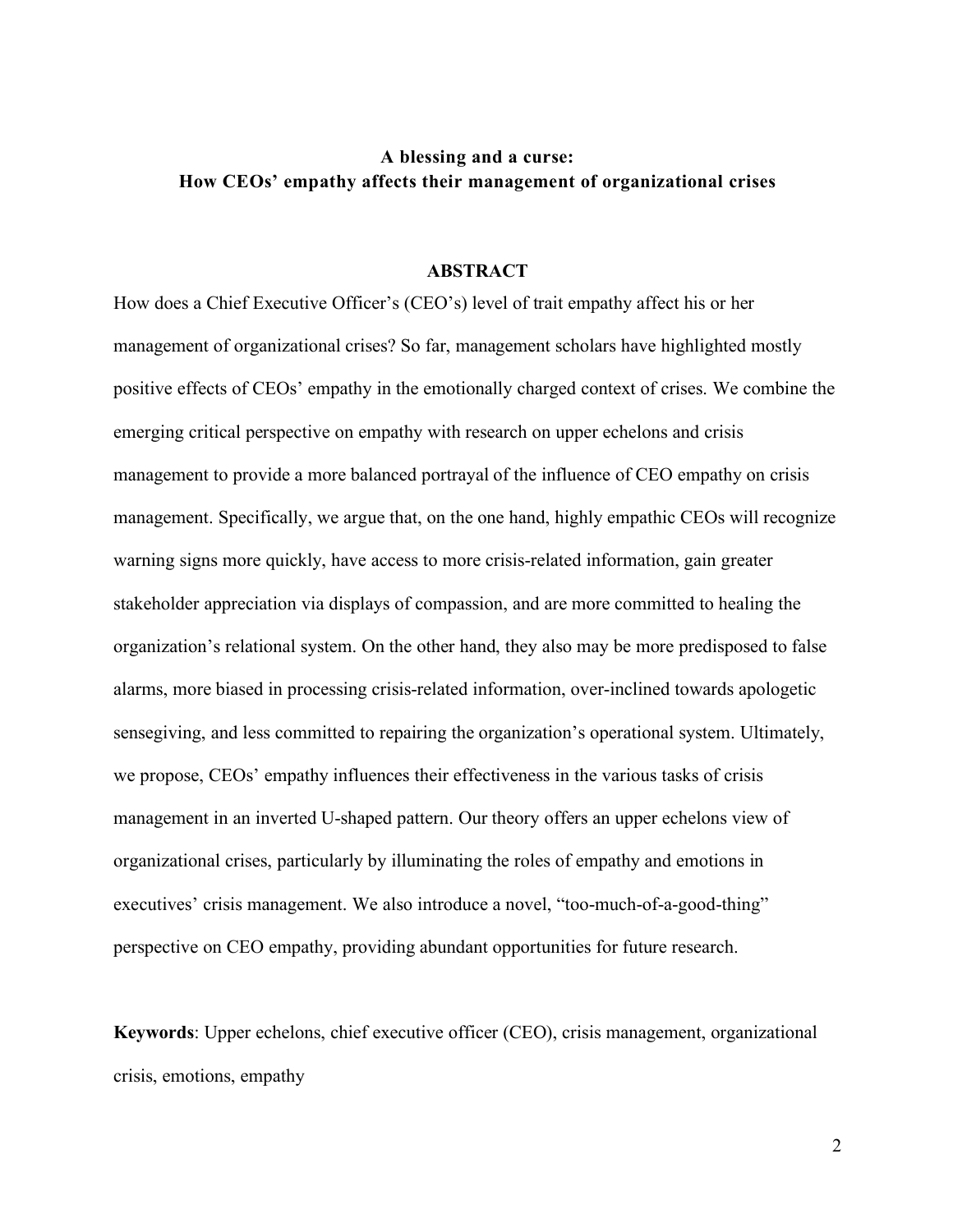One of the most challenging episodes in a firm's life is an organizational crisis (Bundy, Pfarrer, Short, & Coombs, 2017; James & Wooten, 2005; Kahn, Barton, & Fellows, 2013; Mitroff, 2005; Pearson & Clair, 1998). Organizational crises are acute, public, arduous threats to an organization and its stakeholders (James, Wooten, & Dushek, 2011) that can be elicited, for instance, by financial fraud, employee discrimination, or revelations of life-threatening product safety problems (Zavyalova, Pfarrer, Reger, & Shapiro, 2012). Root causes of organizational crises are often deeply embedded within the organization and typically require solutions that are outside existing repertoires (Ancona, 2012; Starbuck, Greve, & Hedberg, 1978). In light of these challenges, a substantial body of research has studied the factors that determine the odds of successful crisis management (James et al., 2011; Kahn et al., 2013; Prewitt & Weil, 2014). An increasing part of this research has focused on the role of leaders, particularly chief executive officers (CEOs), in dealing with organizational crises (Brockner & James, 2008; Connelly, Ketchen, Gangloff, & Shook, 2016; Dowell, Shackell, & Stuart, 2011; Gomulya & Boeker, 2014; Lafley, 2009; Wooten & James, 2008; Wowak, Mannor, & Wowak, 2015).

Among the many qualities of CEOs that have been claimed to matter in crisis management, scholars and practitioners have often—although not necessarily explicitly—portrayed one as particularly vital: trait empathy (e.g., Boin, 't Hart, Stern, & Sundelius, 2005; Coombs, 2015; Coombs & Holladay, 2005; King, 2007; Seeger, 2006; Wooten & James, 2008)—i.e., the ability and propensity to sense the feelings of people in emotional distress and to re-experience these feelings oneself (Salovey & Mayer, 1990; note that, from here on, we use the term 'empathy' as a shorthand for 'trait empathy,' unless we indicate otherwise). The basic idea underlying most of these accounts is that organizational crises stir up strong emotions such as anxiety, panic, and distress (James et al., 2011; Kayes, 2004; Smith & Ellsworth, 1985; Weick, 1990; 1993) and that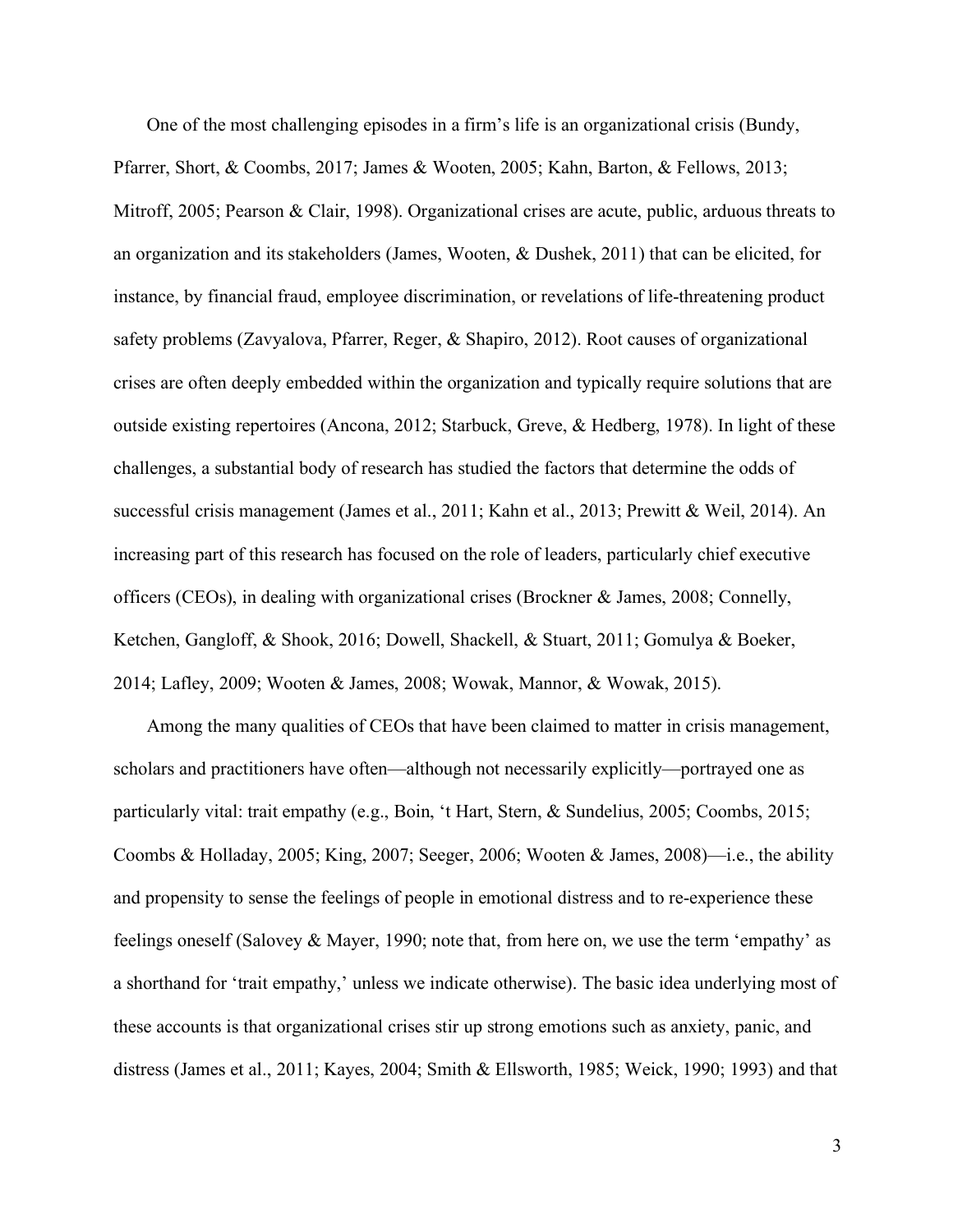leaders with greater empathy are better equipped to manage those who experience these emotions (Christianson, Farkas, Sutcliffe, & Weick, 2009; James et al., 2011; Kahn et al., 2013; Vuori & Huy, 2016). Barbash (2003), for example, demonstrates how important it was for the recovery of Cantor Fitzgerald—a firm whose headquarter was destroyed in the attack on the Twin Towers—that CEO Howard Lutnick showed empathic concern in his crisis management efforts by regularly convening survivors and family members to mourn together.

Conversely, other cases recall how CEOs *failed* in managing a crisis because of a *lack* of empathy (Dutton et al., 2002; King, 2007). Wooten and James (2008), for instance, describe how, during the extraordinarily difficult merger between Boeing and McDonnell Douglas in 2000, Boeing's CEO Philip Condit publicly rejected workers' desire for a "family-like" working environment—a deficiency in empathy that, according to these authors, contributed to "the largest white collar strike in American history," and massive costs for Boeing (Wooten & James, 2008: 14). Thus, although certainly many of the CEO's other qualities also shape his or her crisis management, empathy seems to be key to a CEO's successful leadership in such an episode.

And yet: Is a CEO's empathy unequivocally conducive to resolving an organizational crisis? For at least two reasons, we believe that it is crucial to address this question. First, there is little, if any, conceptual debate on precisely how and why a CEO's empathy should influence crisis management. This gap is largely because most of the accounts of leaders' empathy and its effect on crisis management are case-based and predominantly anecdotal. However, crisis management is complicated and multifaceted (James et al., 2011) and we, therefore, need a rigorous theoretical foundation before declaring CEOs' empathy unambiguously advantageous.

Second, there is an increasing amount of puzzling research in psychology and cognitive science that highlights the intricate and sometimes negative implications of empathy (e.g.,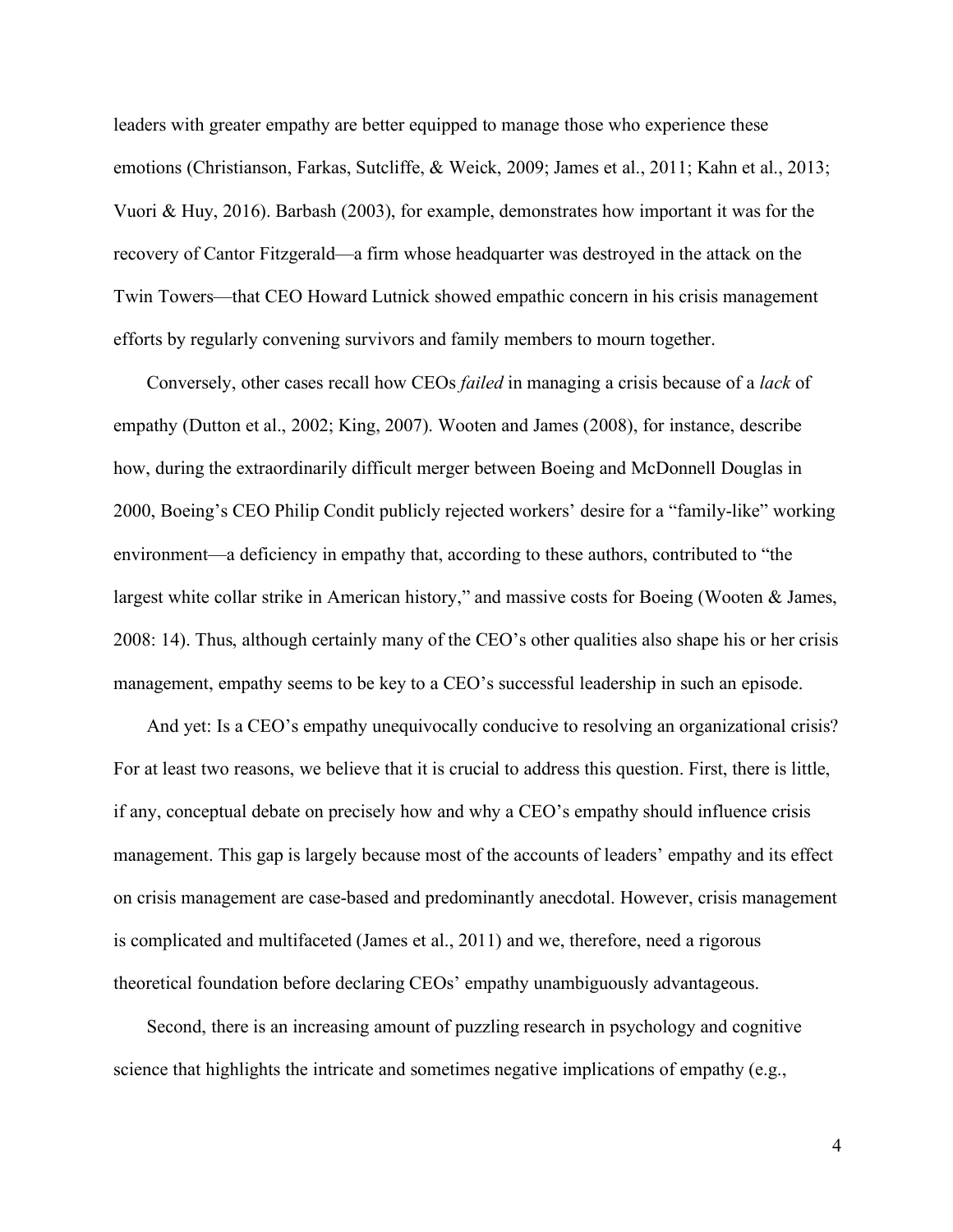Bloom, 2016; Prinz, 2011). For example, whereas empathy has traditionally been associated with greater prosocial behavior, better task performance, greater perceptions of justice, and greater communication competence (Bass & Avolio, 1990; Kellett, Humphrey, & Sleeth, 2002; Patient & Skarlicki, 2008; Redmond, 1985; Stiff, Dillard, Somera, Kim, & Sleight, 1988; Yukl, 1998), recent studies warn that empathy might also trigger cognitive overload, exhaustion, bias, and even aggressive behavior (for a review, see Bloom, 2016). Management scholars have also become more critical towards an overly positive portrayal of empathy (Fiori, Krings, Kleinlogel, & Reich, 2016; Fiori & Ortony, 2016). For instance, Antonakis notes that strongly empathic leaders might "not make good leaders (probably because they are unable to take a stand on difficult matters, are submissive, and put individual interests ahead of organizational interests)" (Antonakis, Ashkanasy, & Dasborough, 2009: 257).

In this paper, we address this conundrum by developing a theory of the effects of CEOs' trait empathy on the management of organizational crises. Our theorizing combines upper echelons theory (Hambrick & Mason, 1984) with research on the bright and the dark sides of empathy (Bloom, 2016), the cognitive costs of emotions (Hodgkinson & Wright, 2002), and crisis management. Our main argument is that CEOs' perceptions of a crisis, and their adaptive measures, are fundamentally shaped by their empathy. As a result, while empathy will help CEOs in meeting many of the expectations associated with crisis management, it can also result in over-reliance on emotions and decision bias.

We make important theoretical contributions. Most notably, we add to research on organizational crises by introducing an emotion-focused upper echelons perspective as a novel lens to better understand firm behavior in the extreme circumstances of organizational crises. Following recent calls in the crisis management literature (Bundy et al., 2017; James et al.,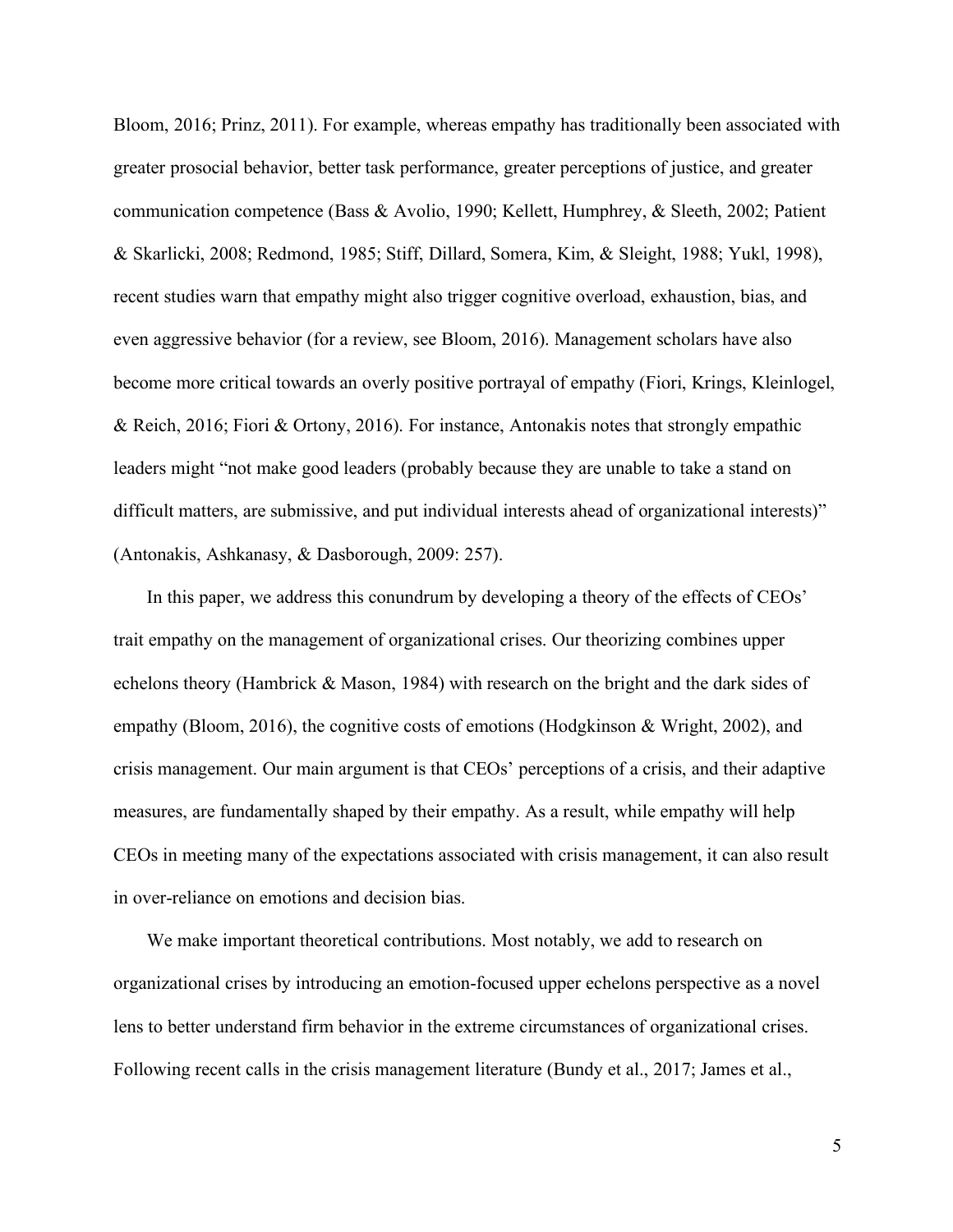2011), we highlight that crisis episodes are highly emotional events for all involved, including those at the apex of the organization. We also respond to recent calls for more upper echelons research on emotional dimensions of executive traits and personality (Delgado-García & De La Fuente-Sabaté, 2010; Hodgkinson & Healey, 2011). Specifically, our theorizing emphasizes that although empathy has an undoubtedly positive influence on many aspects of crisis leadership, it may also have certain downsides. As such, our theorizing furthers a recent shift in upper echelons research towards a more balanced portrayal of executives' personal characteristics (Crossland, Zyung, Hiller, & Hambrick, 2014; Gerstner, König, Enders, & Hambrick, 2013) and the current turn in social psychology and management science towards illuminating "too-muchof-a-good-thing" phenomena (e.g., Antonakis, House, & Simonton, 2017; Grant and Schwartz, 2011; Pierce & Aguinis, 2013; Simonton, 1985). Ultimately, we argue that comprehending when and why CEOs' empathy creates advantages or disadvantages can substantially aid our theoretical and practical understanding of how CEOs effectively manage a crisis.

### **THEORETICAL BACKGROUND**

# **The Management of Organizational Crises**

Scholars consider crises as fundamental threats to the organization that are characterized by particular "ambiguity of cause, effect, and means of resolution" (Pearson & Clair, 1998: 60). Moreover, scholars denote that organizational crises require timely responses (Ancona, 2012; Hermann, 1963; Starbuck et al., 1978), the allocation of substantial organizational resources (Starbuck & Hedberg, 1977; Webb, 1994), and particularly innovative, "out-of-the-box" responses (for review, see Bundy et al., 2017).

Most organizational crises originate from failures within the organization, including technical and economic failures, such as industrial accidents or labor strikes, as well as human or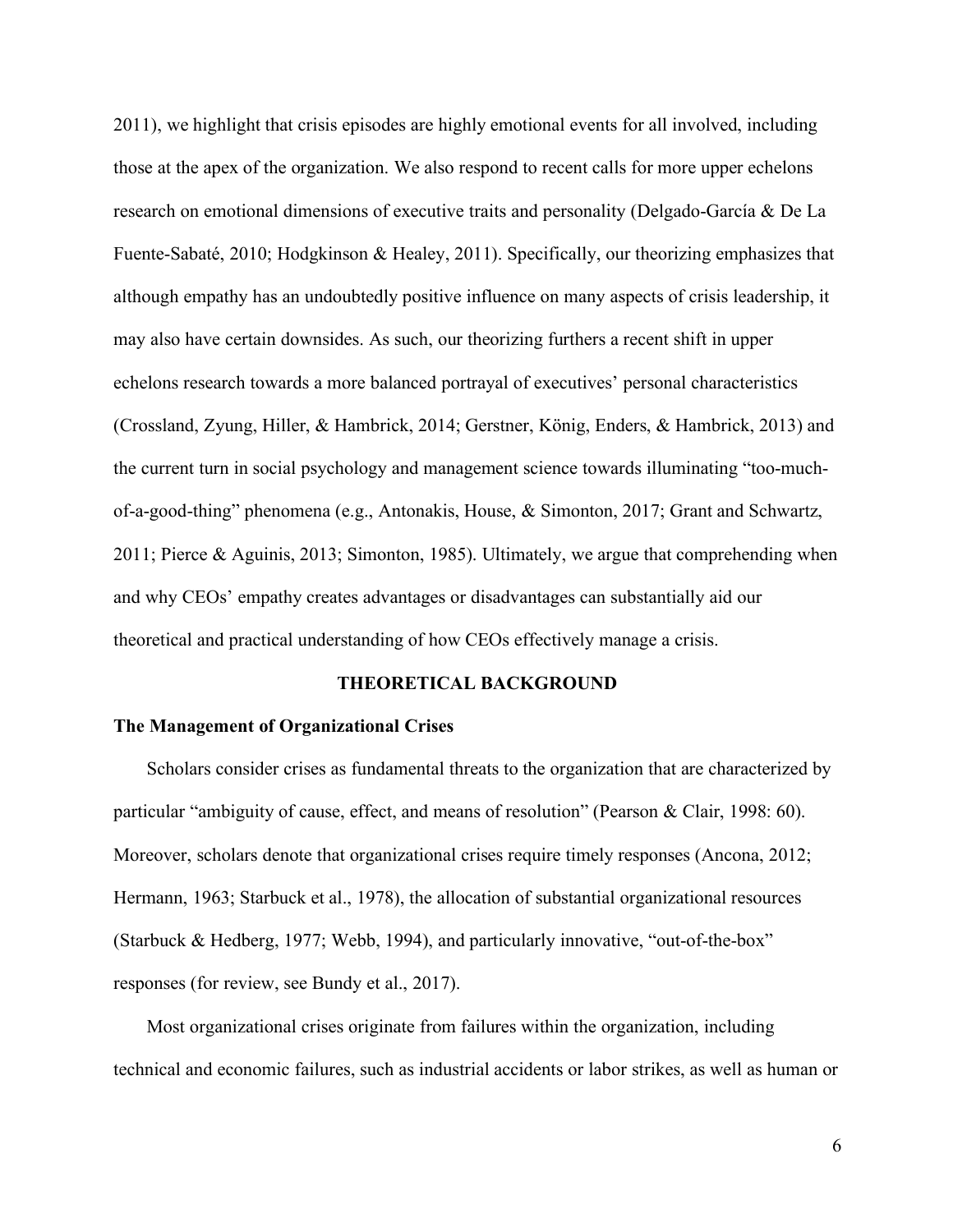social failures, such as managerial errors or fraud (Shrivastava & Mitroff, 1987). Crises can be extremely severe and high-profile events, such as the 2015 "Dieselgate" scandal around Volkswagen (VW) after the blatant cheating on legally mandated emission tests, or the crisis of the Kensington and Chelsea Tenant Management Organisation (KCTMO) unfolding after the tragic fire that destroyed the Grenfell Tower in London in June 2017, allegedly revealing severe safety mismanagement at KCTMO (Bowcott & O'Carroll, 2017).

A critical assumption underlying our work is that the CEO of the focal organization plays an especially important role in an organizational crisis (Lafley, 2009). In particular, when an organization is in crisis, both internal and external constituents tend to focus attention and authority on the organizational apex (Dutton, 1986; Elsbach, 1994; Mintzberg, 1973; Staw, Sandelands, & Dutton, 1981). Because of this, an organization's survival in a crisis often depends on "the timeliness and effectiveness of the response" from top managers (Garcia, 2006: 4). In other words, it is not necessarily the organizational crisis itself, but the way the CEO *manages* a crisis that has profound consequences for the organization (James & Wooten, 2005).

In our theorizing, we build on existing conceptualizations of effective organizational crisis management. In particular, we integrate extant normative taxonomies of the essential activities required by a CEO as part of crisis management (see Boin et al., 2005; Elsubbaugh, Fildes, & Rose, 2004; Mitroff, 2005; Mitroff & Pearson, 1993; Pearson & Clair, 1998; Shrivastava, 1993; Smits & Ally, 2003), which we synthesize into four specific yet interrelated tasks. First, the CEO needs to *engage in sensing organizational crises* (Boin et al., 2005). To do so effectively, the CEO needs to detect potential warning signs quickly and interpret them accurately in order to mobilize organizational attention and resources (Chong, 2004; Maitlis & Sonenshein, 2010; Ocasio, 1995). Second, the CEO has to *make decisions in a crisis situation*, i.e., he or she has to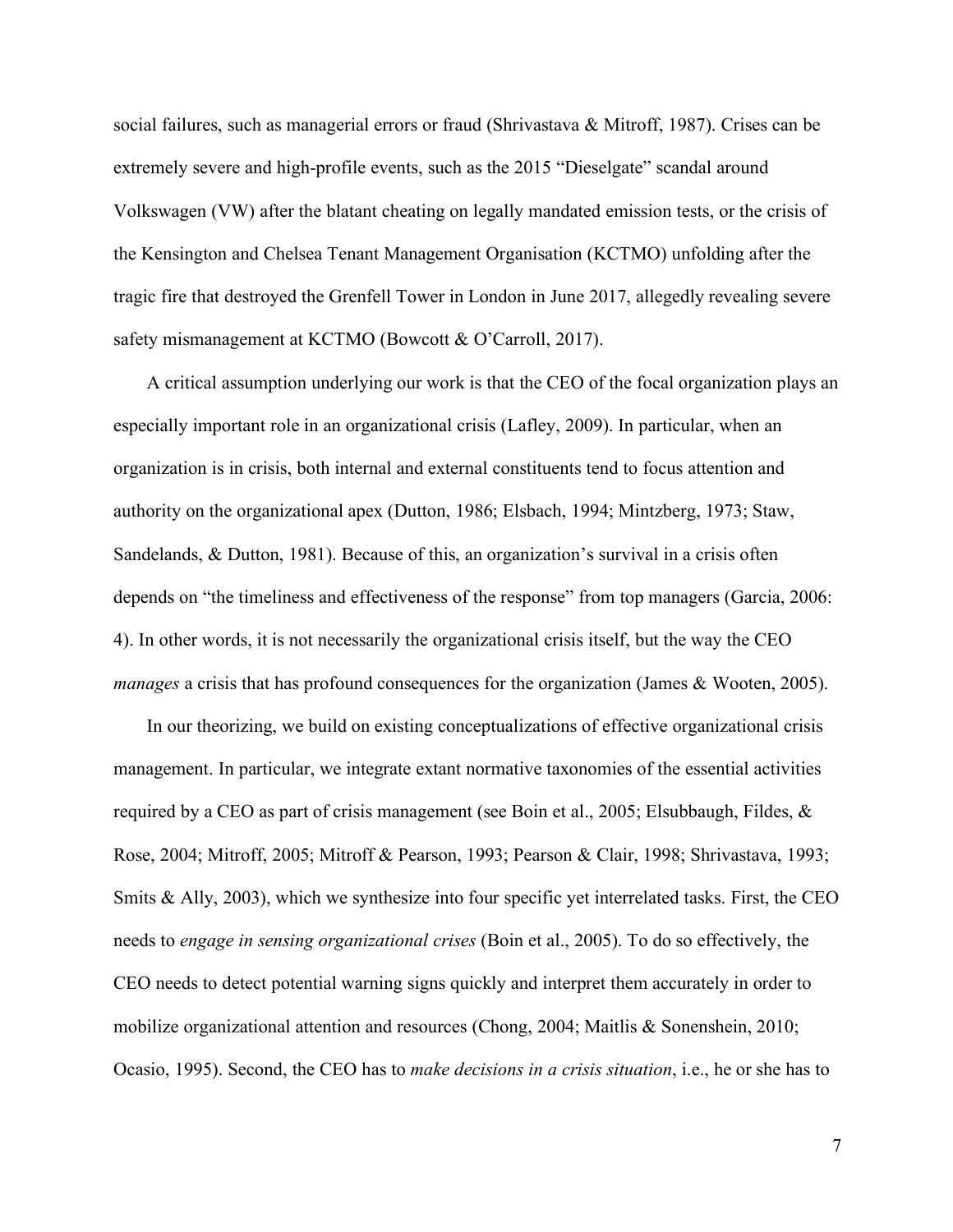gather information and soberly process it to take actions that are aligned with the company's strategic priorities and moral obligations in a timely manner (Chong, 2004; James & Wooten, 2005; Pearson & Clair, 1998; Wooten, 2007). Third, the CEO needs to *give meaning to internal and external stakeholders* regarding the crisis, its consequences, and the company's decisions through communication (Gioia & Chittipeddi, 1991). In this regard, the CEO is effective if he or she not only gains stakeholder appreciation via displays of compassion but also manages impressions of responsibility (Bundy & Pfarrer, 2015; Coombs, 2007). Finally, the CEO needs to *restore normalcy* and implement lessons learned from the crisis (Boin et al., 2005; Wooten, 2007). In this regard, the challenge for the CEO is to heal relational and to repair operational disturbances caused by the crisis (Kahn et al., 2013), and to rhetorically transition from an "emergency" mode of action to (a new) "business as usual" (James & Wooten, 2005: 144).

We stress two characteristics of our taxonomy of crisis management tasks. First, our framework aligns with, and synthesizes, extant taxonomies of crisis management phases, although it does not necessarily use the same labels. Some models consist of merely three phases: pre-crisis, crisis, and post-crisis (e.g., Coombs, 2015). Other models include additional phases and focus more directly on the primary tasks or actions required of each phase (e.g., Mitroff & Pearson, 1993; Wooten & James, 2008). We have attempted to capture the core elements from these and other taxonomies. Second, we follow the convention of crisis management research and map the four crisis management tasks as conceptually exclusive and following a certain temporal sequence (e.g., Reilly, 1993). Although we recognize that crises are often chaotic events, where the tasks may not unfold in strict sequence and potentially affect each other in unique ways (cf. Roux-Dufort, 2007), we believe that our taxonomy efficiently and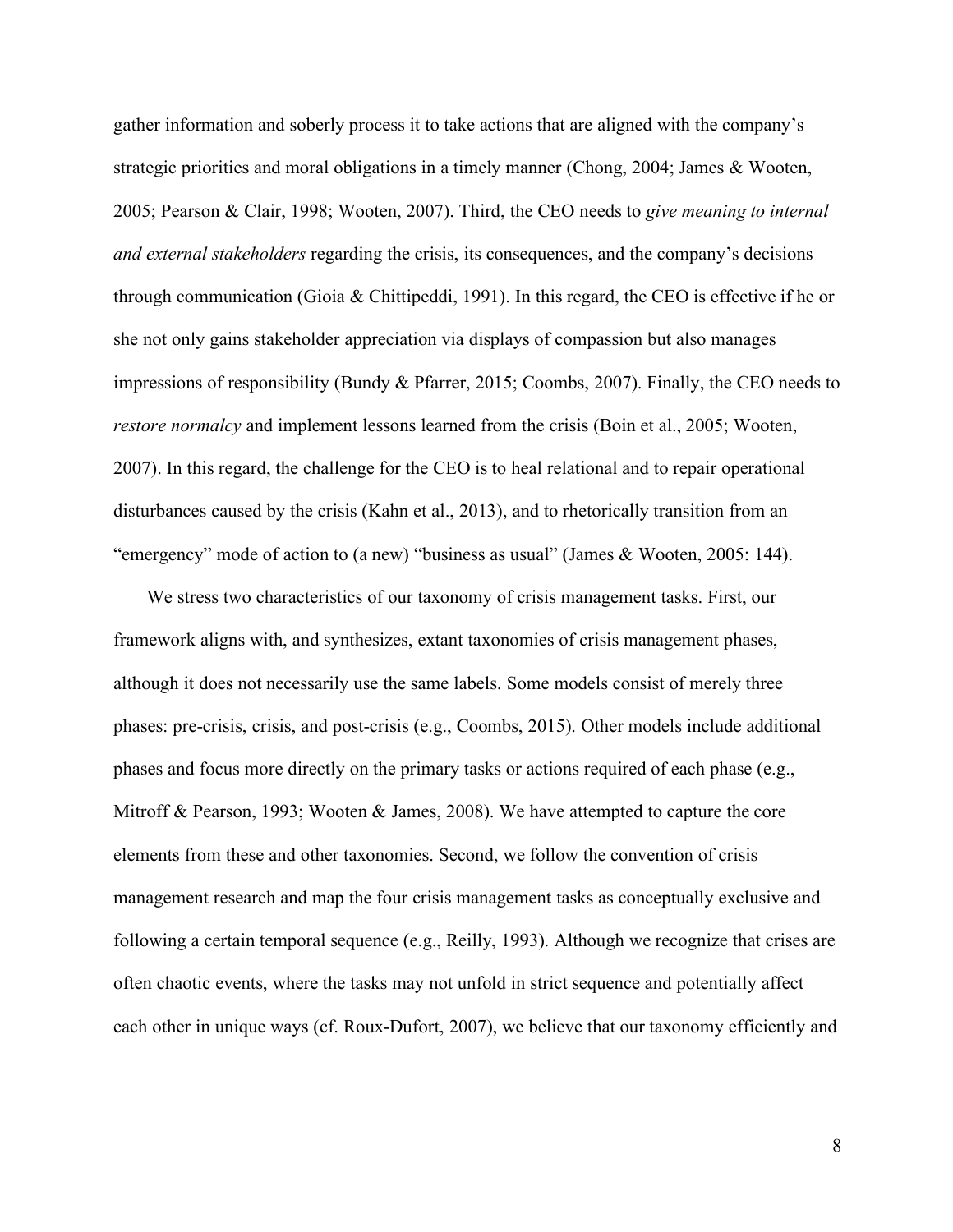effectively captures the critical activities associated with the broad concept known as "crisis management."

#### **Crisis Management: An Emotional Challenge for CEOs**

A further important premise of our theorizing is the assumption that the CEO, in managing an organizational crisis, not only faces important cognitive challenges, but also substantial emotional challenges. Psychologists conceptualize emotions such as happiness, anger, and sadness as complex mental states characterized by changes in the autonomic nervous system that are accompanied by distinct physiological expressions, tendencies of behavior, and subjective feelings (Strongman, 1987). Organizational crises provoke a multitude of emotions for all organizational stakeholders (Kayes, 2004; James et al., 2011; Weick, 1990; 1993), complicating the role of the decision makers who must manage the crisis and deal with various emotions expressed by constituents (Bundy & Pfarrer, 2015; James et al., 2011; Kahn et al., 2013).

Given the particularly important role of emotions in organizational crises, we propose that the way a CEO and his or her organization manages such an episode will be especially influenced by the CEO's tendencies related to perceiving and reacting to stakeholders' emotions. In this, we build on upper echelons theory (Hambrick, 2007; Hambrick & Mason, 1984), which suggests that the structure and behaviors of an organization are, at least partly, a reflection of the personalities of its top executives. Moreover, we envision crises as ambiguous, unique, negative, and thus particularly demanding events (Hambrick, Finkelstein, & Mooney, 2005a) during which a CEO cannot simply rely on a learned organizational routine or copy a response pattern from another company (Hale, Hale, & Dulek, 2006). Thus, the management of such episodes is exactly the type of context in which executives' personal characteristics affect their behaviors (Baumeister, Bratslavsky, Finkenauer, & Vohs, 2001; Mischel, 1977). We acknowledge that a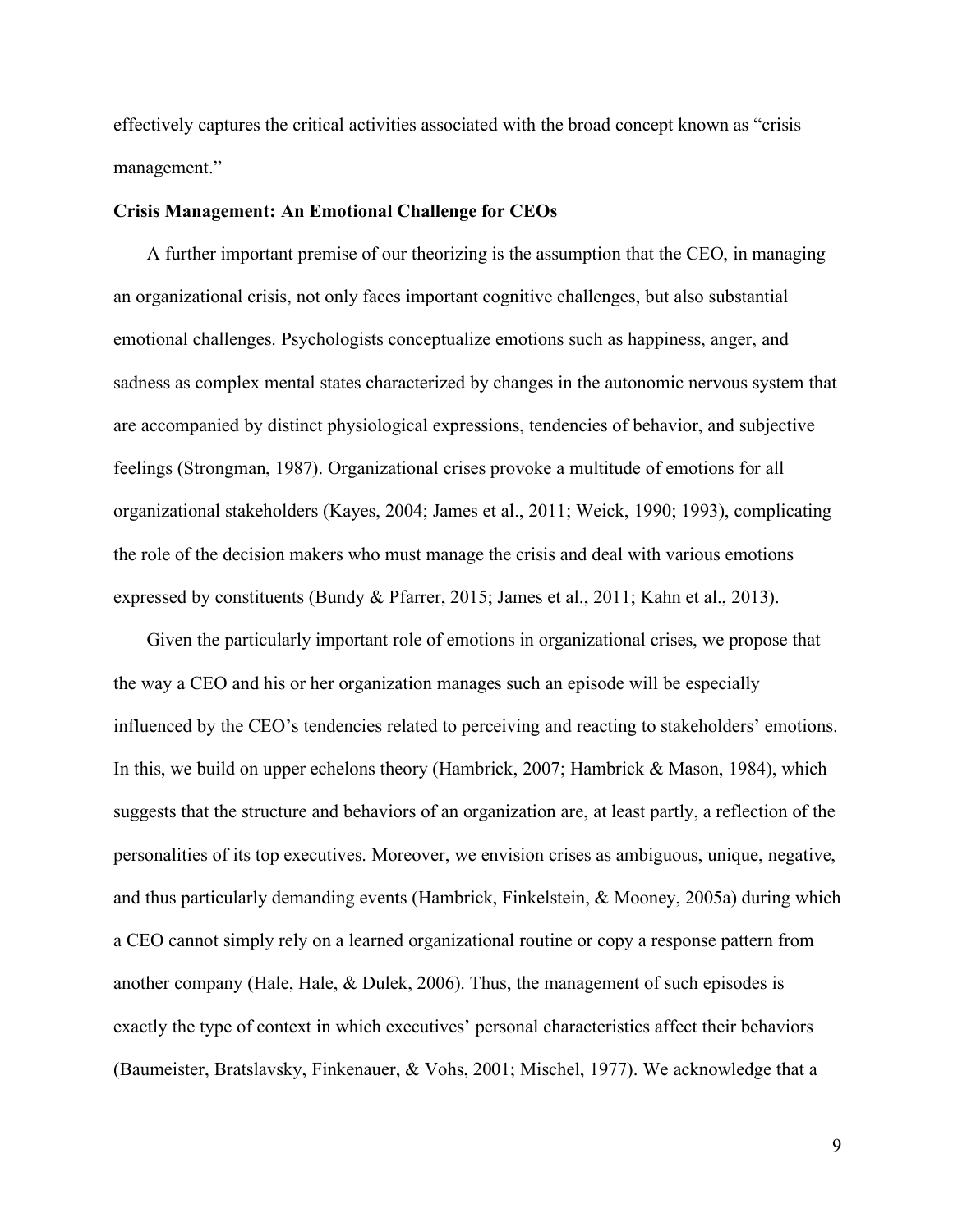variety of individual characteristics may influence crisis management, such as intelligence (Simonton, 1985) and the Big Five (Judge & Bono, 2000). However, in this paper, we focus on CEOs' empathy because upper echelons studies have largely neglected the role of emotions in the CEOs' decision making (Carpenter, Geletkanycz, & Sanders, 2004) and much of the research on empathy has highlighted positive influences of this trait (e.g., Bass  $\&$  Avolio, 1990). Moreover, our focus is on the emotional aspects of crises, and we contend that leaders' empathy plays a crucial role in many scholarly accounts of organizational crises, but has not been exhaustively conceptualized (e.g., Wooten & James, 2008).

# **CEO Empathy**

We define trait empathy as a continuous individual-level construct denoting a person's ability and propensity to sense the feelings of people in emotional distress and to re-experience these feelings oneself (Salovey & Mayer, 1990). We follow recent organizational research which is replete with studies exploring empathy as an individual difference representing a type of emotional capacity (e.g., Kellett et al., 2002; Scott, Colquitt, Paddoc, & Judge, 2010). Trait empathy focuses on differences across *three primary intra- and interpersonal tendencies*: (1) *perspective taking*, i.e., the tendency to be attentive to others' feelings and to understand the world from their point of view; (2) *susceptibility to emotional contagion*, i.e., the tendency to take on others' emotions; and (3) *empathic concern*, i.e., the tendency to experience and show feelings of warmth and concern for people in distress (Salovey & Mayer, 1990). Thus, empathy is unique in that it comprises cognitive, emotional, and behavioral tendencies that are initiated when others are in distress. Notably, we suggest that these characteristics make empathy a particularly relevant driver of CEOs' crisis management, especially in comparison to other emotion-related constructs. For example, empathy is more specific than emotional intelligence,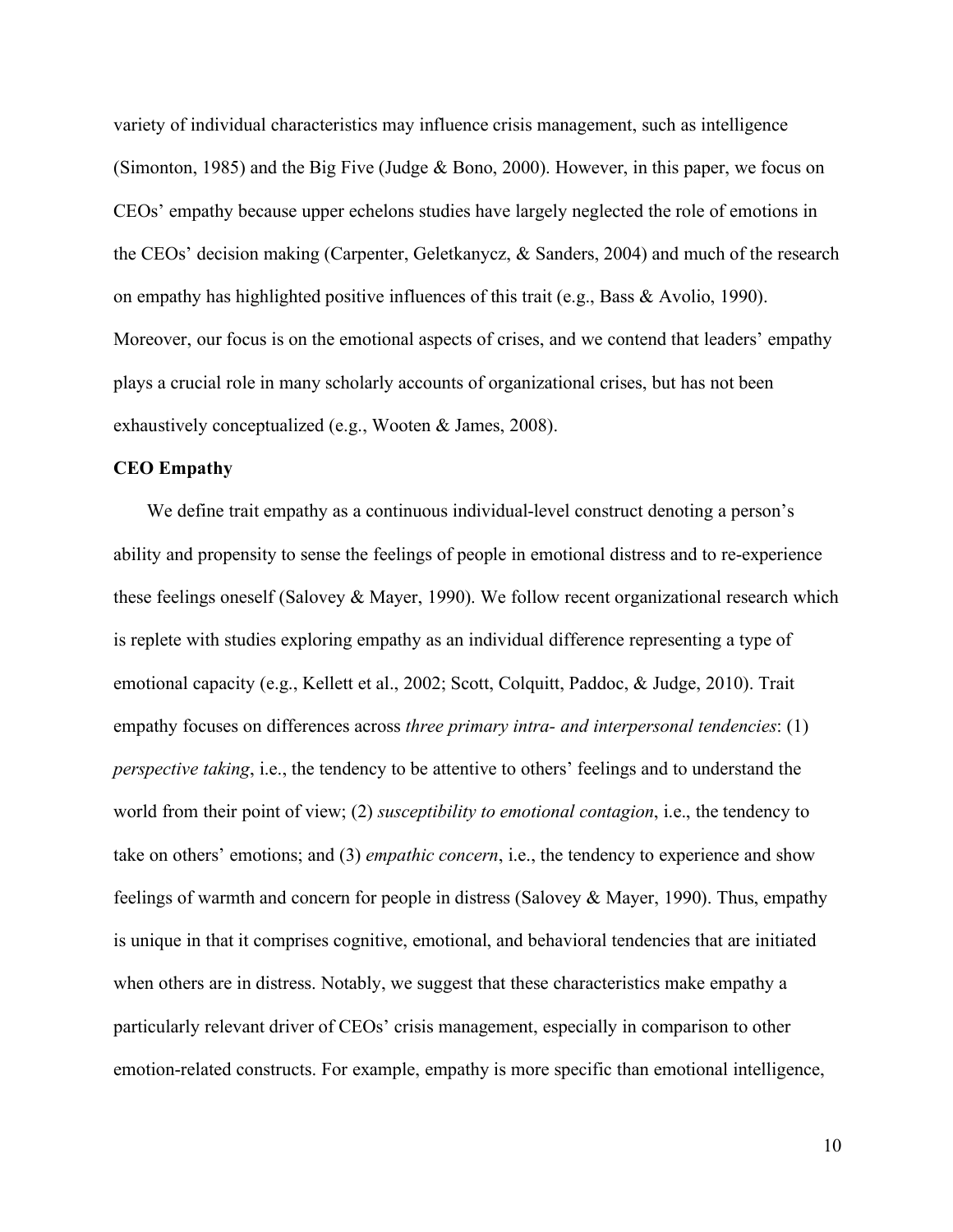which represents the ability to monitor all emotions, to discriminate among them, and to use this information to guide thoughts and behavior (Salovey & Mayer, 1990); and, because empathy includes perspective taking, sensitivity to emotional contagion, and empathic concern, it is more comprehensive than the rather narrow constructs emotion regulation—i.e., how individuals manage emotions (Gross, 1998)—and emotional aperture—i.e., the ability to recognize collective group emotions (Sanchez-Burks & Huy, 2009).

As stated above, empathy, as an individual difference, has long been considered an important characteristic of a good leader (Bass & Avolio, 1990; Kellett et al., 2002; Mashud, Yukl, & Prussia, 2010), but has recently also garnered skepticism (Bloom, 2016). For example, an increasing body of research suggests that empathy may promote cognitive overload, affectcongruent information processing, side-taking, and emotional decision-making (Batson, Klein, Highberger, & Shaw, 1995; Bloom, 2016; Buffone & Poulin, 2014; Forgas, 1995). As detailed below, we combine research on empathy with the crisis management literature to propose that empathy can have both positive and negative consequences for CEOs navigating a crisis.

#### **CEOS' EMPATHY AND CRISIS MANAGEMENT**

The goal of our theorizing is to develop a model of the impact of CEOs' empathy on the management of organizational crises. Figure 1 illustrates our model, which links CEOs' empathy and the intra- and interpersonal tendencies it induces with CEOs' performance of the four crisis management tasks described above. We consider how CEO empathy may both enhance and inhibit the accomplishment of these critical tasks, ultimately leading us to conclude that there exists an optimal range of empathy for the management of organizational crises; in other words, empathy shows a curvilinear relationship with the CEO's effectiveness in each task.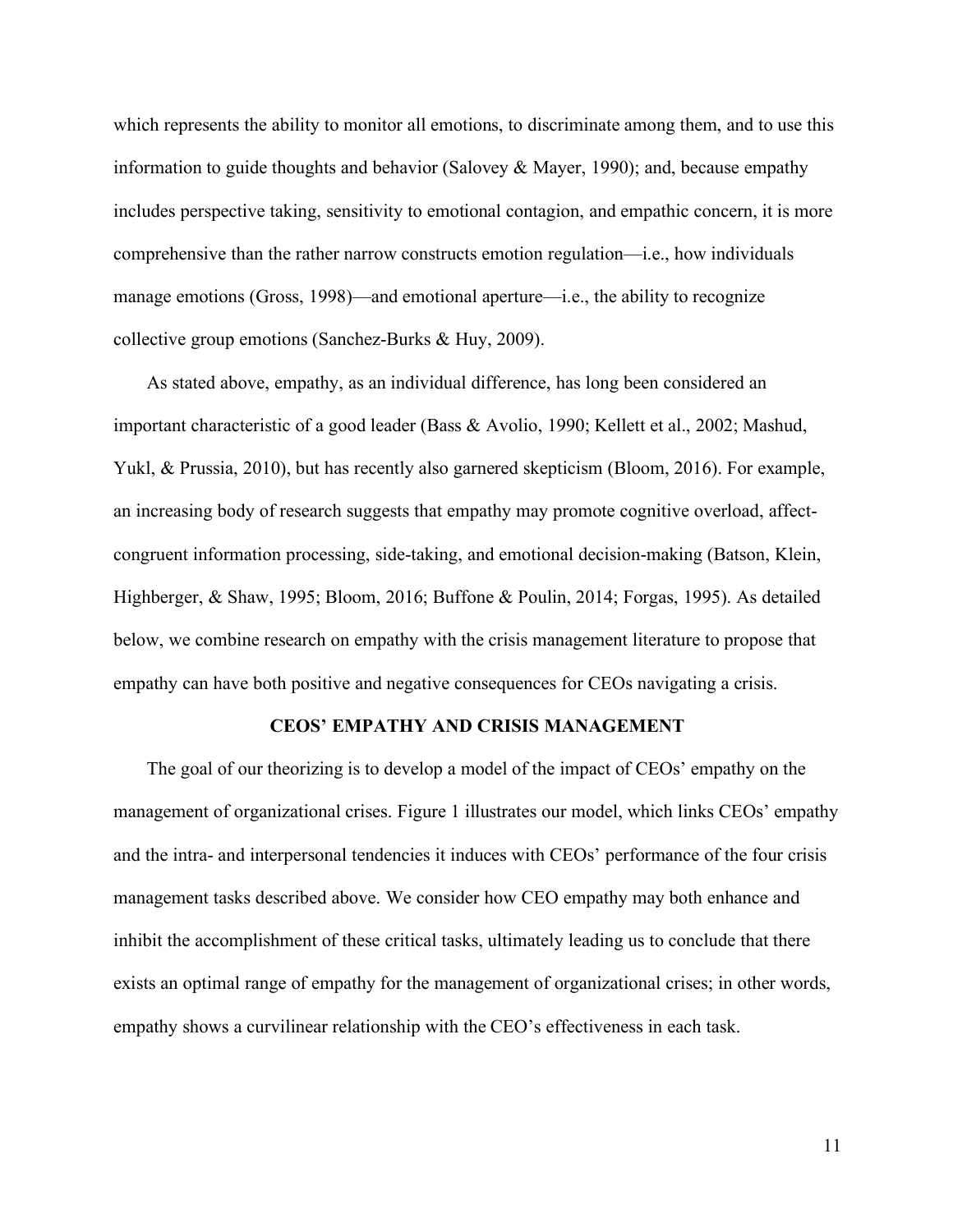Before we detail our model, we make note of a boundary condition specifically related to the type or nature of the crisis. Scholars have detailed numerous crisis typologies focused on a range of characteristics (Coombs & Holladay, 1996; Gundel, 2005; Marcus & Goodman, 1991; Pearson & Mitroff, 1993). For example, Pearson and Mitroff (1993) focused on the structural nature of the crisis, distinguishing between more "technical/economic" crises and more "human/social" crises. While such typologies can provide a useful sketch of different crises, scholars have also long recognized the difficult reality of crisis categorization. Indeed, Pearson and Mitroff (1993) categorized some of the most critical and enduring types of organizational crises (including product recalls, industrial accidents, human error, security and safety incidents, and certain types of fraud) as a combination of their two dimensions, recognizing that many, if not most, crises have both technical and human elements. To this point, Kahn and colleagues recently suggested that "in discussing crisis management we focus less on the type of crisis and more on its disturbing effects" (2013: 383). Thus, we focus on the process of crisis management in general terms and expect CEO empathy to be an important factor in that process for nearly any crisis. We consider potential caveats and conditions related to the type of crisis in our discussion of theoretical implications.

# [Insert Figure 1 about here]

### **CEOs' Empathy and Sensing Organizational Crises**

When considering the task of effectively sensing an organizational crisis, the literature highlights two critical challenges for top executives, both related to the fact that crises are rare and difficult-to-detect events (Ansoff, 1975, 1980; Coombs & Holladay, 2005; Fink, 1986; Mitroff, 2005; Reilly, 1993). First, organizational crises typically manifest gradually before they ultimately surface (Beamish, 2002). For example, in both the VW and KCTMO cases mentioned above, signals indicating possibly severe systemic problems arose a long time before the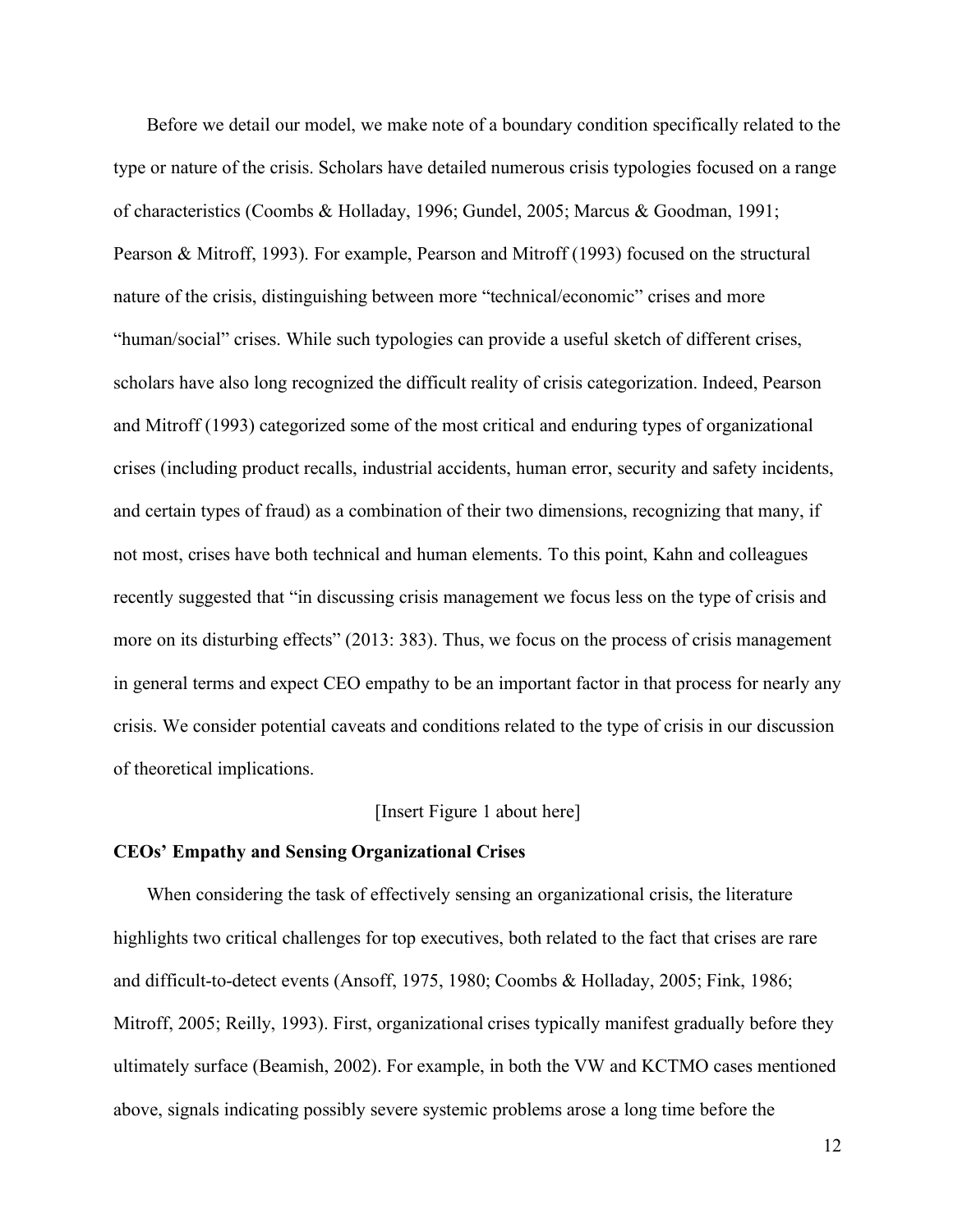respective "public" manifestation of these issues occurred. This implies that speed of recognition is vital and that the firm's management, and especially the CEO, has the difficult responsibility to sense "weak" warning signs early and react before the crisis fully unfolds.

The second challenge for the CEO is closely linked to the first and consists of avoiding false alarms. Once a CEO interprets warning signs as indications of an actual crisis, he or she shifts considerable amounts of valuable resources and attention—his or her own and that of others away from other important strategic issues (D'Aveni & MacMillan, 1990; Ocasio, 1997). Moreover, just by recognizing the crisis, the CEO might cause anxiety and other negative emotions within the organization, which can harm other vital processes, such as innovation (Staw et al., 1981). External constituents, too, may gain the impression that something extraordinary and threatening is underway, potentially impairing the external approval of the organization (Coombs, 2007). Thus, the CEO needs to make sure not to "cry wolf."

**Quickly recognizing warning signs.** When they begin to emerge, organizational crises are typically accompanied by a wide range of peripheral, ambiguous cues which often stir feelings of confusion and disorientation among stakeholders (Beamish, 2002; Bundy & Pfarrer, 2015; Chong, 2004; Maitlis & Sonenshein, 2010; Pearson & Clair, 1998). Some of these cues merely demand cognitive processing of information; most, however, also require reading "between the lines" and, thus, intuition and emotional sensitivity (Maitlis & Sonenshein, 2010). Take, for instance, the crisis that hit Coca-Cola in 1999, when a class-action lawsuit was filed that would ultimately lead to the largest-ever settlement in a racial discrimination case. As suggested in many accounts of this scandal, executives at Coca-Cola could have anticipated the crisis had they been more sensitive to emotional cues. For example, minority workers in production plants had expressed pain and suffering due to the stress and treatment imposed upon them (McKenzie,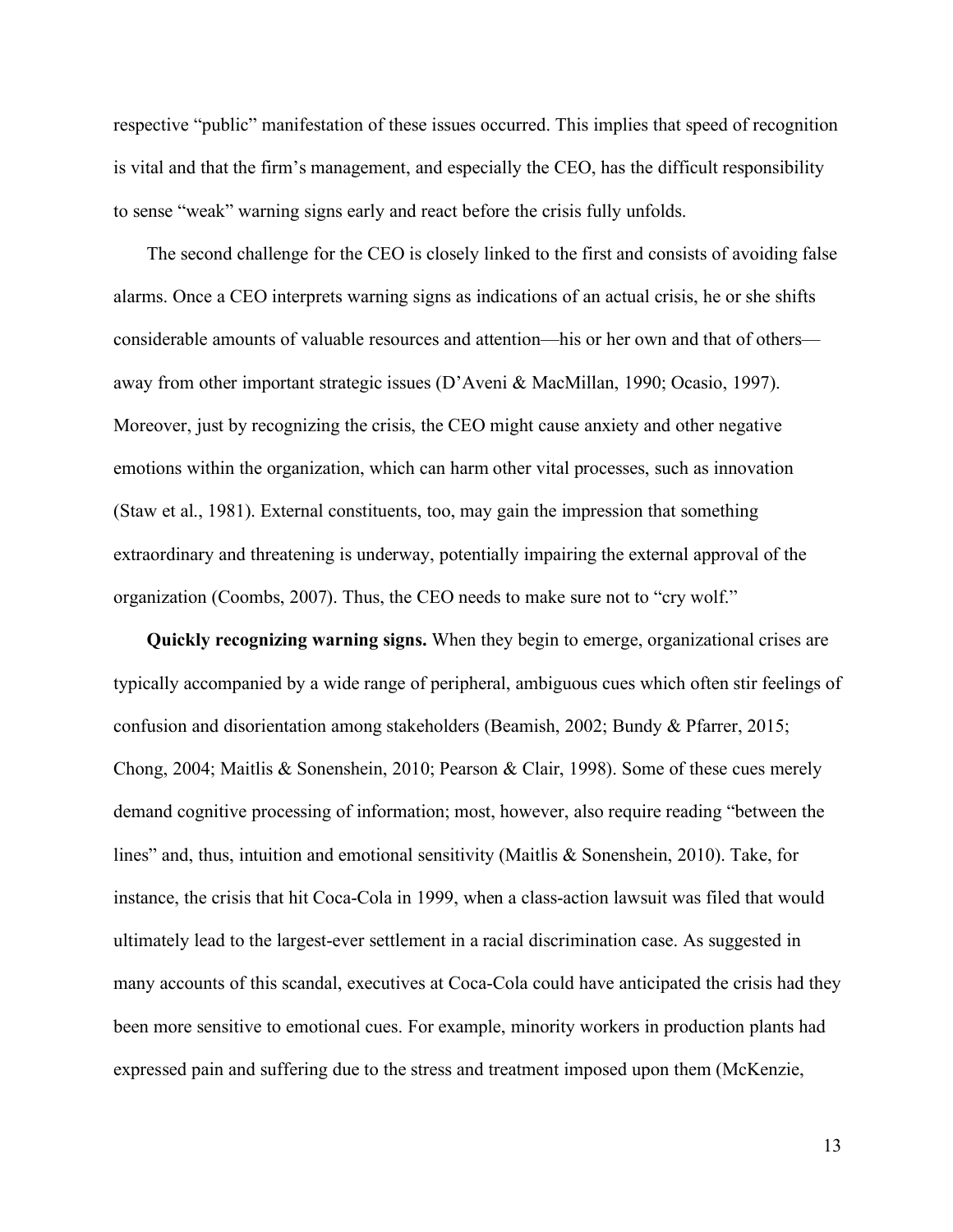2008). In addition, affected workers had spoken up about discrimination (McKenzie, 2008) and had asked the CEO to establish more diversity within the organization (Deogun, 1999). Even in more technical crises, a heightened sensitivity to emotional cues of distress may be crucial for managers to recognize warning signs. For example, BP employees repeatedly and emotionally requested preventative maintenance and safety precautions from top executives long before the Deepwater Horizon disaster (Arnett, Deluliis, & Coor, 2017).

In our theorizing, we argue that individuals with higher levels of empathy are more likely to recognize such early emotional crisis-related cues for at least two reasons (e.g., Davis, 1983b). First, abundant empirical evidence shows that empathy drives people's tendency to be attentive to others' feelings (Batson et al., 1995). Therefore, a more empathic CEO will likely be more attentive to the feelings of others and, thus, more likely to notice changes in people's vocal tone, subtle pleas for help, or facial expressions, which organization members or other stakeholders use to signal distress (Salovey & Mayer, 1990). Because highly empathic individuals also take on others' perspectives more easily, especially if these others are in distress (Batson, 2011; Davis, 1983b), a highly empathic CEO will be comparatively fast in interpreting emotional signs as warning signals and will, ceteris paribus, socially construct the situation of an actual crisis earlier than a CEO lower in empathy.

Second, more empathic CEOs are also more susceptible to emotional contagion—i.e., when others express strong negative emotions, a more empathic CEO will be more likely to experience them as well. Research shows that strong emotions guide cognition and behavior in an affectcongruent way by influencing how individuals process information and what information they attend to, act upon, and ignore (Forgas, 1995). Thus, the more empathic a CEO is, the more likely he or she is to perceive and be influenced by emotionally-laden cues as signs of a crisis. In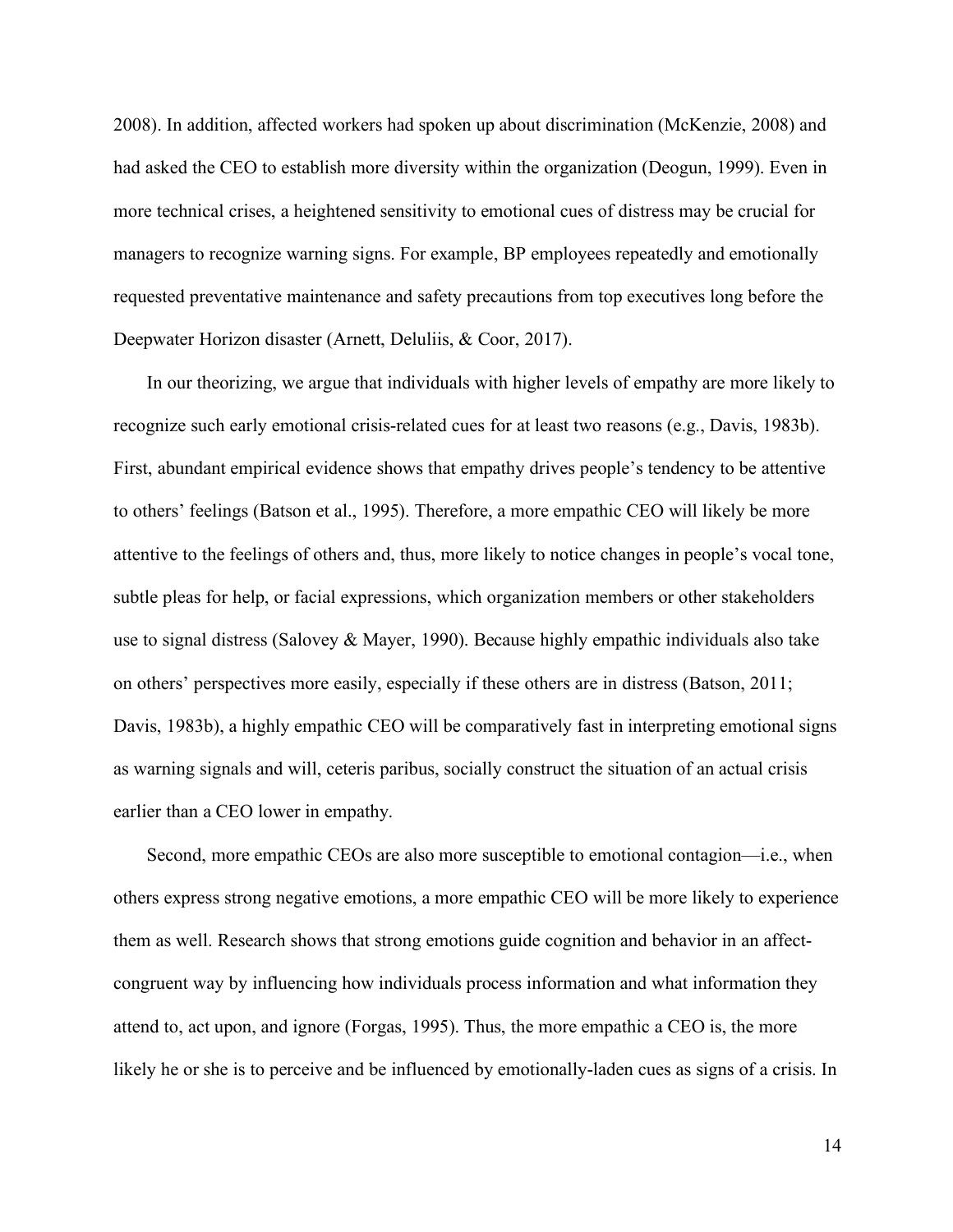this regard, Schachter and Singer (1962), for example, showed that a person often needs to experience emotional arousal to recognize that something out of the ordinary is going on in his or her social environment. Therefore, given that empathy promotes emotional contagion with people in distress, higher levels of empathy are likely to be generally linked with higher attention to, and perception of, unfolding crises.

*Proposition 1a: The more empathic a CEO is, the faster he or she recognizes potential warning signs and interprets a situation as an emerging crisis.*

**Avoiding false alarms.** Cognitive science emphasizes that even highly empathic individuals may misread emotions (Barrett, 2017). Following this notion, we argue that, whereas a CEO's empathy might be beneficial for quickly detecting the warning signs of a crisis, it might also bias the CEO towards too readily interpreting emotionally-charged situations as crises. By definition, an organizational crisis is a rare event that falls well outside the normal day-to-day situations that all organizations face (Maitlis & Sonenshein, 2010). Thus, most of the time, expressions of negative emotions are likely important but do not indicate an organizational crisis. This is not only important because it implies that most warnings signs necessitate a response other than fullblown crisis management, but also because erroneously interpreting emotions as indications of an unfolding crisis may unnecessarily deprive other issues of needed attention, incur substantial avoidable costs, and even damage the firm's reputation.

As noted above, a CEO higher in empathy has a greater tendency to sense and experience psychological distress experienced by others, and these negative emotions influence the CEO's content of thinking in an affect-congruent way (Forgas, 1995). Therefore, as highly empathic CEOs experience others' negative emotions more than their less empathic counterparts, they may not only be more attuned to potential indications of a crisis but also cognitively primed toward noticing negative information (Bower, 1991). Given the rarity of an organizational crisis, as well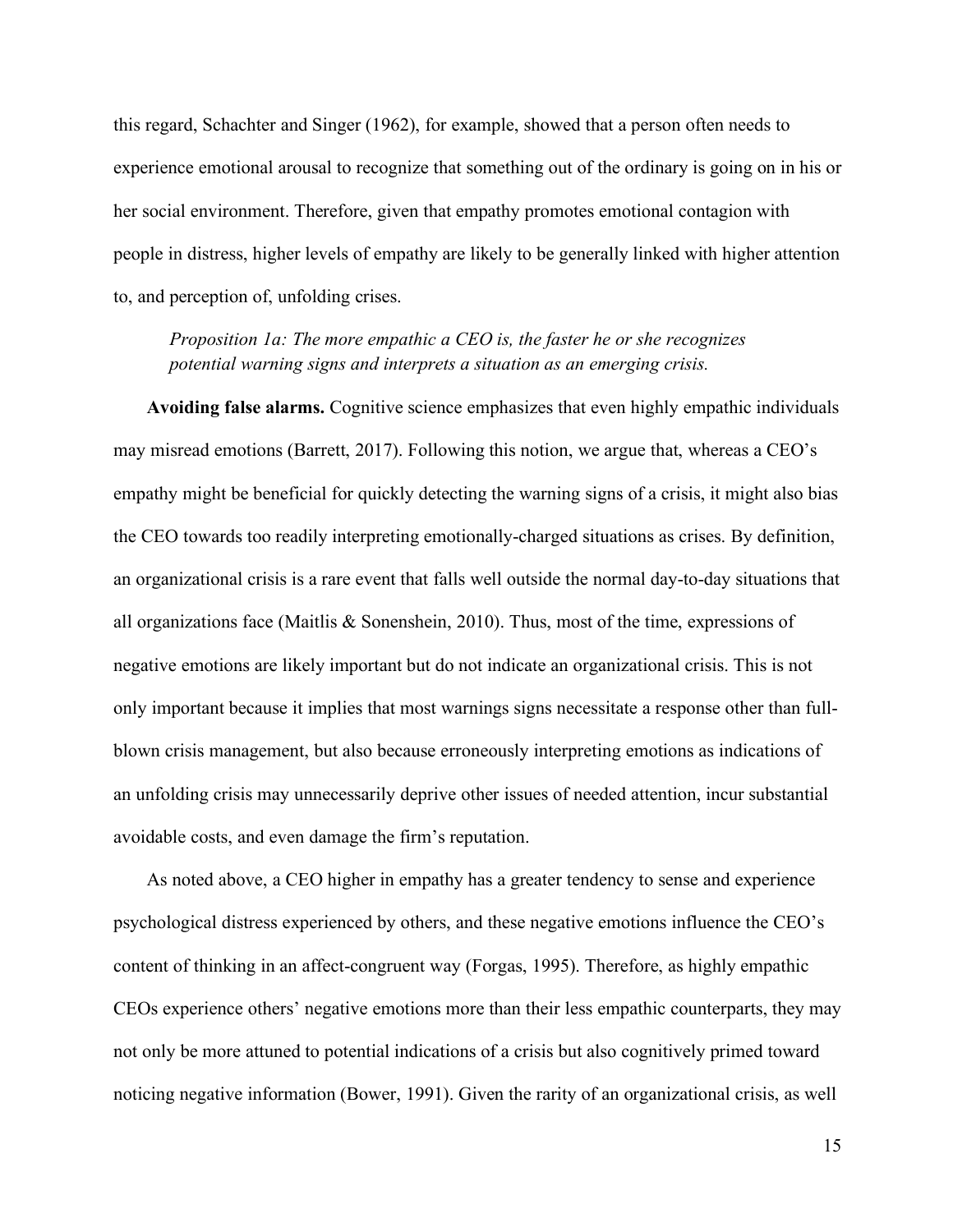as the general ambiguity involved in interpreting emotionally-laden cues (Barrett, 2017), this also logically implies that CEOs higher in empathy are more likely to erroneously "cry wolf" and inaccurately and harmfully declare a crisis within the organization. Thus, we propose:

*Proposition 1b: The more empathic a CEO is, the less likely he or she is to avoid false alarms.*

**Effectively sensing a crisis.** Overall, one might conceive that the positive effects of empathy on crisis recognition speed and the negative effects on the avoidance of false alarms cancel each other out and all levels of CEO empathy produce similar degrees of effectiveness regarding crisis sensing. However, we do not expect this to be the case. Instead, we propose that the disadvantages of extremely low or extremely high empathy influence a CEO's overall sensing effectiveness disproportionately. More specifically, if a CEO has very little empathy and thus is extremely slow in recognizing a crisis, his or her ability to avoid false alarms is irrelevant because, in the rare case of an actual crisis, the situation might escalate too far before the CEO acts at all. Similarly, if a CEO exhibits extremely high empathy, he or she is so prone to costly false alarms that, given the rarity of organizational crises, there is, ceteris paribus, only very little value in sensing speed. In fact, such a CEO will overact so frequently that organization members might become dangerously insensitive to true crises (a "chicken little" effect). These ideas combined suggest an optimum range of empathy. Within this range, the CEO will be somewhat slower to recognize crises than a high-empathy CEO, but considerably faster than a low-empathy CEO; moreover, the CEO will be less likely to avoid false alarms than a CEO lower in empathy, but still unlikely to be overly alarmist. Consequently, we propose a curvilinear relationship between CEO empathy and effectiveness in sensing organizational crises:

*Proposition 1c: A CEO's empathy and overall effectiveness in sensing organizational crises are curvilinearly related such that the relationship is initially positive but becomes negative as empathy increases.*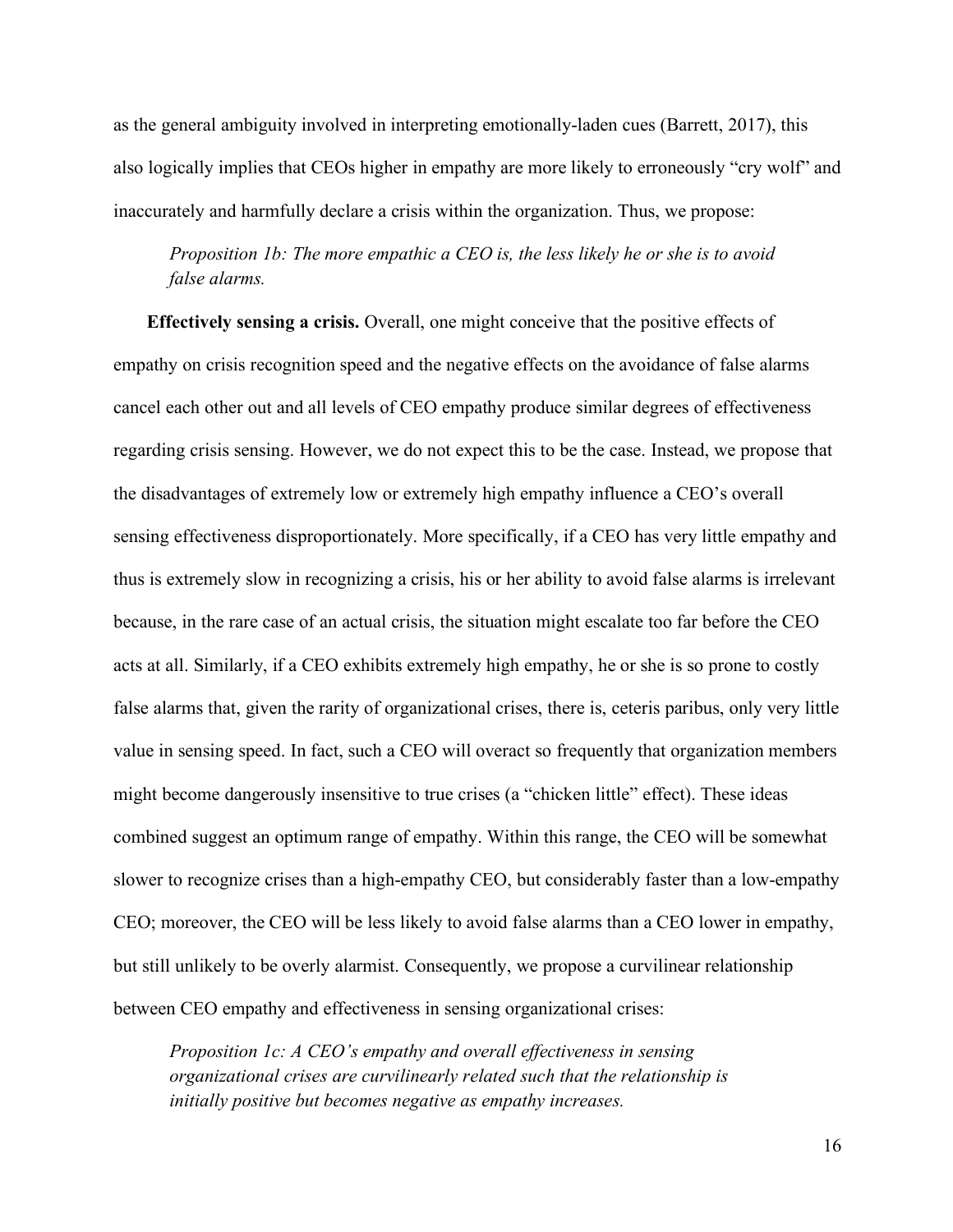#### **CEOs' Empathy and Decision-Making in Organizational Crises**

Once a crisis begins, one of the CEO's primary tasks is to make decisions to resolve it as quickly and systemically as possible (Pearson, Misra, Clair, & Mitroff, 1997; Pfarrer, Decelles, Smith, & Taylor, 2008). Prior research in crisis management builds on the information processing view (Egelhoff & Sen, 1992; Galbraith, 1973) to suggest that decision-makers in times of crisis face two critical challenges (Pirson & Turnbull, 2011): first, they must gain access to needed information, which is often difficult to locate, highly sensitive, and complex; and second, they must process this information in the most unbiased way possible. Pirson and Turnbull (2011), for example, describe how, in 2007, the board of Lehman Brothers could not access accurate information on the firm's risk position and was unable to adequately process the information it could access due to cognitive overload and biases. Consequently, the board failed in its responsibilities during the financial crisis, and Lehman Brothers collapsed.

**Gaining access to crisis-related information.** There are at least two types of information that help a CEO make effective decisions during a crisis. First, when resolving a crisis, a CEO typically benefits from a profound, truly hermeneutical understanding of its socio-emotional underpinnings (Kahn et al., 2013). Organizational crises are in most cases not caused by any single bad person or policy, but often represent just the tip of an iceberg, the manifestation of complexly intertwined, deeply embedded and institutionalized routines and mentalities (Pearson & Clair, 1998; Perrow, 1984). For instance, a member of the investigation team noted that the accident at Deepwater Horizon was ultimately a consequence of deficiencies in BP's overall quality culture (Elkind, Whitford, & Burke, 2011). The fact that crises are often rooted in such soft, emotionally charged "people issues" implies that, to explain and to resolve them, a CEO strongly benefits from access to relationally embedded and mostly tacit information.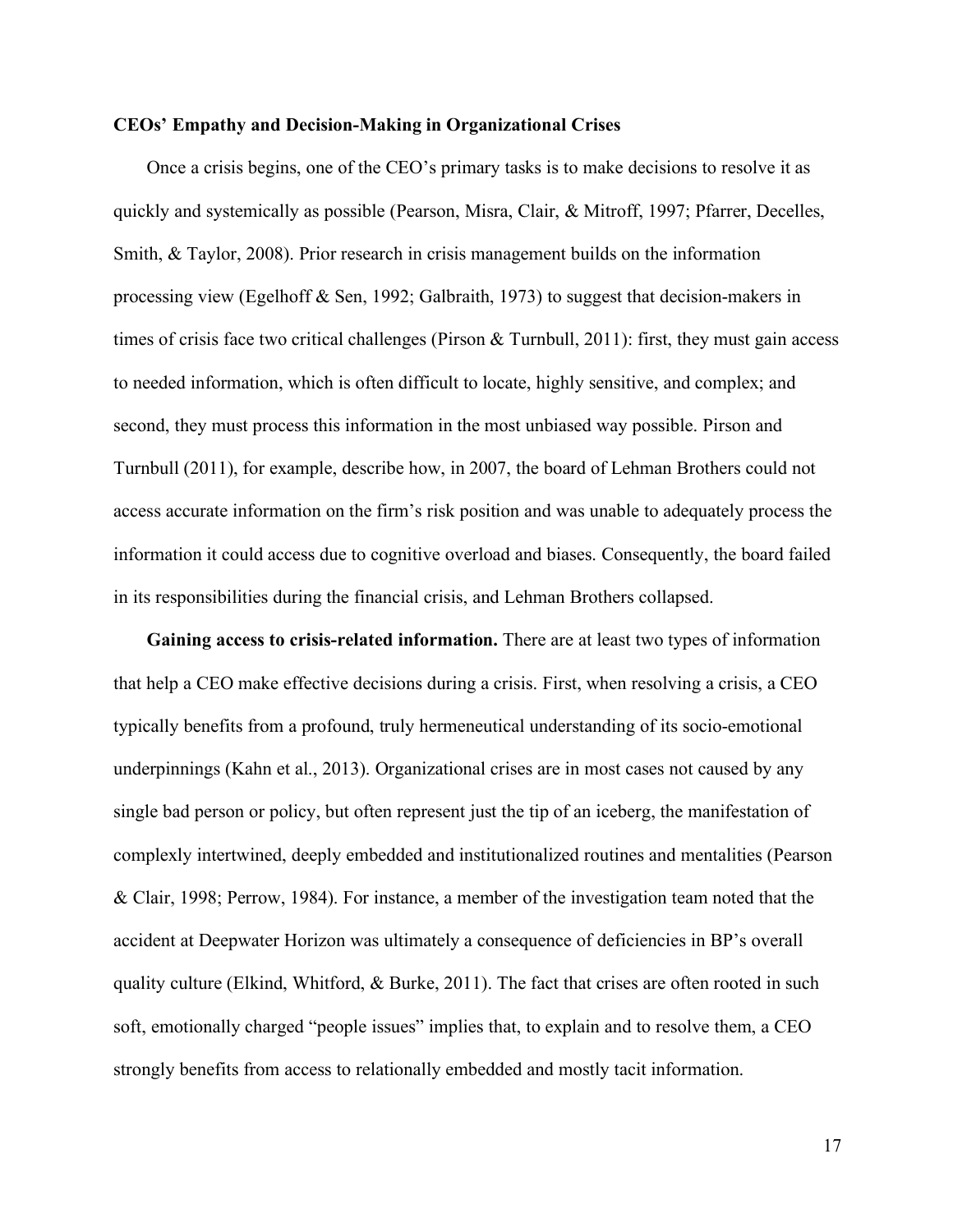Second, apart from the socio-emotional facets of the crisis, the CEO typically needs comprehensive and correct explanations of the specific technical background (Perrow, 1984; Shrivastava, Mitroff, Miller, & Miclani, 1988). After all, most organizational crises described in the literature are in some way related to highly complicated technical and operational issues. Even though the CEO might not be directly involved in solving such issues, he or she will need to get considerably acquainted with them to manage a crisis successfully. For instance, VW's CEO was unlikely be able to explain, much less solve, the "Dieselgate" crisis that emerged after VW cheated on legally mandated emission tests (Walt, 2018) without a certain amount of knowledge on emission tests, quality management, and the involved software.

We argue that more empathic CEOs are likely to have greater access to both types of information. First, their increased awareness of emotional cues and tendency to take on others' perspectives and emotions (Davis, 1983b), will allow more empathic CEOs to gain a deeper understanding of the socio-emotional causes of the episode than less empathic CEOs. Second, the greater a CEO's empathy, the better his or her access even to information about possible technical root causes of a crisis and potentially effective resolutions. In this regard, note that one of the biggest problems for a CEO is that he or she has been a manager for a long time and thus typically lacks the technical expertise to fully grasp the minutiae of a crisis when it occurs. Making matters worse, the knowledgeable individuals might be unwilling to share all details, or might be inclined to depict them insincerely, given that they may fear negative repercussions for themselves (Pirson & Turnbull, 2011; Van Dyne, Ang, & Botero, 2003; Vuori & Huy, 2016).

A CEO might get more truthful and detailed information from those who have it if they know that their voices are being considered (Detert & Burris, 2007) and that they will receive credit for sharing information that potentially makes them vulnerable. This openness is more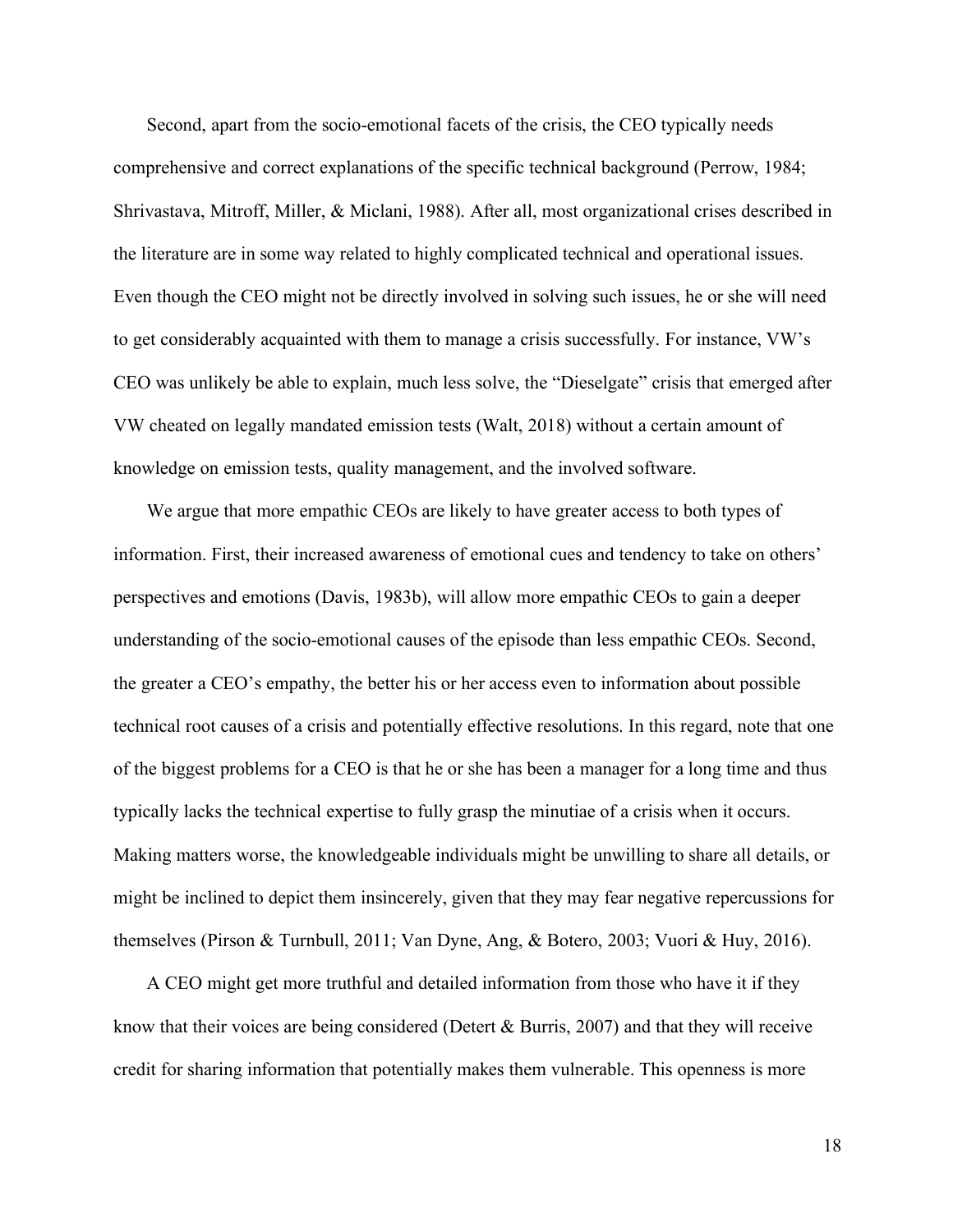likely, the more empathic the CEO is. By definition, more empathic CEOs are more likely to consider others and their opinions, concerns, and feelings in their decision-making. In fact, recent experiments on empathy and moral behavior, including in the workplace, imply that such CEOs will lend a sympathetic ear to suffering organization members, possibly being more lenient even in case of a subordinate's wrongdoing (Fiori, Krings, Kleinlogel, & Reich, 2016; Skorinko et al., 2014). As they take others' perspectives more intensely, more empathic CEOs also perceive employees' insecurity and desperation more intensely (James & Wooten, 2005). In addition, leadership research suggests that CEOs who show more empathic concern are more likely to generate feelings of appreciation, esteem, and trust (Huy, 2002), increase employee satisfaction (Strong, Ringer, & Taylor, 2001), and enjoy heightened perceived leadership (Kellett, Humphrey, & Sleeth, 2002). In turn, such CEOs have a better chance of gaining the allegiance of organization members and making them willing to share and explain their insight. For the same reasons, more empathic CEOs might also increase the level of cooperation and information-sharing from external stakeholders (Pfarrer et al., 2008; Sanchez-Burks & Huy, 2009; Strong et al., 2001). Taking the above arguments together, we propose:

*Proposition 2a: The more empathic a CEO is, the greater is his or her access to crisis-related information.*

**Processing information without bias.** Decision-making in crises is additionally difficult given the inherently high levels of time pressure and uncertainty (Bundy & Pfarrer, 2015; James & Wooten, 2005; Moore, 2013; Pfarrer et al., 2008). For instance, executives at Toyota faced endemically complex and urgent decisions when a fatal car accident was linked to faulty product design in 2009 (Dietz & Gillespie, 2012). On top of that, Toyota managers were unsure about the distribution of decision-making authority in their traditionally consensus-driven organization, considerably adding to their perceived uncertainty.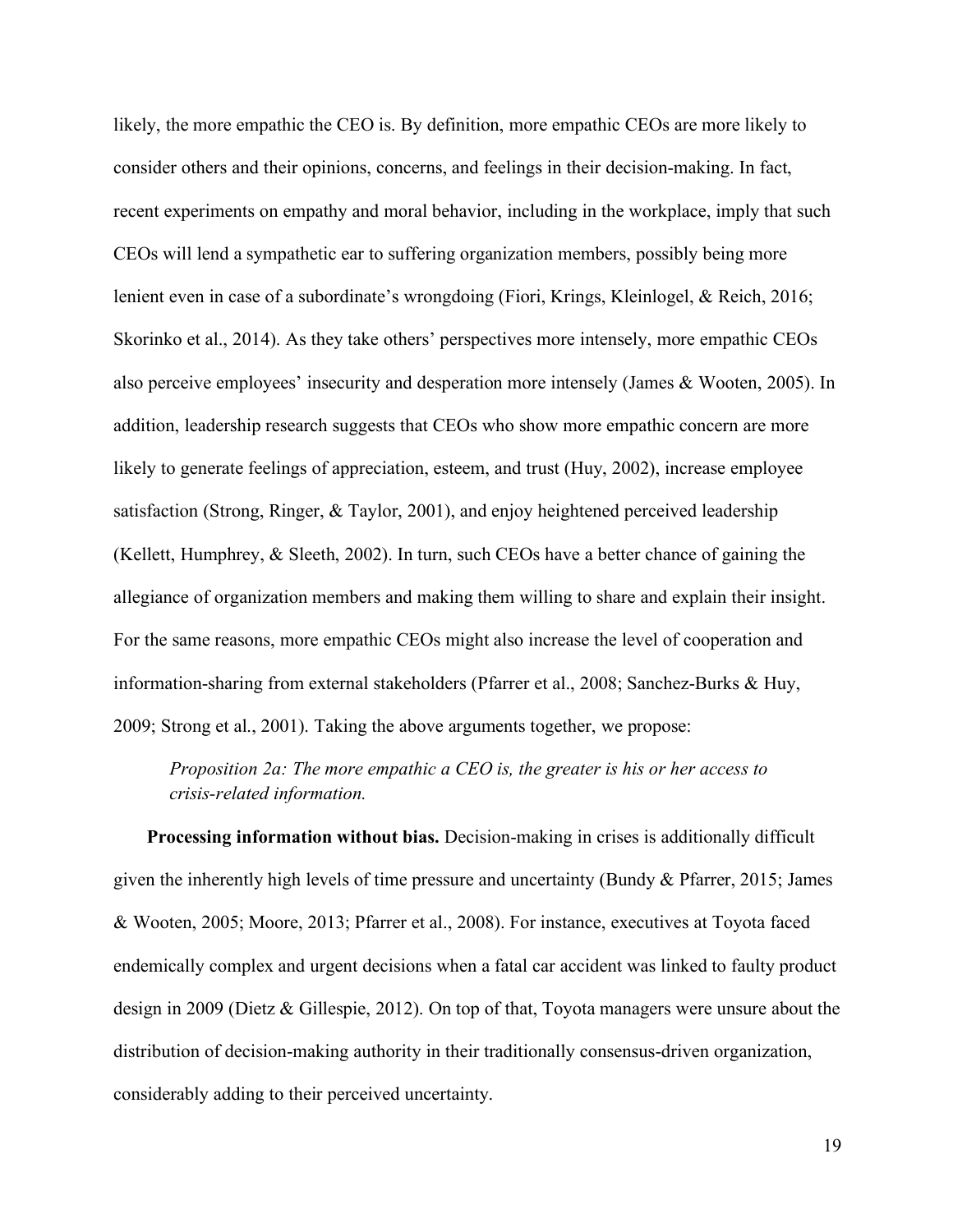We argue that, given these pressures and uncertainties, empathy might idiosyncratically bias the CEO's processing of information in the context of a crisis, particularly through three related mechanisms: it is more shaped by the CEO's personal experiences and prior cognitive structures, more short-term-oriented, and more partisan. First, generally speaking, comprehensive information processing becomes especially remote in situations of exceptionally high uncertainty (Cyert & March, 1963; Hodgkinson & Wright, 2002). Borrowing the words of Hambrick and colleagues, we suggest that in an organizational crisis, CEOs "simply cannot afford—in terms of cognitive wherewithal, time, or other resources—to be comprehensive in their analyses" (2005a: 478). Consequently, all CEOs will, to some degree, rely on cognitive shortcuts when making decisions in a crisis (Mischel, 1977; Starbuck & Hedberg, 1977; Weick, 1990), rendering these decisions particularly subject to their personal experiences and individual cognitive structures.

We envision empathy to intensify the reliance on such shortcuts. As noted above, CEOs higher in empathy experience the distress triggered by a crisis more intensely than CEOs lower in empathy (Eisenberg et al., 1994). Distress drains individual resources, making people feel as though the demands of their environment exceed their energies and capabilities (Lazarus & Folkman, 1984; Blanchette & Richards, 2010). In other words, the higher the level of a CEO's empathy, the stronger will such a leader perceive the task of managing an organizational crisis as demanding. Prior research also suggests that decision-makers in demanding situations will be subject to a "narrowing effect" and limit the information they use in decision-making by excluding information they subjectively judge to be non-essential, irrespective of the amount of information available (Easterbrook, 1959; Hambrick, Finkelstein, & Mooney, 2005b). Consequently, it is only reasonable to suggest that because CEOs higher in empathy are particularly prone to distress "in the heat of the moment" (Bundy & Pfarrer, 2015: 351), their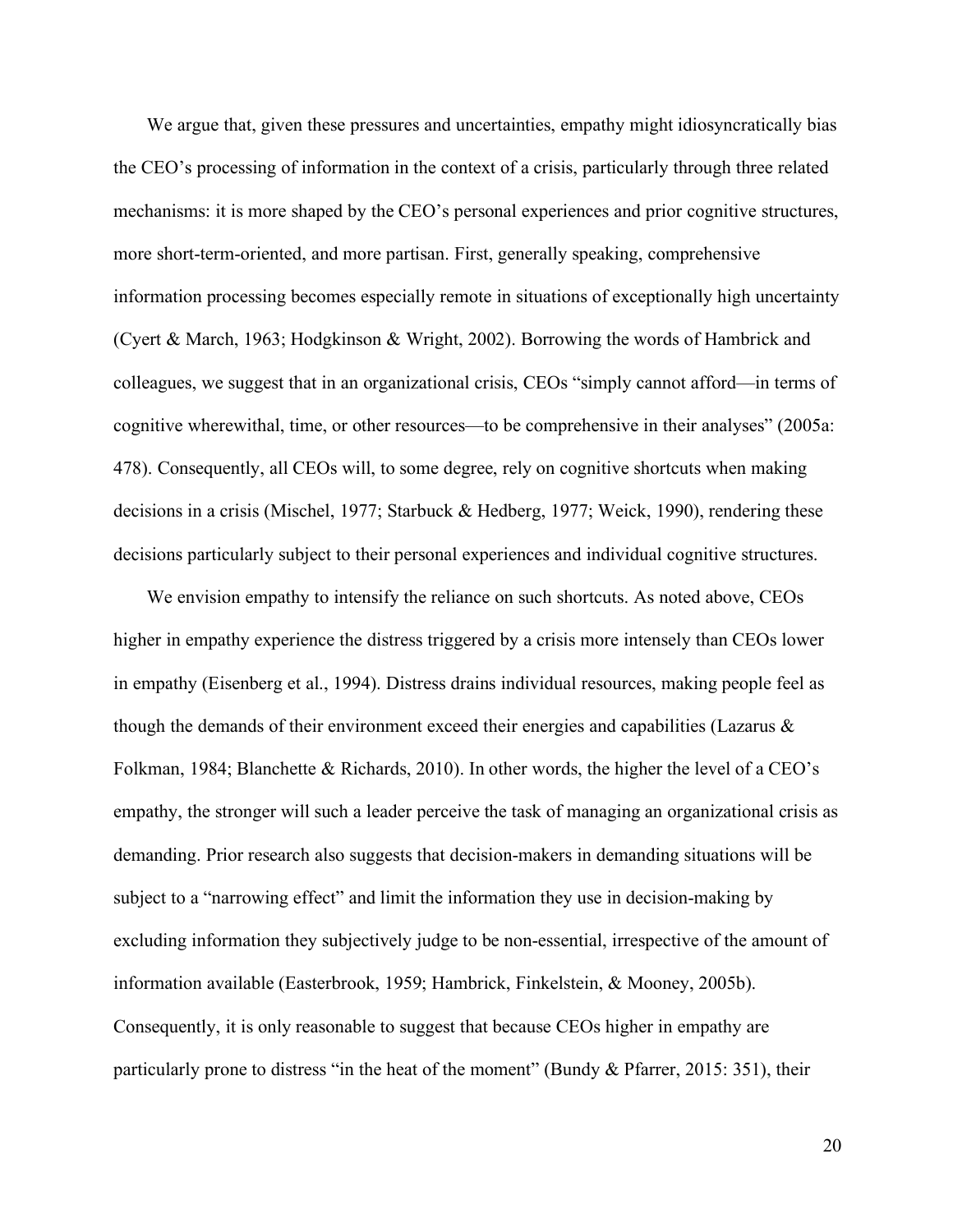decisions in a crisis will be shaped more strongly by their individual experiences, personalities, and repertoires.

Second, we argue that, when there are multiple possible crisis solutions, a more empathic CEO is generally more biased towards solutions that alleviate immediate emotional disturbances, rather than choosing solutions that may take more time to implement and, thus, may prolong stakeholders' distress. Our underlying idea builds on Batson's (2011) experiments, which show that "empathy's power lies in its capacity to make the experience of others observable and salient, therefore harder to ignore" (Bloom, 2016: 75–76). Consequently, given their susceptibility to emotional contagion and their empathic concern, we expect more empathic CEOs to emotionally suffer more strongly in a crisis. As we suggest above, this distress taxes the CEO and drains his or her resources. Resources are broad commodities available to individuals that serve as direct means to satisfy valued needs and to meet environmental demands, meaning that individuals who possess more resources are more capable of dealing with difficult situations (Hobfoll, 2002). A wide variety of empirical research suggests that individuals are inherently driven to protect and recover their resources from loss (Halbesleben, Neveu, Paustian-Underdahl, & Westman, 2014). CEOs who can quickly alleviate their stakeholders' distress will be able to recover from their own resource loss more quickly and thus, they reap greater utility from shortterm, emotionally soothing fixes (Batson et al., 1995). This means that more empathic CEOs may tend to ignore or make less complete use of available crisis-related information and that they may satisfice in seeking out crisis solutions.

Third, we argue that more empathic CEOs will be more biased in that they overweight information coming from the party whose distress they feel most acutely. In this regard, Wooten and James (2008) have already argued that a CEO might be inclined to focus, and potentially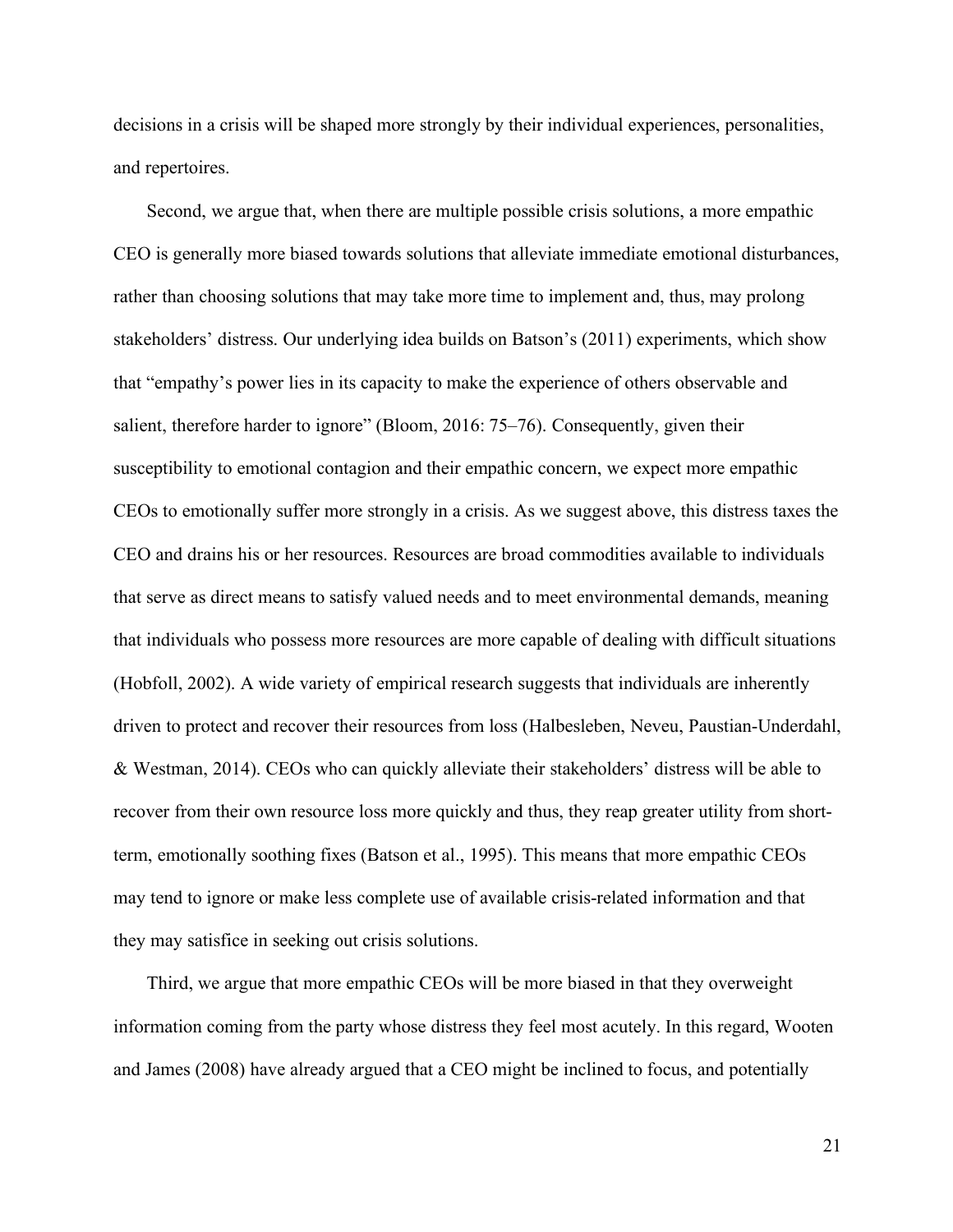misplace, his or her attention to certain parties whom he or she feels to be in particular need of constructive action. We suggest that this potential bias is exacerbated by the CEO's empathy. Empathy activates a caregiving system that drives individuals to protect those in distress, even when it means disadvantaging a third party and/or violating principles of fairness (Batson et al., 1995; Buffone & Poulin, 2014). This may be particularly true for those perceived as part of the ingroup (Bloom, 2016). For example, Robert Benmosche, CEO of insurer AIG during the \$173 billion government bailout, made the controversial decision to give \$450 million in bonuses to employees who worked in the unit responsible for massive losses (Adams, 2013). When asked about the decision, Benmosche, who was publicly considered a highly empathic CEO (Fox, 2015), expressed his empathy towards these employees who probably "lived beyond their means" and were "all scared" (Taibbi, 2013). Benmoshe's empathy for AIG employees overpowered his consideration of the taxpayers who financed the bailout. In other words, empathy does not necessarily mean that a person is equally empathic with all, but, instead, may very well be partisan towards an ingroup, i.e., those with whom he or she is more empathic (Breithaupt, 2012; Singer & Lamm, 2009). Taken together, these three mechanisms suggest that, although more empathic CEOs may have superior information in a crisis, they will be more prone to bias in their information processing when making decisions.

# *Proposition 2b: The more empathic a CEO is, the less unbiased is his or her information processing.*

**Effectively making decisions in a crisis**. Similar to our argument above concerning the sensing of organizational crises, we believe that the quality of information access and information processing contribute to the overall task of decision-making effectiveness in a multiplicative fashion, i.e., they amplify each other's effects and cannot fully substitute each other (Haans, Pieters, & He, 2016). Decisions based on no or very little information are unlikely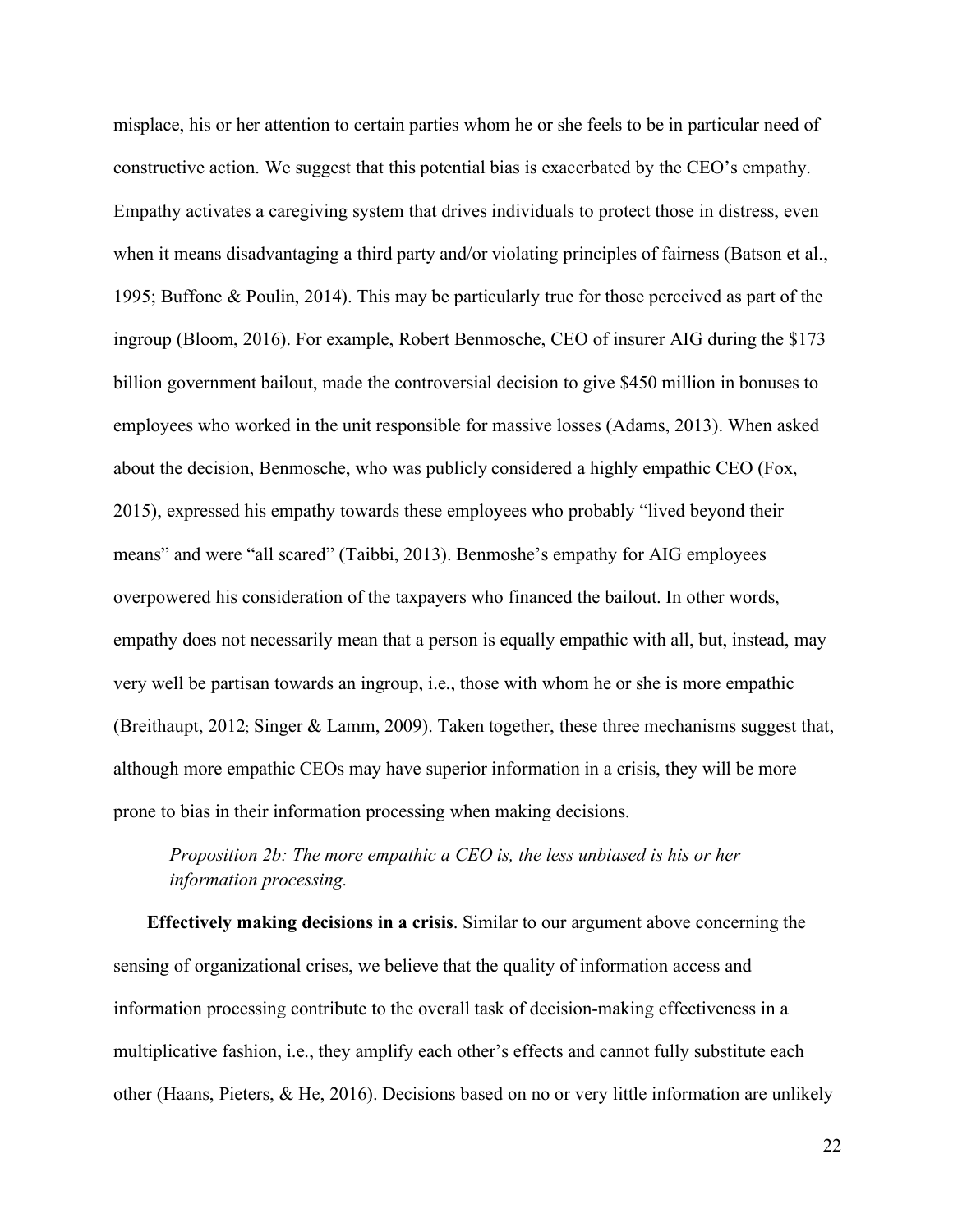to be effective, regardless of the quality of information processing (Eppler & Mengis, 2004). Similarly, when information processing is deeply flawed, even perfect access to information leads to ineffective decisions (Kahneman, 2011). Consequently, our propositions suggest a joint curvilinear effect of empathy on decision-making effectiveness:

*Proposition 2c: A CEO's empathy and overall effectiveness in decision-making in organizational crisis are curvilinearly related such that the relationship is initially positive but becomes negative as empathy increases.*

## **CEOs' Empathy and Giving Meaning to Stakeholders**

Once crisis management decisions are made, they must be effectively communicated to stakeholders. By definition, an organizational crisis is a highly ambiguous and threatening situation (James & Wooten, 2005; 2011). In such "weak" situations, stakeholders demand sensegiving from organizational leadership (Ancona, 2012; Gioia & Chittipeddi, 1991; Mischel, 1977; Staw et al., 1981), i.e., the creation of a common understanding of the situation, which is essential to unite forces and to face the crisis (Lucero, Kwang, & Pang, 2009; Maitlis & Sonenshein, 2010). Indeed, empirical studies indicate that organizations whose spokespersons come forward and convey the meaning of a crisis can prevent damage to reputation and performance (for a summary, see Pfarrer et al., 2008). In cases where executives neglect or perform poorly at sensegiving, however, great damage can be done.

Research in crisis communication and public relations has indicated that the overall task of giving meaning to stakeholders involves managing two related but distinct crisis attributions: attributions of compassion and care, and attributions of responsibility (Coombs, 2015; Sturges, 1994). Attributions of compassion and care capture the degree to which stakeholders perceive the organization as sympathetic and concerned with their well-being. Attributions of responsibility capture the degree to which stakeholders perceive the organization as at fault for the crisis.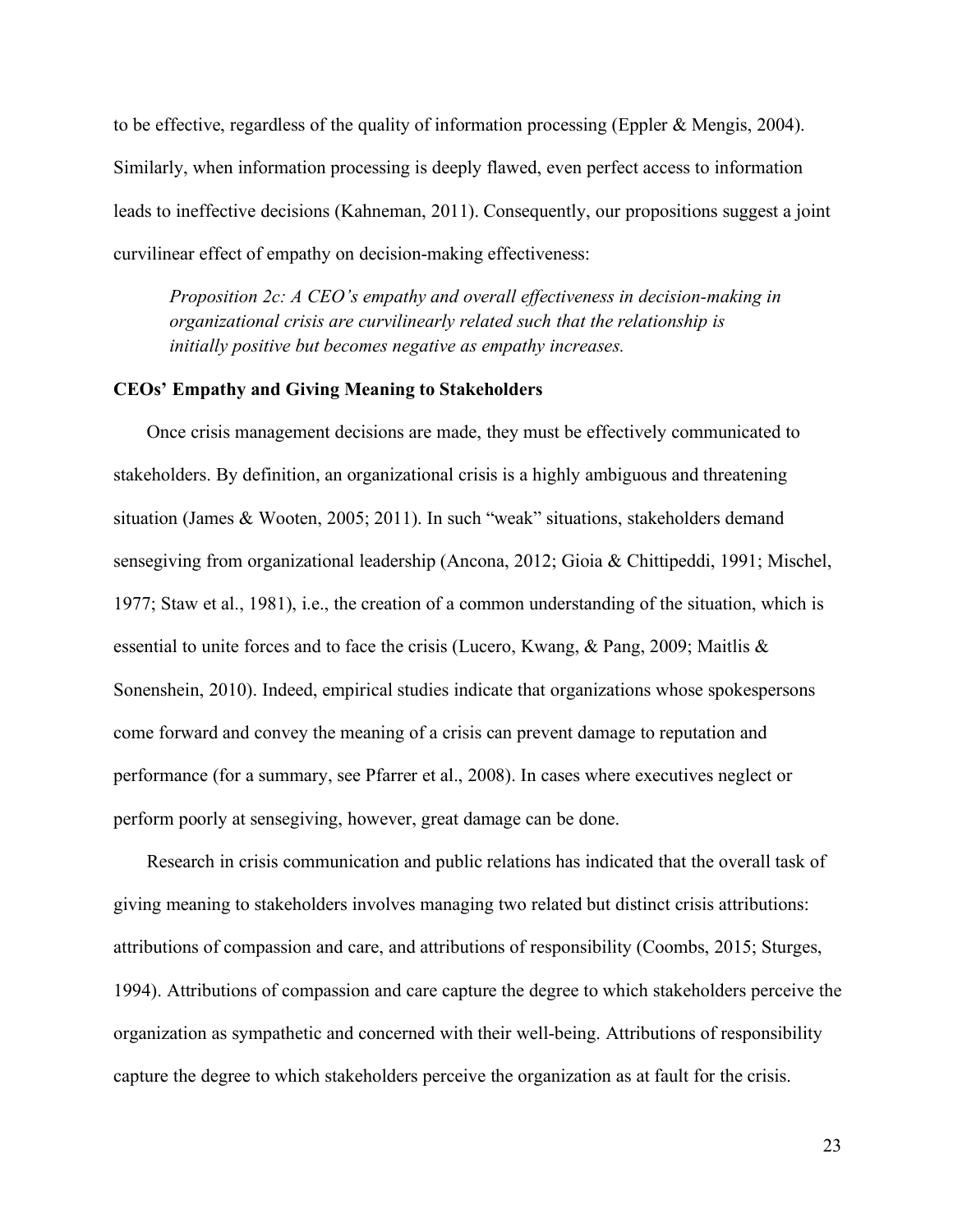**Inducing attributions of compassion and care.** Inducing attributions of compassion and care focuses on managing the emotions and anxiety of stakeholders affected by the crisis. Prior research recognizes that these attributions are best managed with the provision of instructing and adjusting information (Coombs, 2015; Sturges, 1994). Instructing information helps stakeholders avoid immediate harm from the crises (e.g., directions for evacuation, warnings, etc.), and details the organization's immediate plan of action. Adjusting information helps stakeholders manage the emotional and psychological effects of the crisis. This includes providing expressions of sympathy, counseling, and information to reduce anxiety and uncertainty. Together, these types of information give stakeholders the impression that the organization cares about them and is concerned with their needs. That is, to manage attributions of compassion and care, CEOs not only need to share their diagnosis of the crisis and their prognosis of how to solve it (Ancona, 2012; Boin et al., 2005), but CEOs also need to enter into an active dialogue with stakeholders, showing compassion, concern, and understanding (Boin et al., 2005; Coombs, 2007; Dutton et al., 2002; James & Wooten, 2005; Mitroff, 2001; Seeger, 2006).

In fact, crisis management practitioners have long advocated for displays of empathy in crisis communication (Coombs, 2007; Seeger, 2006). In this regard, consider, again, Coca-Cola's discrimination lawsuit in 1999, when the firm's executives sent an email to employees, denying any discriminatory treatment of minorities despite proof to the contrary. As shown by Unger (1999), this failure of sensegiving substantially damaged employees' trust in the leadership and the organization as a whole, reducing employees' overall commitment to the company.

We surmise that CEOs' empathy is systematically associated with how they manage attributions of compassion and care in a crisis. According to communication psychology—and in line with our conceptualization of empathic individuals' tendency towards perspective taking and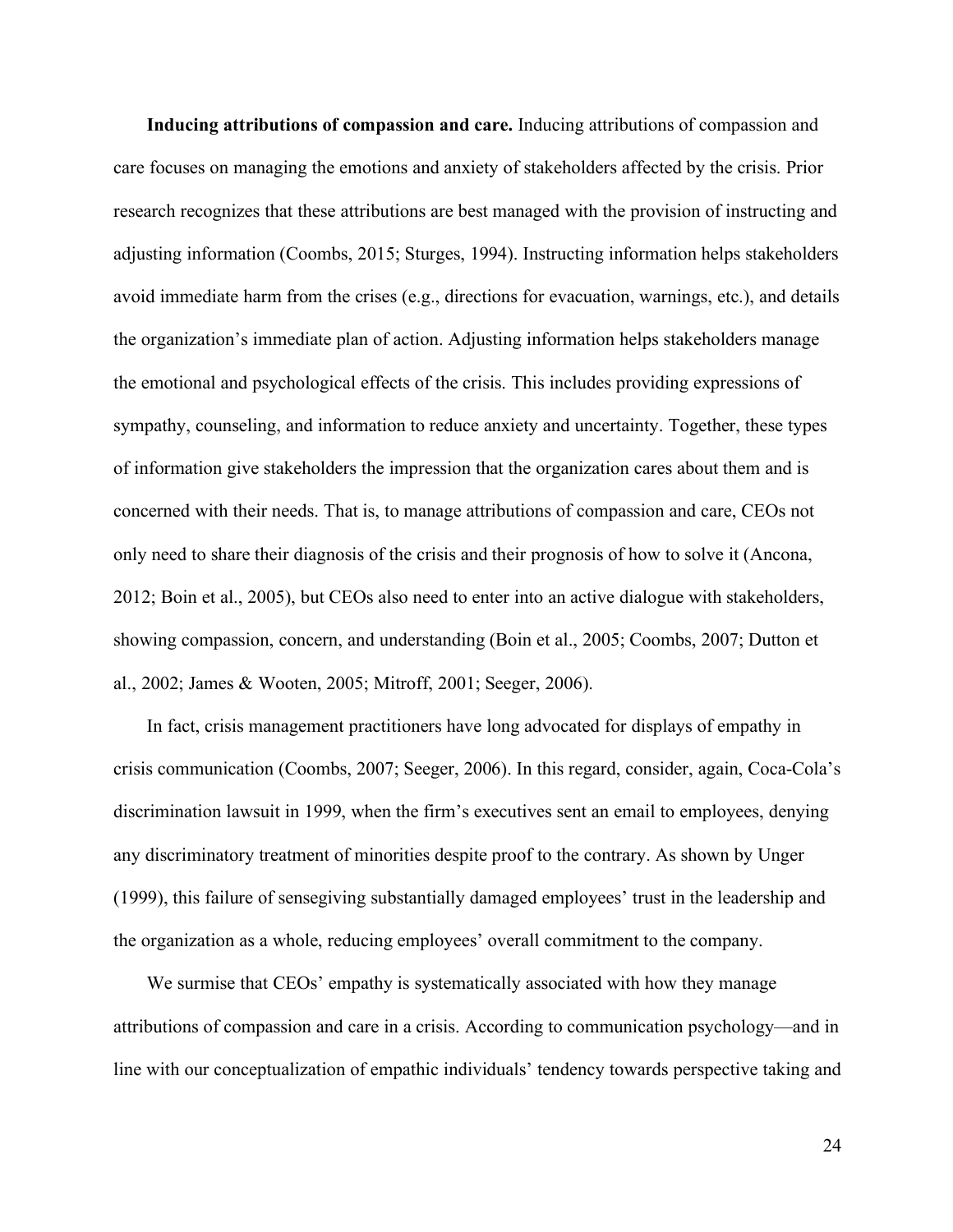empathic concern—more empathic individuals are more compassionate in their communication, making it easier to gain affected audiences' trust and attention (Bagozzi, 2006; James & Wooten, 2005; Kellett, Humphrey, & Sleeth, 2006; Stiff et al., 1988; Redmond, 1985). For similar reasons, more empathic individuals also display more politeness and respect in delivering negative news (Patient & Skarlicki, 2008). Accordingly, one can expect more empathic CEOs to be more likely than those with less empathy to connect with organization members as they display compassion and care when giving meaning to stakeholders.

*Proposition 3a: The more empathic a CEO is, the more likely he or she is to induce attributions of compassion and care for stakeholders' interests.*

**Avoiding attributions of responsibility.** Beyond displaying compassion and care, CEOs must develop a formal strategy for shaping how stakeholders come to understand crisis responsibility (Bundy & Pfarrer, 2015; Coombs, 2007). It is generally recognized that negative perceptions of an organization increase as it is attributed more responsibility for a crisis (Bundy et al., 2017; Coombs, 1995). Crisis responsibility can also incur legal liability, and thus being held responsible for a crisis can be very costly for organizations in terms of time and resources.

In an attempt to influence these attributions, organizations utilize communication strategies that typically range from defensive to accommodative (Bundy & Pfarrer, 2015). Defensive communication strategies accept less responsibility for an organizational crisis, for example by providing justifications and excuses, or outright denials of responsibility. In contrast, Accommodative communication strategies accept more responsibility (Elsbach, 2003; Marcus & Goodman, 1991), for instance, by providing apologies and outright accepting responsibility. Importantly, because crises are situations of high ambiguity and uncertainty, objectively determining crisis responsibility can be time-consuming and difficult, and thus an organization's response strategy can strongly influence stakeholders' perceptions of responsibility (Bundy &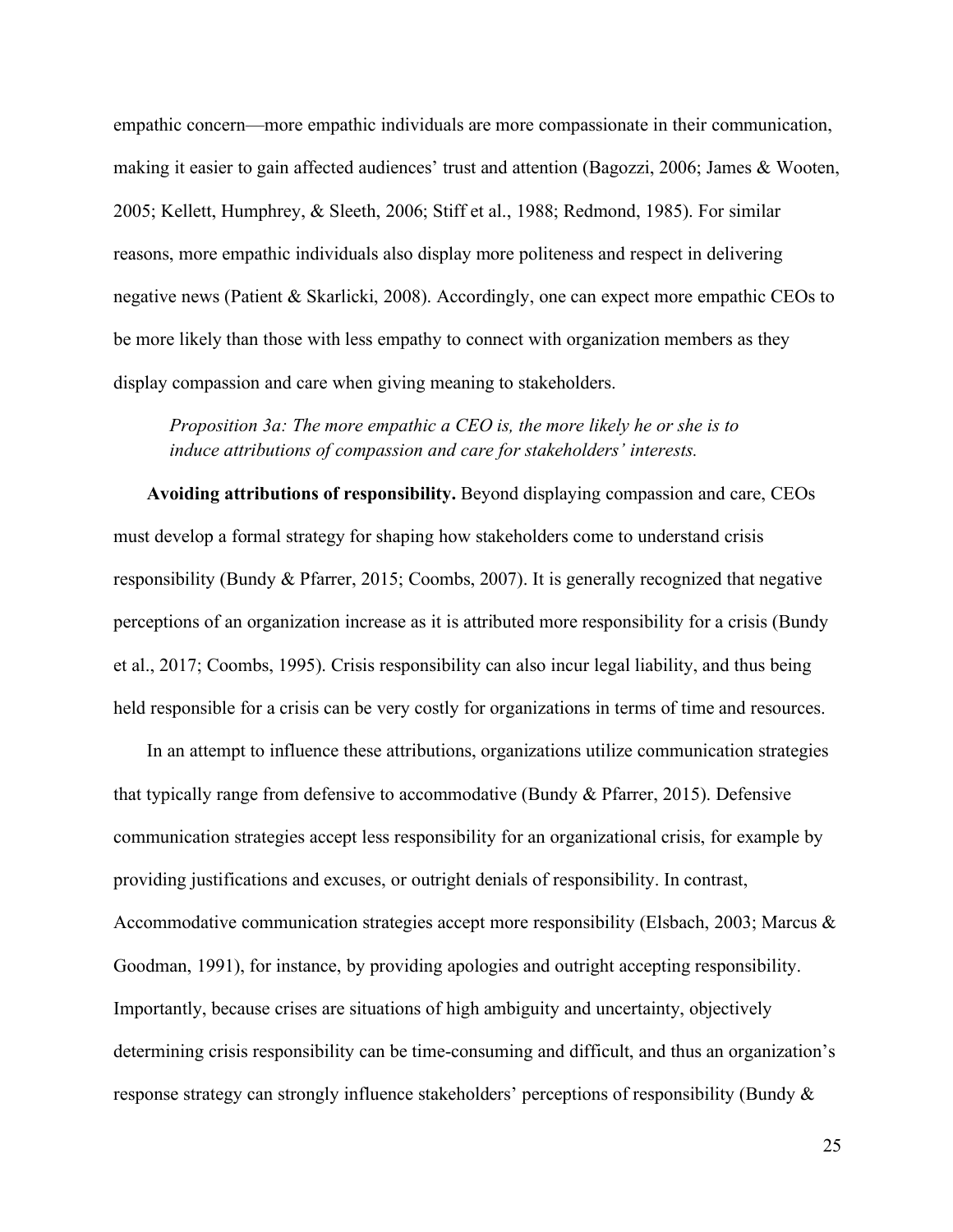Pfarrer, 2015; Fediuk, Coombs, & Botero, 2012; Gephart, 2007; Roberts, Madsen, & Desai, 2007). In such situations of ambiguity or uncertainty, crisis management experts argue that accepting too much responsibility may unnecessarily exacerbate the damages of a crisis (Bundy & Pfarrer, 2015; Coombs, 2007). In other words, there are strategic and moral justifications for managing responsibility attributions, particularly when it is unclear who or what is truly at fault (Coombs & Holladay, 2008; Koehn, 2013).

We argue that the greater the CEOs' empathy, the more they will find it difficult to consider more defensive crisis response strategies. In this regard, the literature includes various cases of organizational crises in which executives publicly acknowledge responsibility, instead of choosing a more defensive strategy, with the objective of soothing the negative emotions involved (Hearit, 2006; Maiorescu, 2016). We expect CEO empathy to promote such behavior, primarily because empathic individuals are driven to alleviate others' distress even when doing so has potential negative consequences. Consider, for example, the findings that doctors sometimes misdiagnose patients because their empathy induces them to avoid painful examination methods (Groopman, 2007) and that higher levels of empathy can lead to decisions that help those suffering but violate ethical principles of justice and fairness (Batson et al., 1995; Gino & Pierce, 2009). Similarly, a more empathic CEO may view accepting responsibility for a crisis as the most effective way to alleviate the negative emotions of those affected, even if the organization may not truly be responsible (Grant & Schwartz, 2011; Patient & Skarlicki, 2008).

We anticipate that empathy-driven accommodative sensegiving will be reinforced by two additional mechanisms. First, as we have argued above, more empathic CEOs will be particularly prone to a loss of psychological and physical resources in a crisis because they take on others' negative emotions (Eisenberg et al., 1994). In fact, theory on bounded rationality (Simon, 1947)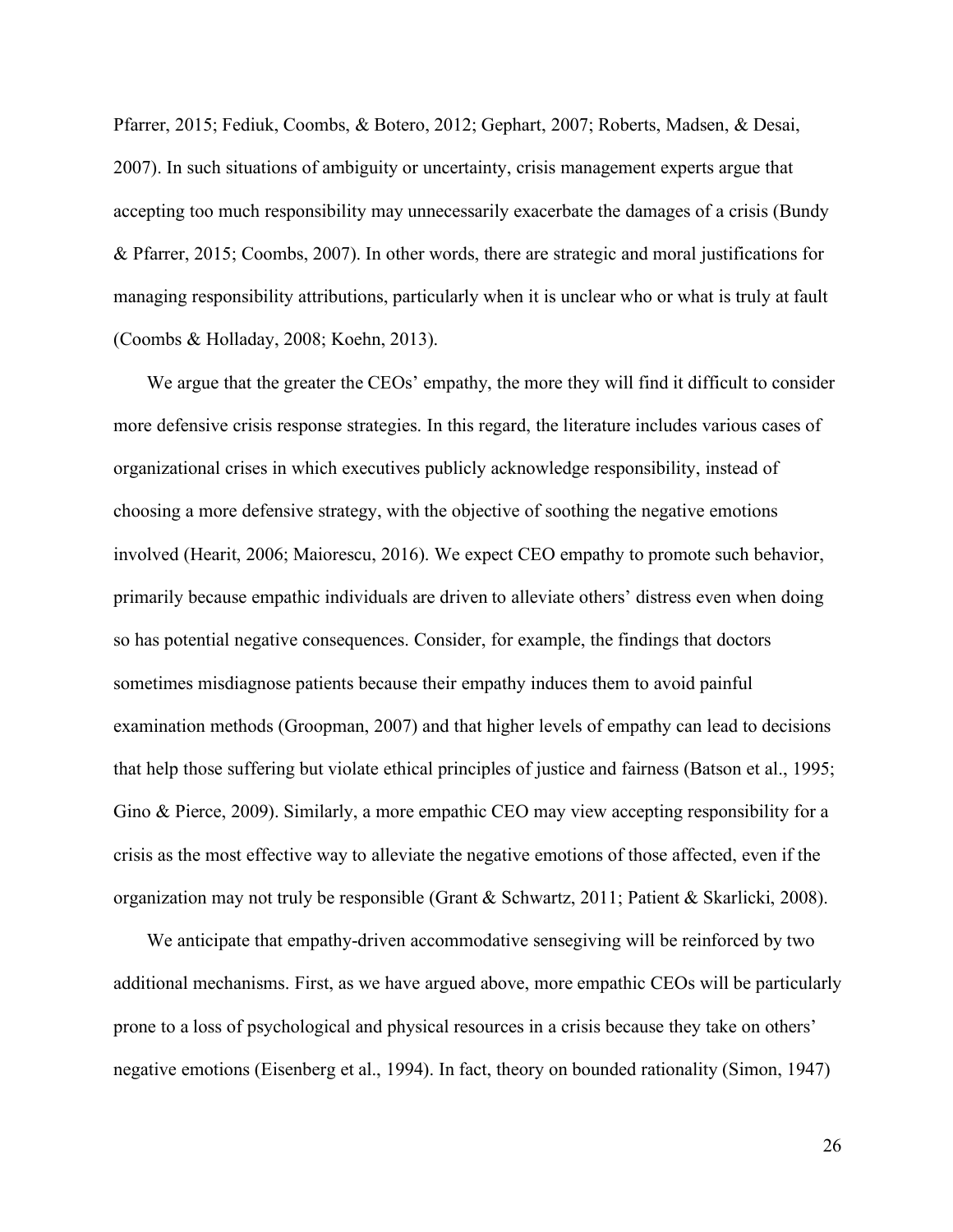as well as related psychological research (Mischel, 1977) implies that this effect of empathy is particularly strong in times of crisis because the influence of personal traits on individuals' behavior is intensified under times of uncertainty and distress (Tversky, Sattath, & Slovic, 1988). Thus, because of their tendency to experience more distress during a crisis, and given individuals' tendency to protect their resources from loss, more empathic CEOs are particularly likely to perceive accepting responsibility as emotionally easier than engaging in more defensive sensegiving. Second, given their heightened tendency to take others' perspectives, CEOs higher in empathy may be prone to feeling more guilt about the crisis, and thus are more likely to take responsibility and apologize to alleviate that guilt (Howell, Turowski, & Buro, 2012). Combining these arguments, we posit:

*Proposition 3b: The more empathic a CEO is, the less likely he or she is to avoid attributions of crisis responsibility to the firm.*

**Effectively giving meaning to stakeholders in a crisis.** Like with our arguments above, we propose that expressing compassion and care combines with managing stakeholders' responsibility attributions to contribute to the overall task of giving meaning to stakeholders in a multiplicative fashion, i.e., they amplify each other's effects and cannot fully substitute each other. The benefits of expressing compassion and care for stakeholders are likely to be undermined when stakeholders perceive the organization as highly responsible. Similarly, focusing predominantly on managing responsibility attributions is likely to leave stakeholders feeling devalued and under-appreciated, which may remove any benefits gained from being seen as less responsible for the crisis. Consequently, the two previous propositions suggest a joint curvilinear effect of empathy on the task of giving meaning to stakeholders:

*Proposition 3c: A CEO's empathy and overall effectiveness at giving meaning to stakeholders are curvilinearly related such that the relationship is initially positive but becomes negative as empathy increases.*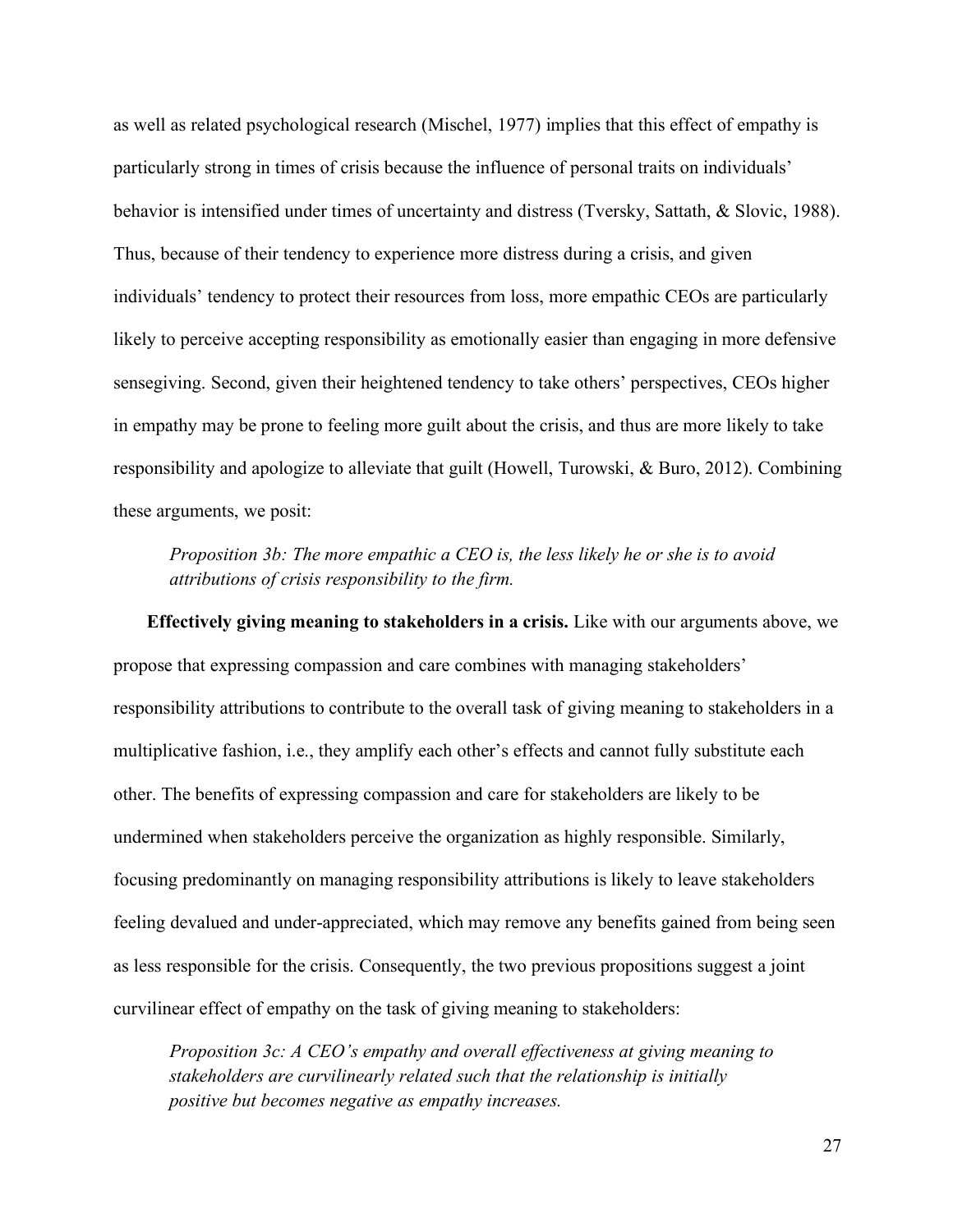### **CEO Empathy and Restoring Normalcy**

The CEO's final task in managing an organizational crisis is to lead the organization from a state of ambiguity, confusion, and upheaval back into "business as usual" and to implement appropriate lessons learned (Gephart, 2007; James et al., 2011; Wooten, 2007). As noted by James and Wooten (2005: 144), it is essential for managers to reassure stakeholders that "despite the disruption, business affairs are operating smoothly or will be returning to normalcy soon." Such a return to normalcy allows stakeholders to exit a crisis mode of operations and begin to establish new frames, routines, and procedures (Christianson et al., 2009). Additionally, only if the organization regains a certain normalcy, or stability, can it leverage the crisis to learn from it and potentially transform into an even stronger organization (James & Wooten, 2005). Thus, the act of restoring normalcy captures the implementation of needed changes for organizational renewal and "posttraumatic growth" (Bundy et al., 2017; James & Wooten, 2005; Kahn et al., 2013: 385; Seeger, Ulmer, Novak, & Sellnow, 2005).

Kahn and colleagues (2013: 377–378) highlight that returning to a state of stability not only includes fixing and improving upon potential operational, technical, or structural issues in the organization (focused on "the operations by which tasks are completed, work is performed, and products are delivered"), but also healing and improving upon the relational system that is disturbed by a crisis (focused on the "relationships among people who coordinate their activities in the service of tasks, goals, and missions"). In so doing, Kahn et al. (2013) evoke research on family systems and envision the organization as an organic interplay of an operational and a relational system, and organizational crises as traumas of these systems. Consequently, effective crisis management entails a restoration and growth of both these systems following the crisis.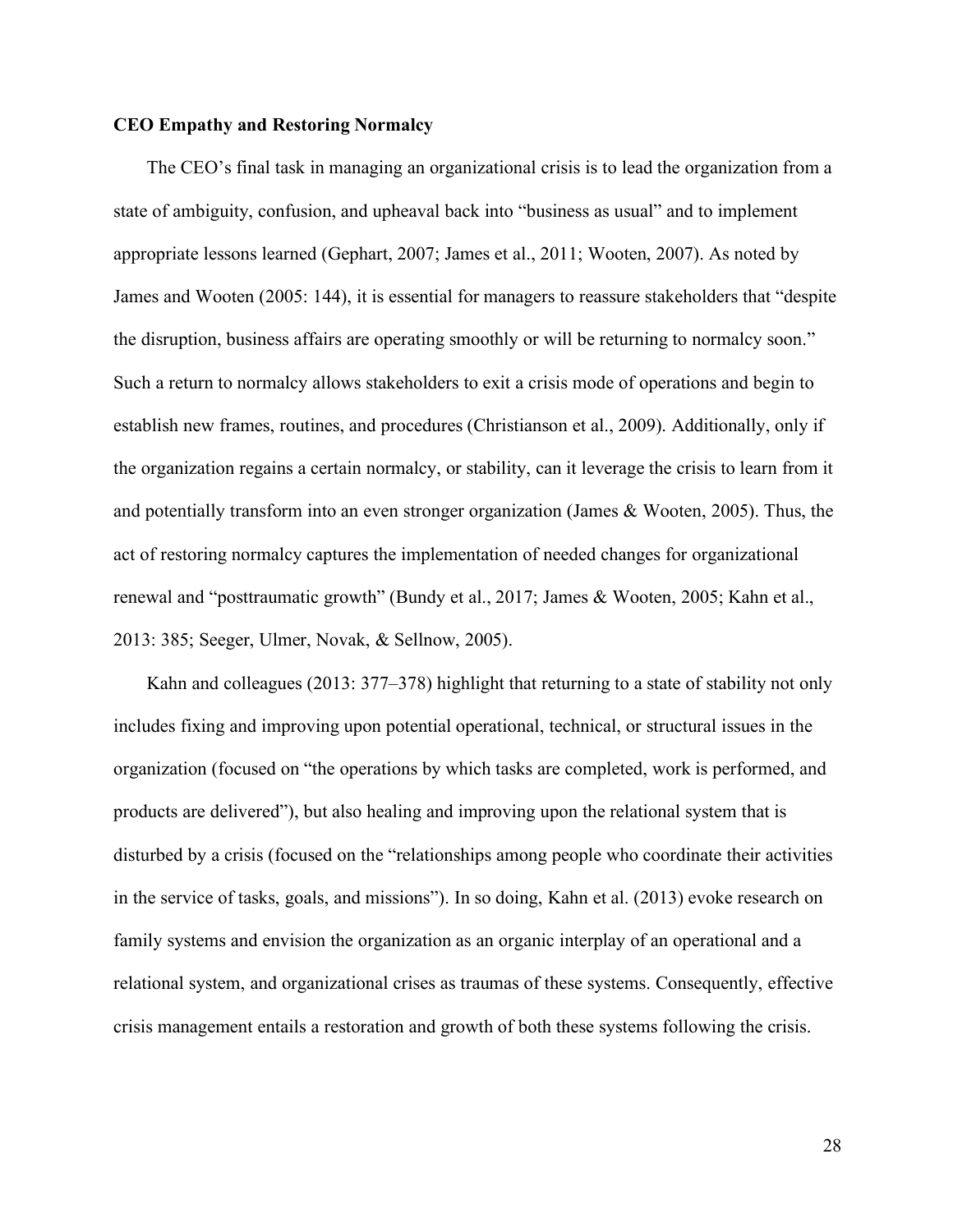**Healing the relational system.** According to Kahn et al. (2013), an organizational crisis particularly disturbs the relational system by disrupting states of cohesion among system members: in response to the rising emotional distress, they either disengage too much, or they cling together too much. Relatedly, a crisis disturbs an organization's healthy state of flexibility by triggering either chaos or extreme structural rigidness. We submit that the more empathic a CEO, the more attention, time, and effort he or she will devote to healing the relational system of the organization, and, ultimately, the more successful he or she will be at doing so. By healing, we mean making efforts to restore the underlying relational system of the organization to health and to re-establish a proper balance between cohesion and flexibility to accommodate the new post-crisis reality (Kahn et al., 2013).

There are several reasons to believe that more empathic CEOs will be more successful in healing the relational system. First, a more empathic CEO will be more attentive to and concerned by unhealthy relational processes such as blaming, isolation, withdrawal, and aggression in which members engage because of anxiety and distress (Kahn et al., 2013). As such, the more empathic a CEO is, the more distressful a given crisis becomes for him or her, and the more he or she will gain utility from calming such emotional disturbances.

Second, in addition to being motivated to focus on relational issues, a more empathic CEO will be better able to mend the relational system of the organization. Previous research has shown that highly empathic leaders are more likely to show consideration or people-oriented behaviors that exhibit concern for the welfare of their followers (Fleishman & Salter, 1963). As highlighted by Kahn and colleagues (2013), leaders may engage in various strategies to limit the "emotional fallout" (Kahn et al., 2013: 389) from a crisis and support the healing and growth of the relational system (Dutton et al., 2002). For example, a highly empathic CEO may create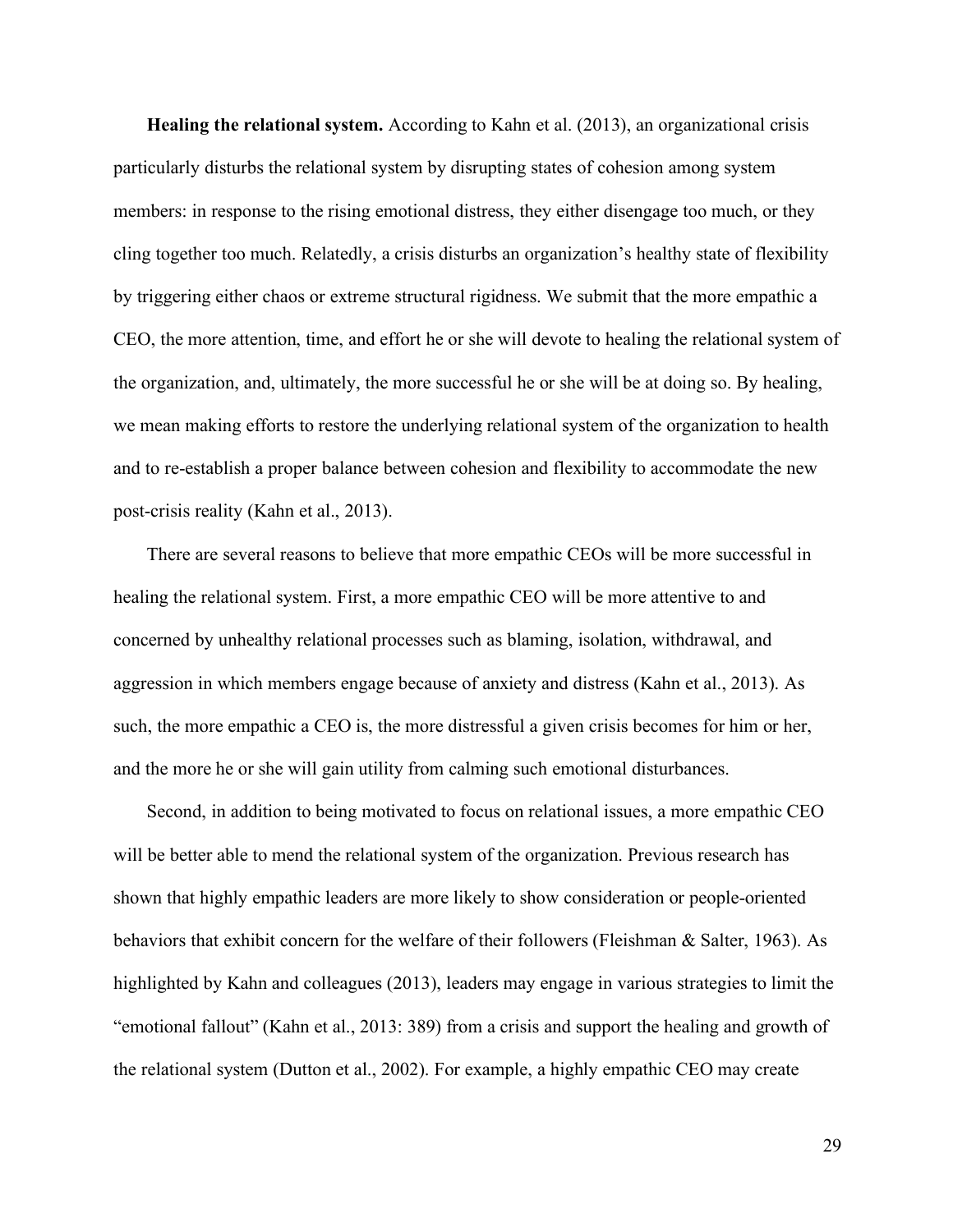formal opportunities for organization members to share their experiences; or simply show interest in employees' feelings, which is a type of emotional support that can be key to recovery after a crisis (Christianson et al., 2003).

We argue that more empathic CEOs—given their greater tendency to take perspectives and understand the needs of organization members, as well as their empathic concern—will be more inclined to engage in and support such activities. Fueled by an enhanced ability and propensity to sense others' emotions, a more empathic CEO will be able to sense better whether organizational members are emotionally ready to move on, which is not only a crucial aspect of meaning construction (Boin et al., 2005; James & Wooten, 2005), but also allows the CEO to announce verbally or through symbolic action—a return to "business as usual" (Wooten, 2007) more appropriately. Further, once he or she has conceived it is time, more empathic CEOs, driven by their desire for prosocial engagement (Batson, 1991; Davis, 1996), will tend to invest more attention, energy, and effort, and will give employees room to participate in the collective sensemaking of the episode. Such joint construction of a shared narrative of the crisis can be helpful to relieve distress and negative emotions and to move on after a crisis (Gephart, 2007; Kahn et al., 2013; Weick, 1988; 1993).

Finally, we argue that a more empathic leader will also be better able to develop a positive post-crisis vision for their organization, which is critical for healing the relational system (Sutcliffe & Vogus, 2003). Research on crisis communication highlights that it is pivotal for leaders to provide members with meaningful pathways between the traumatic experiences during the crisis and an optimistic vision of the future in order to renew motivation and commitment (James et al., 2011; Kahn et al., 2013). The ability to develop such a desirable vision, and positively redirect the organization's identity in conversation with its members (Christianson et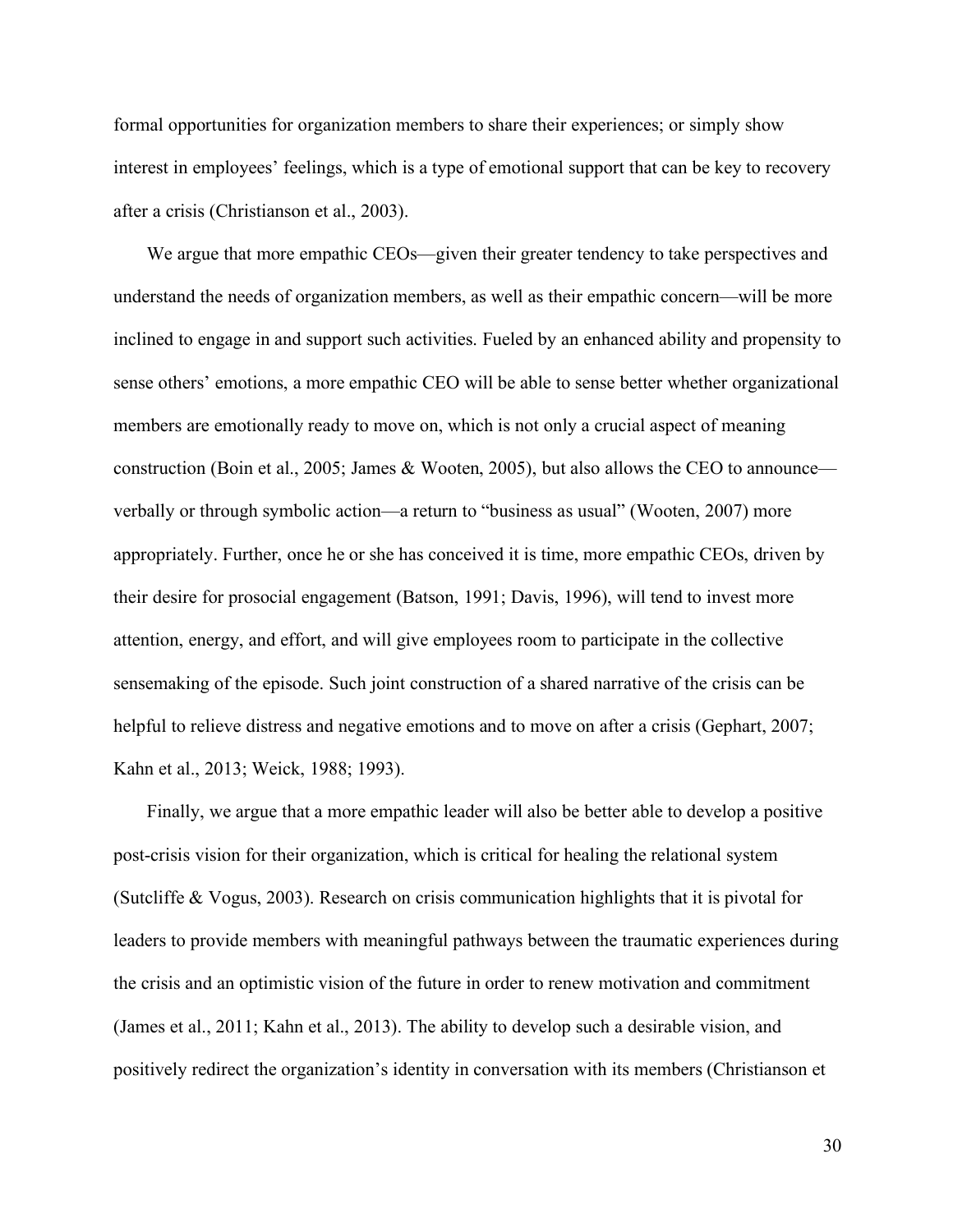al., 2009) increases with a leader's empathy (e.g., Holladay & Coombs, 1993). A more empathic CEO will take time to connect to organization members and to listen to their needs and aspirations (Fleishman & Salter, 1963; Yukl, 1998), and he or she will be more able and willing to incorporate the perspectives of different members into the organization's new vision. All this will be vital for the CEO to convince followers to overcome their pain and distress and to persuasively convey "come with me." We thus propose:

*Proposition 4a: The more empathic a CEO, the more likely he or she is to heal the relational system that is disturbed by an organizational crisis.* 

**Repairing the operational system.** Notably, while it is vital to stabilize the cohesion and flexibility of the relational system, fixing operational and technical problems remains equally crucial (Kahn et al., 2013). In fact, even in crises where technical issues are not the original cause of the episode, multiple and often highly challenging operational issues frequently emerge. In the case of Cantor Fitzgerald after 9/11, for instance, the company needed to rebuild its complex trading IT systems, which were destroyed in the attack (Seeger et al., 2005). Thus, effective crisis management typically requires a restoration of both relational *and* operational systems (Kahn et al., 2013; Pearson & Clair, 1998).

However, what is less explicit in the systems view but highly relevant nevertheless is that there exists a trade-off between attention to relational tasks and attention to operational tasks. It is relatively straightforward to propose that, as a person's time and cognitive capacity are limited (Simon, 1947), time and attention spent on healing relational issues reduces time and cognitive capacity for repairing operational issues. In addition, neuropsychology scholars observed a more intricate phenomenon pertaining to a person's cognitive resources, namely that attentiondemanding cognitive tasks and social or relational tasks activate distinct areas in the brain – and that these areas reciprocally suppress each other (Jack et al., 2013).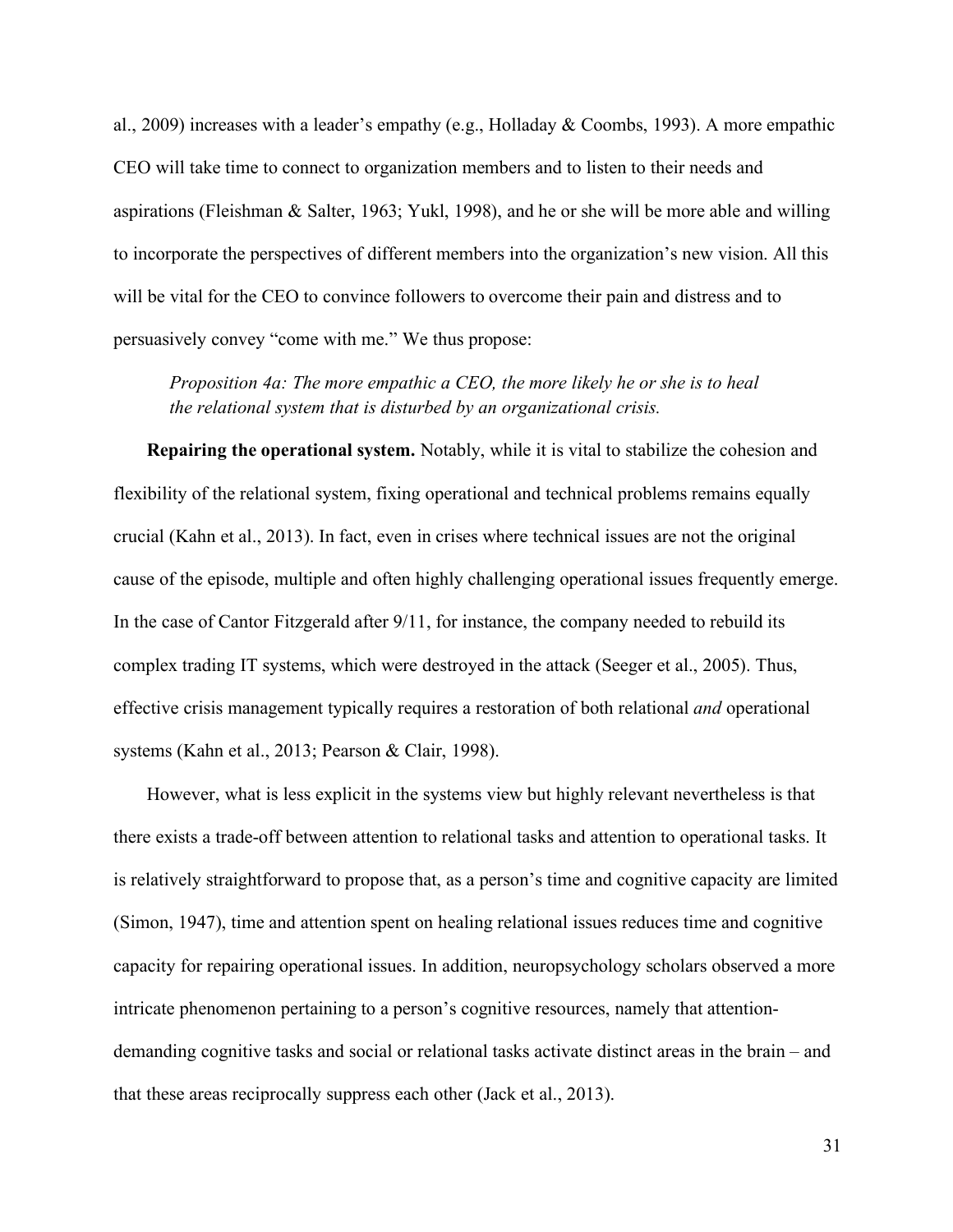Based on these findings we argue that, because highly empathic leaders focus more heavily and consistently on relational issues (Fleishman & Salter, 1963), they will have fewer temporal and cognitive resources to allow for attention to, and success in, resolving and restoring technical issues related to the crisis. Engaging in healing the relational system is likely to require a high degree of effort and attention in the social domain (Kahn et al., 2013), leaving little capacity for, and suppressing attention to, fixing operational issues. This is particularly problematic because operational issues are often painstaking and consume substantial time and cognitive resources. For instance, multiple studies have captured the extreme operational and technical complexity associated with various famous crises, including the BP oil spill (Freudenburg & Gramling, 2011), the Challenger and Columbia space shuttle disasters (Starbuck & Farjoun, 2005; Starbuck & Milliken, 1988; Vaughan, 1990), and Three Mile Island (Perrow, 1984). Even though the CEO might not be directly involved in fixing these issues, he or she still needs to attend to and cognitively process vast amounts of technical information to restore normalcy and learn from such complicated situations. Therefore, we deduce that, as empathy triggers a CEO's focus on relational issues of a crisis, the more empathic a CEO, the less time and cognitive capacity he or she has left to engage in operational ways to restore normalcy in the organization.

*Proposition 4b: The more empathic a CEO, the less likely is he or she to repair the operational system that is disturbed by an organizational crisis.*

**Effectively restoring normalcy after a crisis.** Similar to our arguments above, we believe that a commitment to, and success in, healing the relational system and repairing the operational system of an organization after a crisis contribute to the overall task of restoring normalcy in a multiplicative fashion. We argue that restoring normalcy inherently requires a certain extent of both healing the relational system *and* repairing the operational system. In other words, a CEO's efforts are ineffective if he or she leaves one of the two systems fundamentally damaged,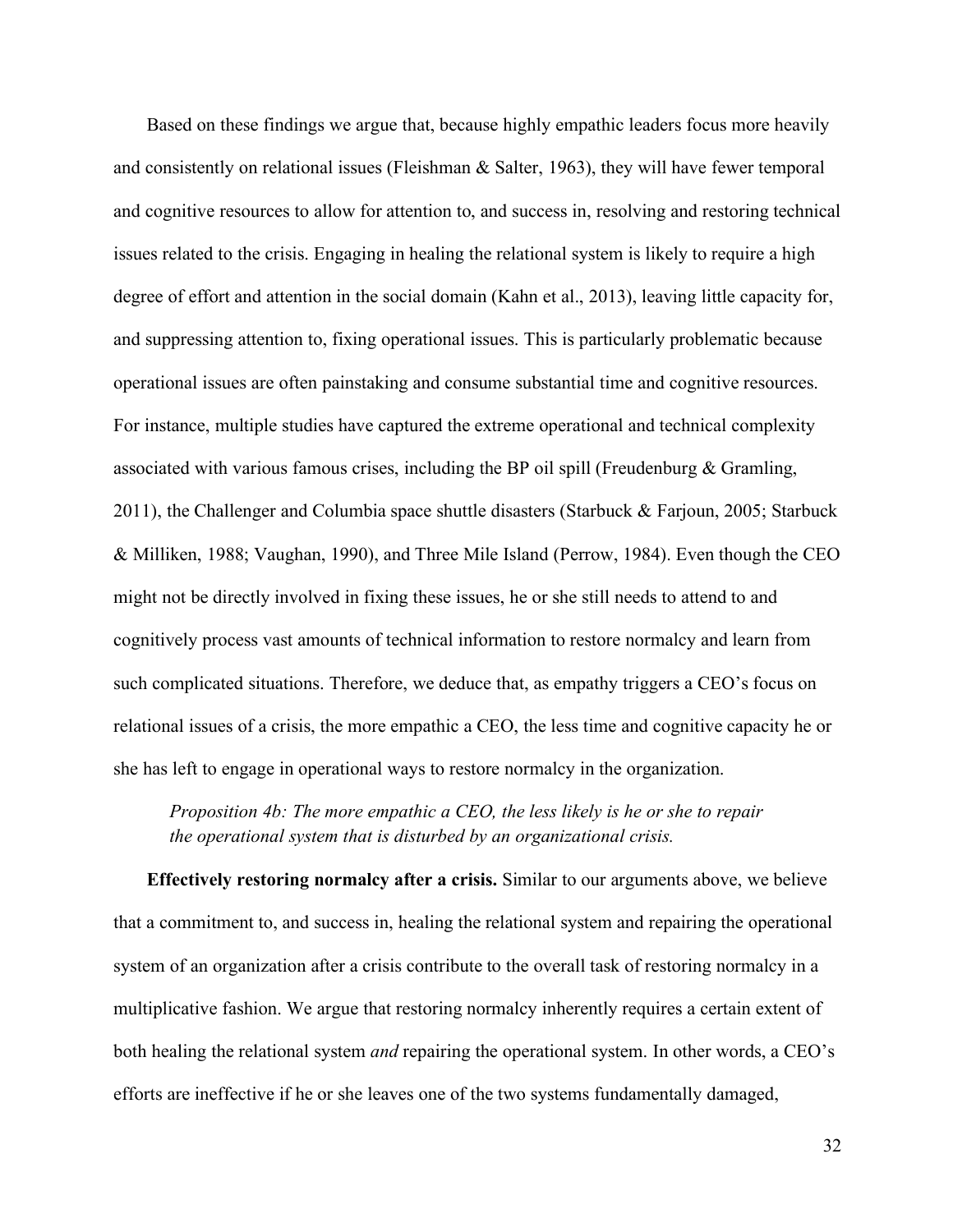regardless of the success in restoring the respective other system. Highly empathic leaders are likely to consistently focus on restoring the relational system and risk leaving the operational system vulnerable to another crisis, whereas leaders with little empathy are more likely to leave the relational system in a state of weakness, preventing post-crisis growth and renewal (Kahn et al., 2013). Moderately empathic leaders, then, are less likely to focus solely on relational aspects of the crisis, leaving resources available for tasks associated with the operational system (Jack et al., 2013). Consequently, the two previous propositions suggest a joint curvilinear effect:

*Proposition 4c: A CEO's empathy and overall effectiveness in restoring normalcy after an organizational crisis are curvilinearly related such that the relationship is initially positive but becomes negative as empathy increases.*

#### **DISCUSSION**

Our goal was to advance understanding of how a specific facet of CEOs' personality, namely trait empathy, impacts the management of organizational crises. In this quest, we have provided a detailed account of how variance in CEOs' empathy affects four essential crisis management tasks: sensing crises, making decisions, giving meaning, and restoring normalcy. The leitmotif of our theorizing is the notion that CEOs and their levels of empathy are vital to understanding management of organizational crises because such episodes are highly emotional events in an organization's life and, at the same time, moments of highly concentrated authority and executive agency (Staw et al., 1981).

Exploring how differences in empathy influence CEOs as they manage crises allows us to make several contributions. First, by analyzing the consequences of CEOs' personal characteristics—specifically empathy—for crucial crisis management tasks, we add an advanced upper echelons perspective (Hambrick, 2007) to research on organizational crises. Especially, we respond to scholars' calls for research that, instead of focusing on the implications of readily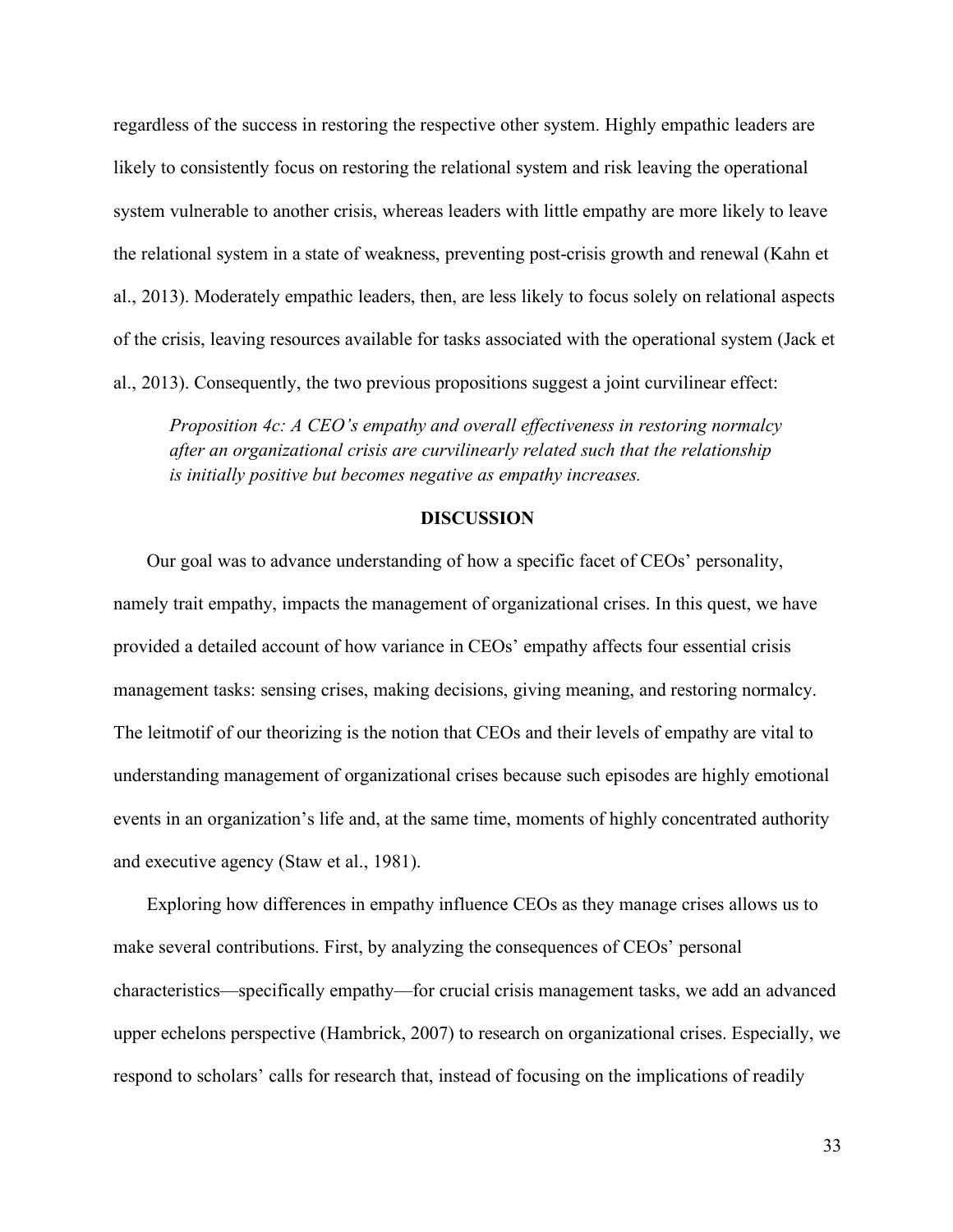observable characteristics of top management teams (TMTs) and their members in times of organizational crisis (e.g., Greening & Johnson, 1997; Rost & Osterloh, 2010), addresses the more complex facets of executives during such episodes. By highlighting CEOs' empathy, we also develop a firm theoretical basis for understanding *why* CEOs and their organizations vary in their management of organizational crises.

Second, we add to upper echelons theory by providing a rich description of the dispositional emotional-cognitive characteristics of executives. With the exception of Delgado-García and De la Fuente-Sabaté (2010) and Hodgkinson and Healey (2011), upper echelons studies have largely neglected the role of emotions in the context of CEOs' decision-making (Carpenter, Geletkanycz, & Sanders, 2004). Even studies dealing with CEOs' individual differences that are related to coping with emotions—particularly narcissism (Chatterjee  $\&$  Hambrick, 2007) and hubris (Hiller & Hambrick, 2005)—hardly speak to the role of individual differences in coping with *stakeholders'* emotions. We overcome this focus on the "cold," rational side of executives and follow recent studies that highlight the importance of considering emotions when trying to understand CEOs' sensemaking, decision-making, and acting (Hodgkinson & Wright, 2002; Huy, 1999). By highlighting the costs of empathic CEOs' susceptibility to emotional contagion, perspective taking, and empathic concern, we also extend our understanding of executive job demands (Hambrick et al., 2005a). So far, executive job demands have been conceived as being primarily driven by task challenges, performance challenges, and executive aspirations. We argue that executives' individual characteristics, especially their empathy, strongly impact their perceptions of these challenges, and thus ultimately their behavior.

Third, and perhaps most importantly, we discuss the double-edged nature of CEOs' empathy in the context of organizational crisis. For many good reasons, empathy enjoys a predominantly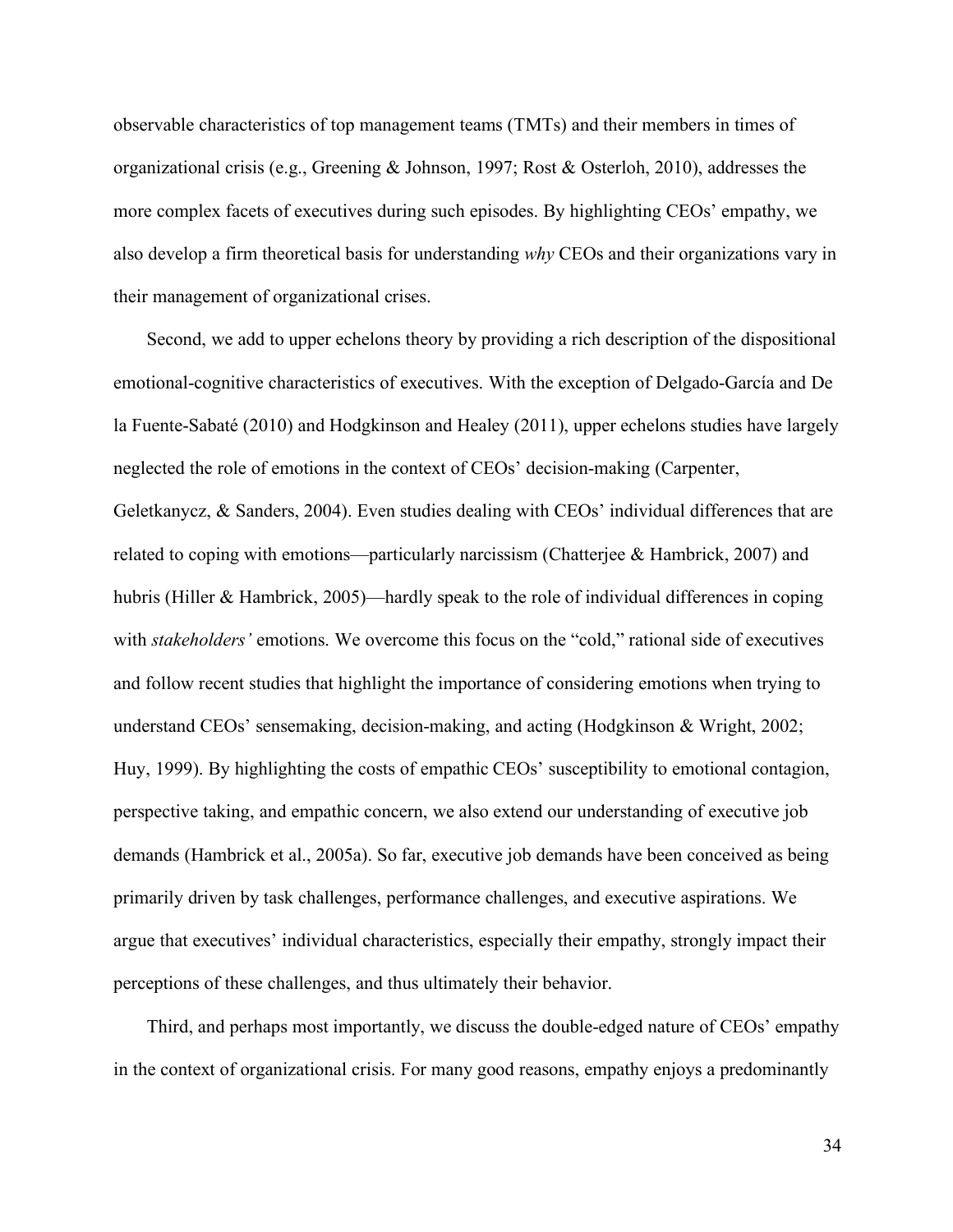positive image in the current management literature (Bass & Avolio, 1990; Holt & Marques, 2012; Kellett et al., 2002, 2006; Sadri, Weber, & Gentry, 2011). In fact, some researchers particularly in the area of crisis management—accuse organizations of having the tendency to promote technocratic, "alexithymic" decision-making which wrongfully treats empathy and emotionality as irrational sacrilege (Kets de Vries, 1989) and as an impediment to effective management (Barrick, Mount, & Judge, 2001; Le, Oh, Robbins, Ilies, Holland, & Westrick, 2011). Our theorizing integrates the critical perspective on empathy, which has emerged primarily in other disciplines (Bloom, 2016) but has so far found little entry into management science (see Antonakis et al., 2009, for an exception), as well as management scholars' growing interest in "too-much-of-a-good-thing" phenomena (e.g., Grant & Schwartz, 2011). In so doing, we offer a more balanced view of empathy in organizations, particularly among CEOs: On the one hand, we provide a conceptual foundation for how and why empathy is crucial for CEOs to succeed at their job; on the other hand, however, we explain potential downsides of higher levels of CEO empathy. CEO empathy thus presents intriguing challenges as both low and high levels might harm companies' abilities to resolve organizational crises.

# **FUTURE RESEARCH DIRECTIONS**

The potential trade-offs associated with empathy in crisis management offer abundant research opportunities. An obvious next step would be to test the optimum level of CEO empathy for each of the four major crisis tasks. Such studies could draw on related current research on inverted U-shaped effects in leadership (e.g., Antonakis et al., 2017). For instance, with regard to decision-making in the crisis context, we have argued that higher levels of empathy allow CEOs greater access to relevant information but limit their capacity to make unbiased decisions. This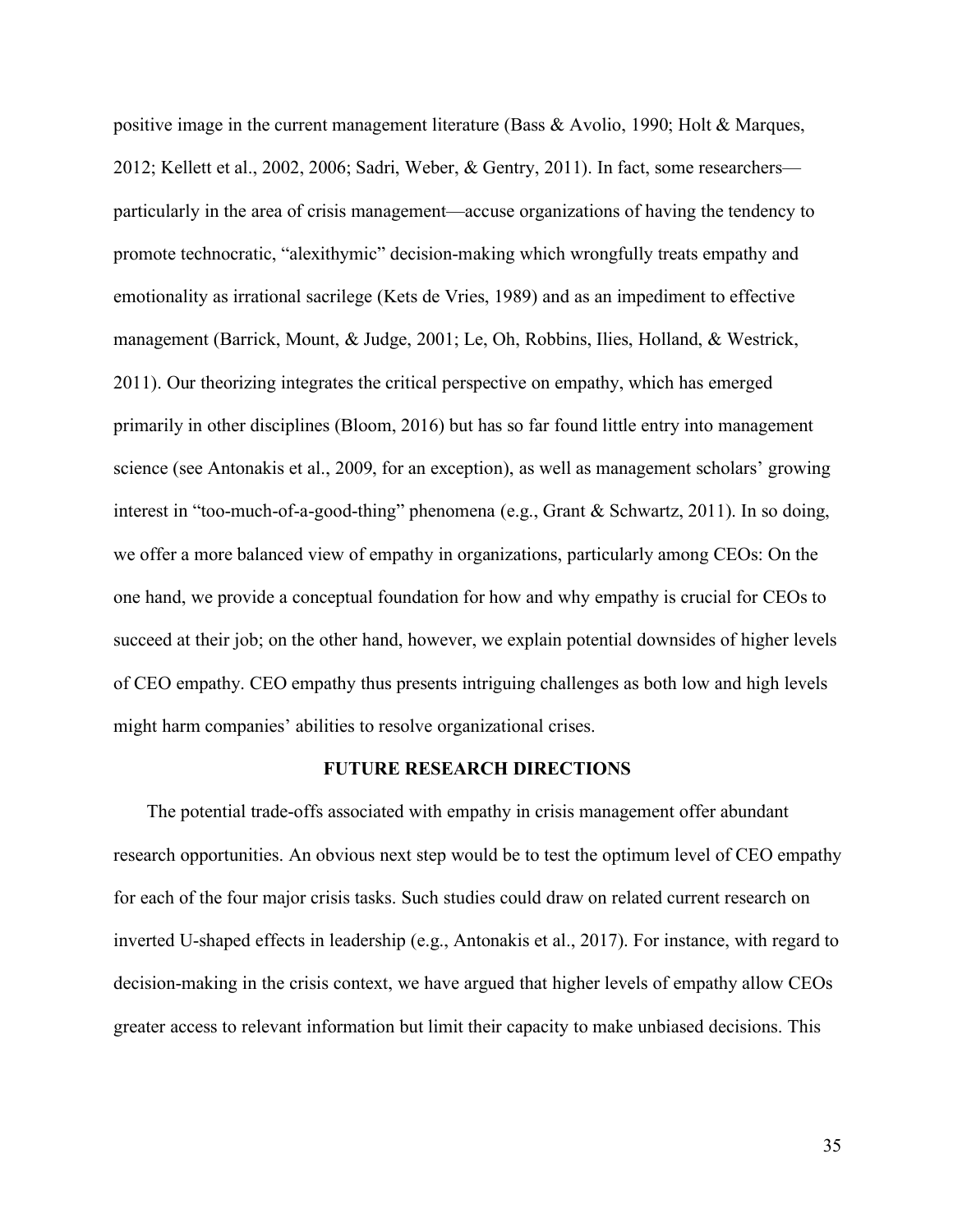raises the problematic question of what is worse: unbiased decisions based on limited data, or biased decisions based on extensive data? And, more importantly: what is the ideal trade-off?

We also envision ample opportunity for future research on the boundary conditions of our model. In this regard, we wish to reiterate that we have chosen to theorize on the impact of empathy because traits are particularly important, and considerably difficult-to-control, drivers of human behavior, particularly in times of uncertainty and when people sense distress and other negative emotions (Baumeister et al., 2001; Mischel, 1977). Research on self-regulation suggests that individuals can, at times, exert control over their natural tendencies and adjust their behavior to abide by norms as well as performance expectations (e.g., Baumeister, Vohs, & Tice, 2007). For example, studies indicate that individuals can influence the degree to which they feel empathic—and thus have empathy influence their actions—through situation selection and attention regulation (Breithaupt, 2012). External factors such as social desirability may also influence the behavioral consequences of empathy (Zaki, 2014). However, several meta-analyses have convincingly shown that despite individuals' ability to self-regulate, traits—including empathy (Kellett et al., 2004)—strongly predict important managerial outcomes (Barrick, & Mount, 1991; Barrick et al., 2001; Bono & Judge, 2004).

Nevertheless, while we assume the effect of empathy to be relatively consistent, the boundary conditions we stipulate may constitute intriguing moderators of our proposed relationships that can change the form of the curvilinear relationships or shift inflection points (Haans, Pieters, & He, 2016). Most importantly, perhaps, our ceteris paribus model abstracts from the case-specific idiosyncrasies such as the level of managerial discretion (Hambrick, 2007; Hambrick & Finkelstein, 1987), resource availability (Crossland & Hambrick, 2007), and the characteristics of the other members of the TMT. Investigating these factors may be particularly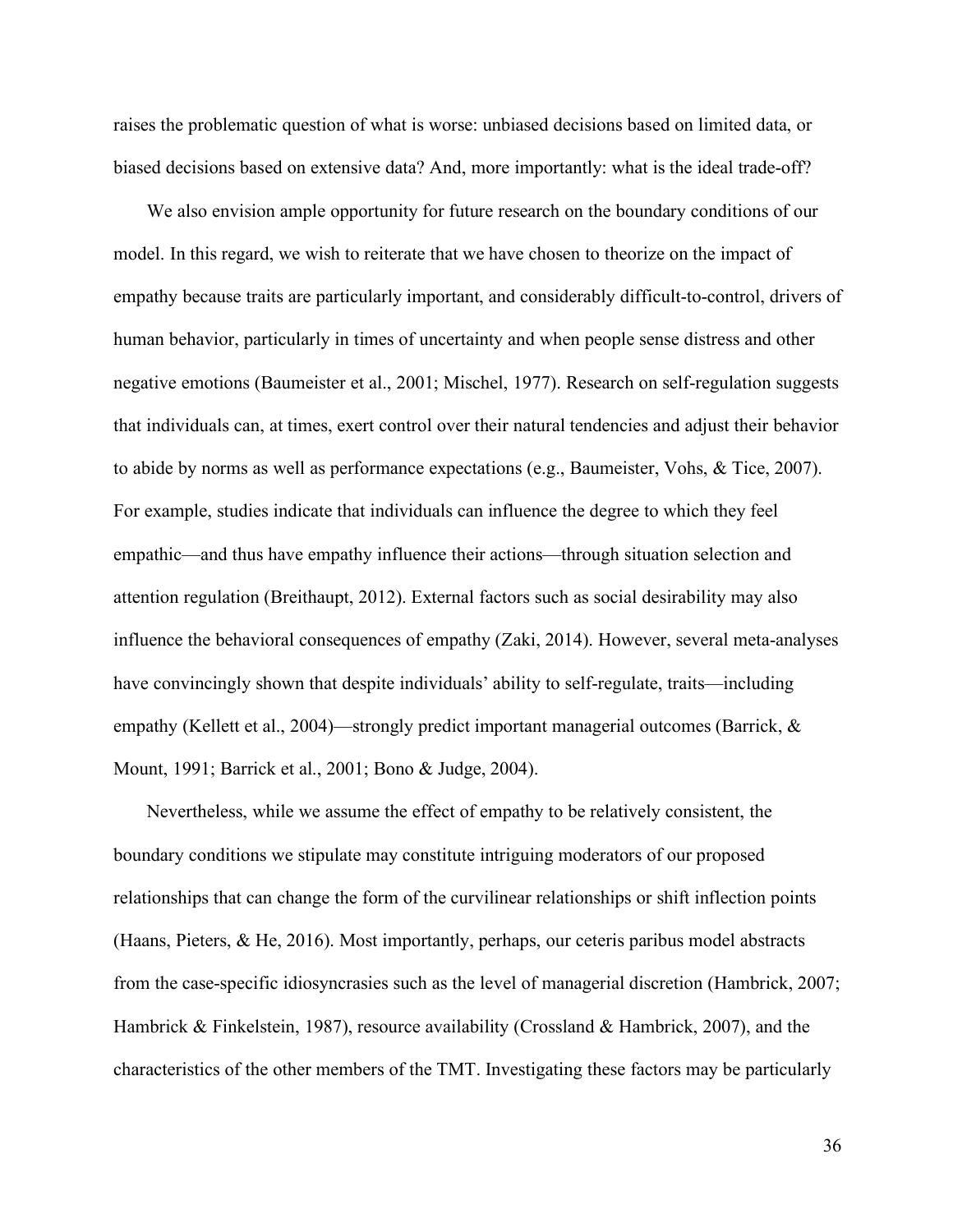interesting because they could play an important role in curtailing the influence of CEOs on organizational outcomes (Cyert & March, 1963; Finkelstein & Hambrick, 1996; Hambrick & Mason, 1984). For example, crisis management might be most effective when a very empathic CEO is paired with a "colder" TMT or director lieutenant (or vice versa), such that each could leverage his or her strengths and compensate for the other's potential weaknesses.

For the sake of parsimony, we further refrained from considering other relevant CEO characteristics. Especially, we did not include prior crisis management experience (March, 1991), which could indeed affect the impact of CEOs' levels of empathy on their effectiveness in managing such episodes; however, we believe it is not straightforward to anticipate how. For example, does empathy render the CEO even more alarmist after a crisis experience, given the particularly strong contagion with emotional distress? Or, does empathy allow the CEO to learn over-proportionally from a crisis experience, reducing his or her tendency to "cry wolf"? Similarly, we left out traits like the Big Five (Judge & Bono, 2000; Judge, Bono, Ilies, & Gerhardt, 2002) and intelligence (Judge, Colbert, & Ilies, 2004). Intelligence, in particular, may constrain the effects of empathy given that empathic intuition requires working memory (Hinson, Jameson, & Whitney, 2002), a resource closely associated with intelligence (Conway, Kane, & Engle, 2003). Intelligence further plays a crucial role in people's ability to attend selectively to emotional cues (Fiori & Antonakis, 2012). Finally, we did not consider the interplay between personality factors related to honesty and empathy (e.g., Breevaart & de Vries, 2017). This has been considered in the medical field where patients need to know the truth about their condition, and yet, empathy and compassion in communication are also important (see, e.g., Back, Arnold, & Tulsky, 2009). We imagine a similar tension may also exist during an organizational crisis.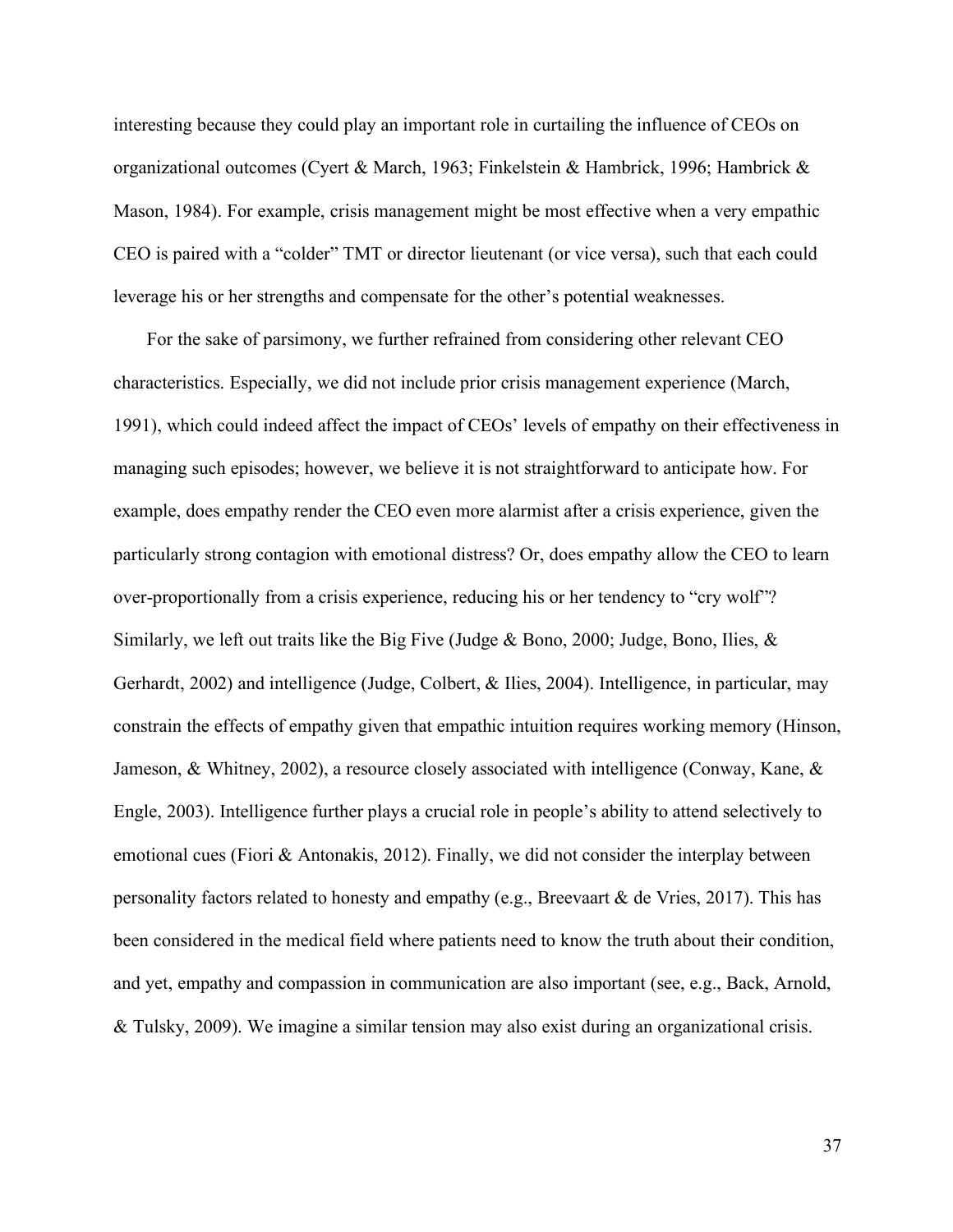Likewise, to build parsimonious theory, we decided not to discriminate between various and nuanced subsets of crises. In line with our argument above, we admit that CEO empathy may be a less critical factor in highly technical crises, such as those involving external regulatory issues or complex operational failures with lower levels of physical or emotional harm. Major accounting restatements, which are often so complex that they become almost unintelligible to the vast majority of audiences, including senior managers and financial analysts, may serve as examples (Burks, 2011; Hennes, Leone, & Miller, 2008; Palmrose, Richardson, & Scholz, 2004). However, we recognize that most crises arise from some combination of socio-emotional and technical issues—in fact, the large majority of the crisis management literature suggests that such combination is a constituting element of a crisis situation (James et al., 2011). Thus, although we encourage scholars to consider the applicability of our theory to a variety of crisis types, we are confident that our general arguments should largely hold across the spectrum.

Scholars can build on existing approaches when empirically testing our model. Particularly, existing psychometric scales should be helpful. Several questionnaires are available to measure empathy (e.g., Davis, 1983a). Given the intricacies in observing executives' personal characteristics, we suggest using these scales not so much for self-reports, but more for thirdparty evaluations, e.g., by CEOs' direct reports or familiar others (Mannor, Wowak, Bartkus, & Gomez-Mejia, 2016). Further, management scholars have increasingly developed unobtrusive measures based on such validated scales (Chatterjee & Hambrick, 2007). This might well also be done for empathy. For instance, empathy might be reflected in more compassionate language or language that acknowledges others in CEOs' communication (e.g., Tausczik & Pennebaker, 2010). CEO empathy might also manifest itself in symbolic actions and artifacts, such as in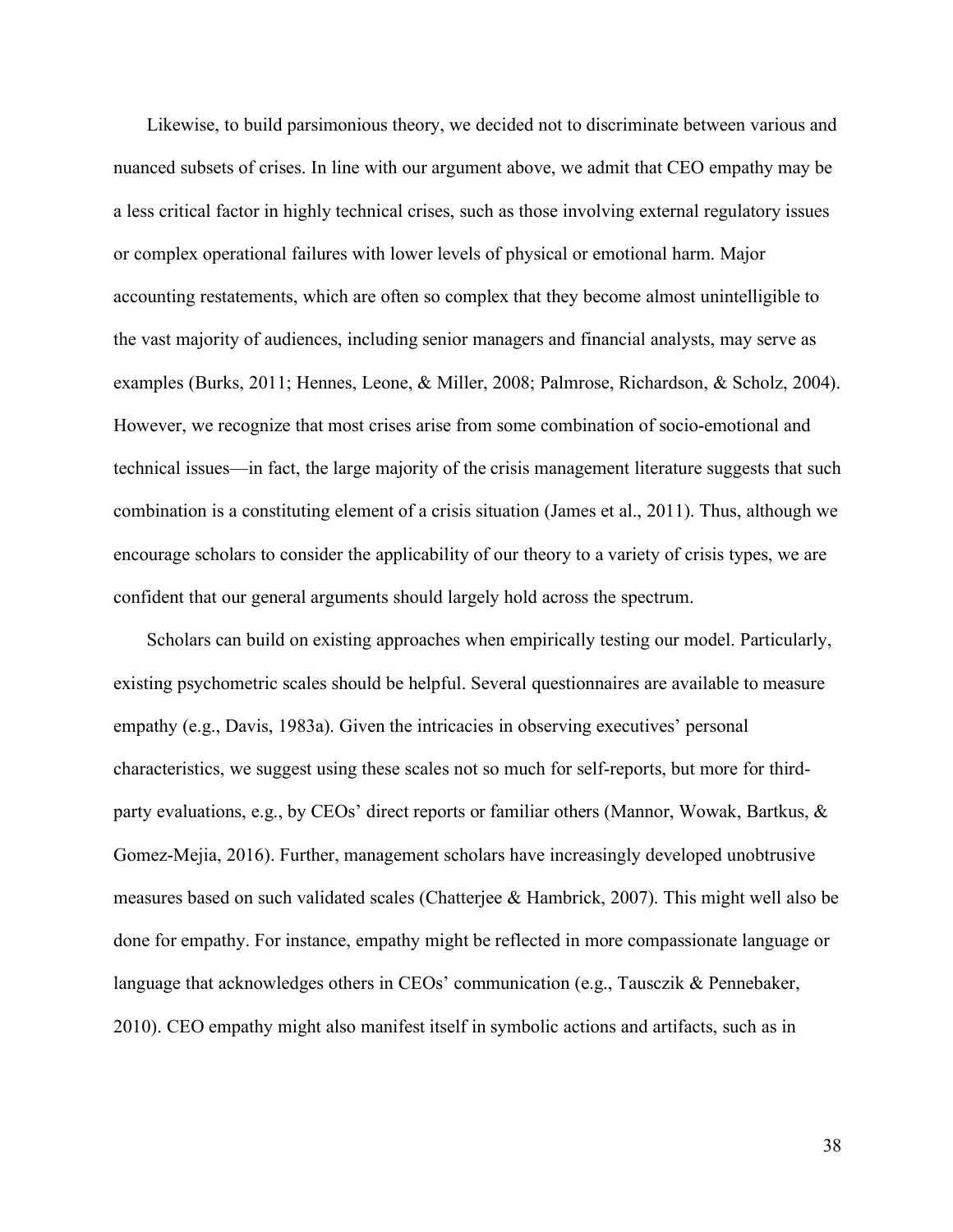photos of CEOs reacting emotionally to those in distress—or simply in the share of photos which include people other than the CEO in company publications (Gerstner et al., 2013).

To measure the dependent variables, researchers may conduct in-depth interviews with employees, let external observers rate firm performance in a crisis, or perform content analyses of archival data. For some crisis outcome variables, objective indicators may be available, e.g., the time until a regulator lifts sanctions, the changing tenor of media coverage, or the damage to an organization's reputation. Future empirical research may also address the specific challenge of testing the precise mechanisms underlying our hypothesized relationships and may wish to rely on laboratory experiments to do so (Dietz & Kleinlogel, 2014). It is worth noting that, depending on the research design, investigators must properly account for potential endogeneity (Antonakis, Bendahan, Jacquart, & Lalive, 2010). Especially, we caution scholars to consider any omitted variable bias which could stem from multivariate effects of empathy and other individual characteristics that may influence CEOs' crisis management (Zaccaro, 2012). In addition, one needs to consider omitted selection since more empathic CEOs may be able to identify crises earlier, and thus potentially resolve them quicker. As a result, there may be selection problems in empirical studies on CEOs' behavior in later stages of crisis management.

#### **CONCLUSION**

To date, management scholars have highlighted the positive effects of CEOs' empathy in the emotionally charged context of crises. We develop a more balanced portrayal of the influence of CEO empathy on crisis management by integrating the emerging critical perspective on empathy with research on upper echelons and crisis management. Our theory offers an upper echelons view of organizational crises, particularly by illuminating the roles of empathy and emotions in executives' crisis management. We also introduce a novel, "too-much-of-a-good-thing"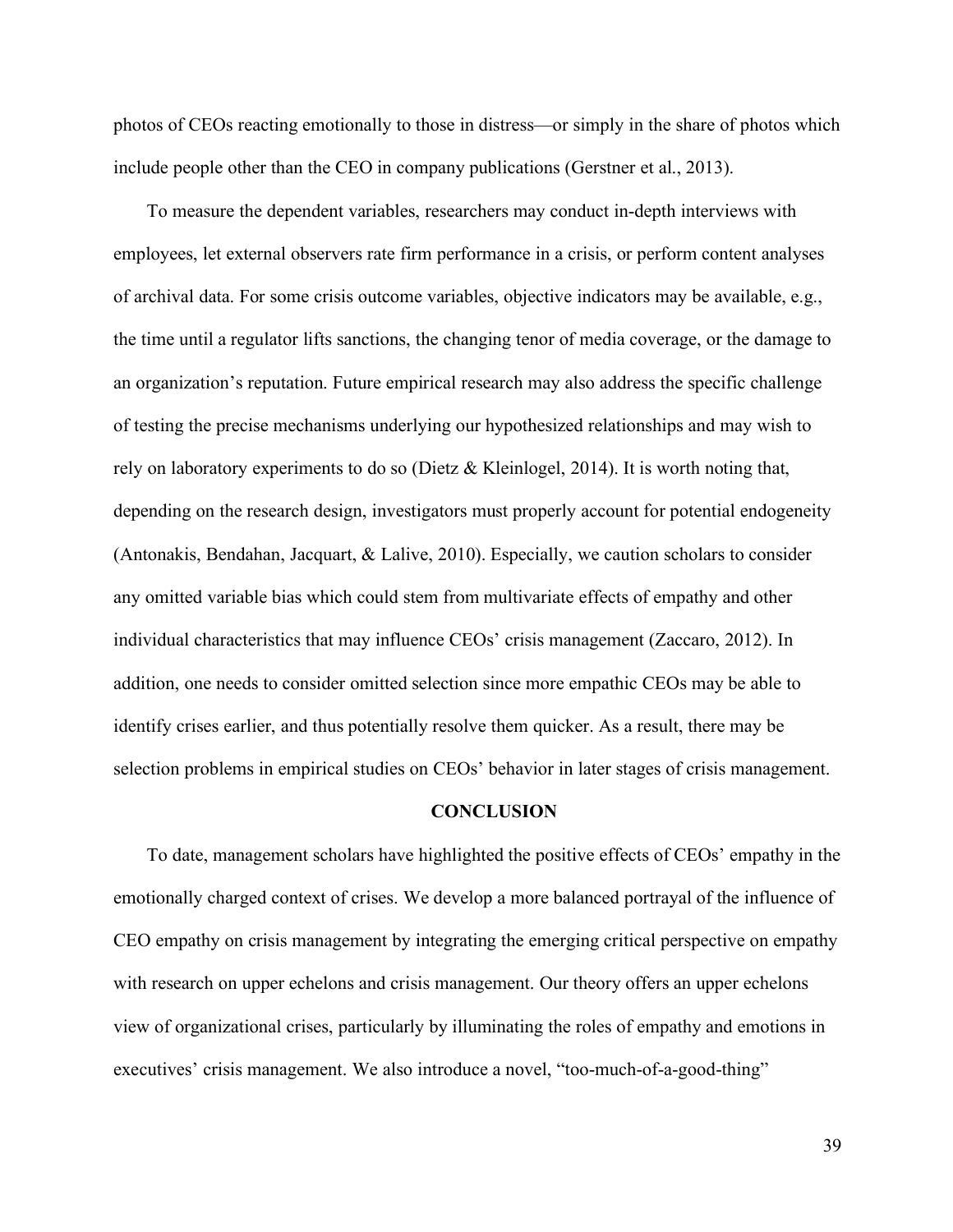perspective on CEO empathy, providing ample opportunities for future research. All in all, we hope that fellow scholars in the fields of upper echelons research, crisis management studies, and management science in general view our theory as an opportunity to rethink the way we conceptualize and study empathy in CEOs and its impact on organizations.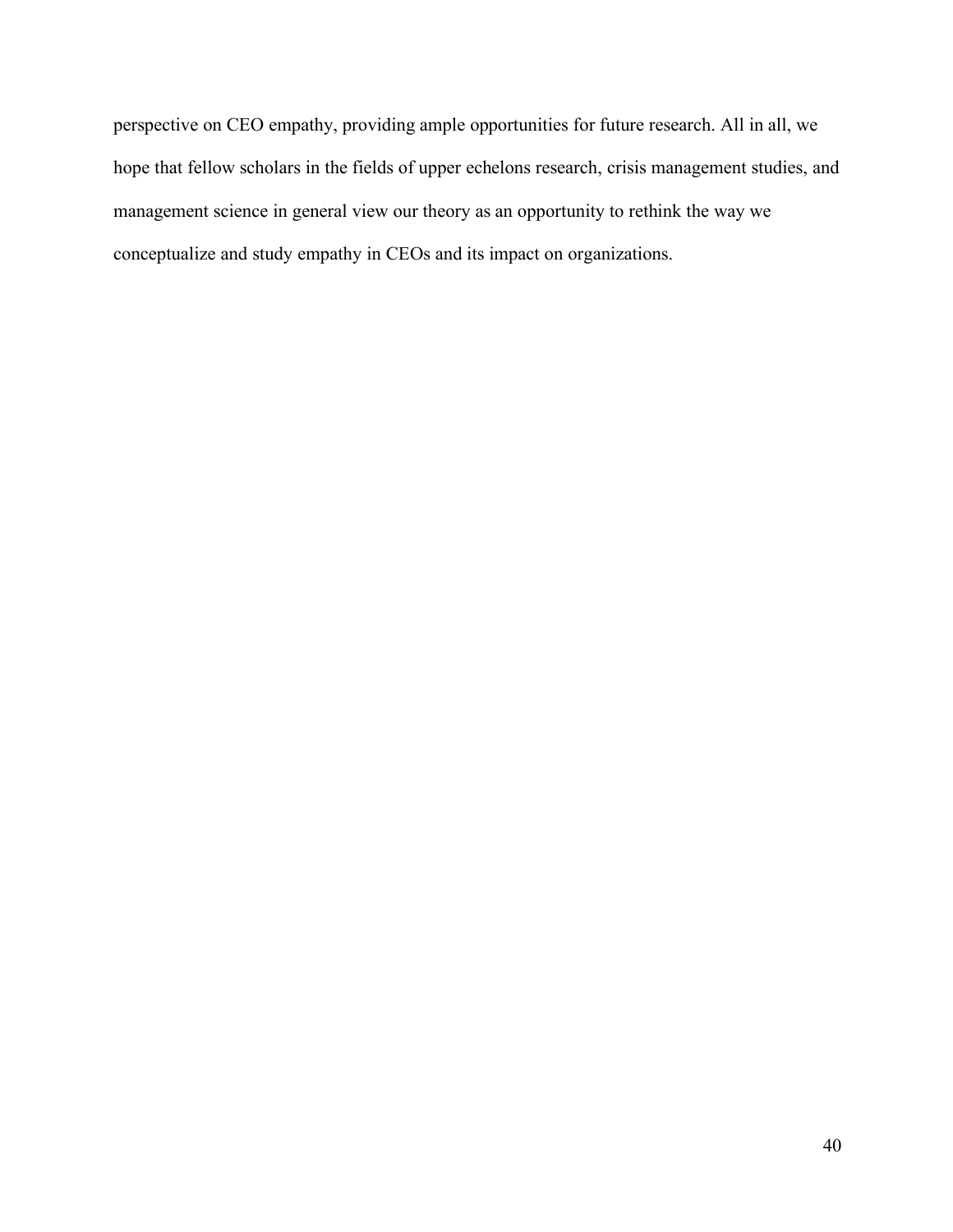#### **REFERENCES**

- Adams, S. 2013. The Worst CEO Screw-Ups of 2013. *Forbes.com***,** December 18. https://www.forbes.com/sites/susanadams/2013/12/18/the-worst-ceo-screw-ups-of-2013/#49724b5567ec.
- Ancona, D. 2012. Sensemaking: Framing and acting in the unknown. In S. Snook, N. Nohria, & R. Khurana (Eds.), *The Handbook for Teaching Leadership: Knowing*, *Doing*, *and Being*: 3–21. Los Angeles: Sage.
- Ansoff, H. I. 1975. Managing strategic surprise by response to weak signals. *California Management Review***,** 18(2): 21–33.
- Ansoff, H. I. 1980. Strategic issue management. *Strategic Management Journal***,** 1: 131–148.
- Antonakis, J., Ashkanasy, N. M., & Dasborough, M. T. 2009. Does leadership need emotional intelligence? *The Leadership Quarterly***,** 20: 247–261.
- Antonakis, J., Bendahan, S., Jacquart, P., & Lalive, R. 2010. On making causal claims: A review and recommendations. *The Leadership Quarterly***,** 21: 1086–1120.
- Antonakis, J., House, R. J., & Simonton, D. K. 2017. Can super smart leaders suffer from too much of a good thing? The curvilinear effect of intelligence on perceived leadership behavior. *Journal of Applied Psychology***,** 102: 1003–1021
- Arnett, R. C., Deluliis, S. M., & Corr, M. 2017. *Corporate Communication Crisis Leadership: Advocacy and Ethics***.** New York, NY: Business Expert Press.
- Back, A. L., Arnold, R., & Tulsky, J. A. 2009. *Mastering Communication with Seriously Ill Patients: Balancing Honesty with Empathy and Hope***. New York, NY: Cambridge** University Press.
- Bagozzi, R. P. 2006. The role of social and self-conscious emotions in the regulation of businessto-business relationships in salesperson-customer interactions. *Journal of Business & Industrial Marketing***,** 21: 453–457.
- Barbash, T. 2003. *On top of the world***.** New York, NY: Harper Collins.
- Barrett, L. F. 2017. *How emotions are made: The secret life of the brain***.** New York, NY: Houghton Mifflin Harcourt.
- Barrick, M. R., & Mount, M. K. 1991. The Big Five Personality Dimensions and Job Performance: a Meta-Analysis. *Personnel Psychology***,** 44: 1–26.
- Barrick, M., Mount, M., & Judge, T. 2001. Personality and performance at the beginning of the new millennium: What do we know and where do we go next? *International Journal of Selection and Assessment***,** 9: 9–30.
- Bass, B. M., & Avolio, B. J. 1990. The implications of transactional and transformational leadership for individual, team, and organizational development. In W. Pasmore, & R. W. Woodman (Eds.), *Research in Organizational Change and Development***,** Vol. 4: 231–272. Greenwich, CT: JAI Press.
- Batson, C. D. 2011. *Altruism in Humans.* New York, NY: Oxford University Press.
- Batson, C. D., Klein, T. R., Highberger, L., & Shaw, L. L. 1995. Immorality from empathyinduced altruism: When compassion and justice conflict. *Journal of Personality and Social Psychology***,** 68: 1042–1054.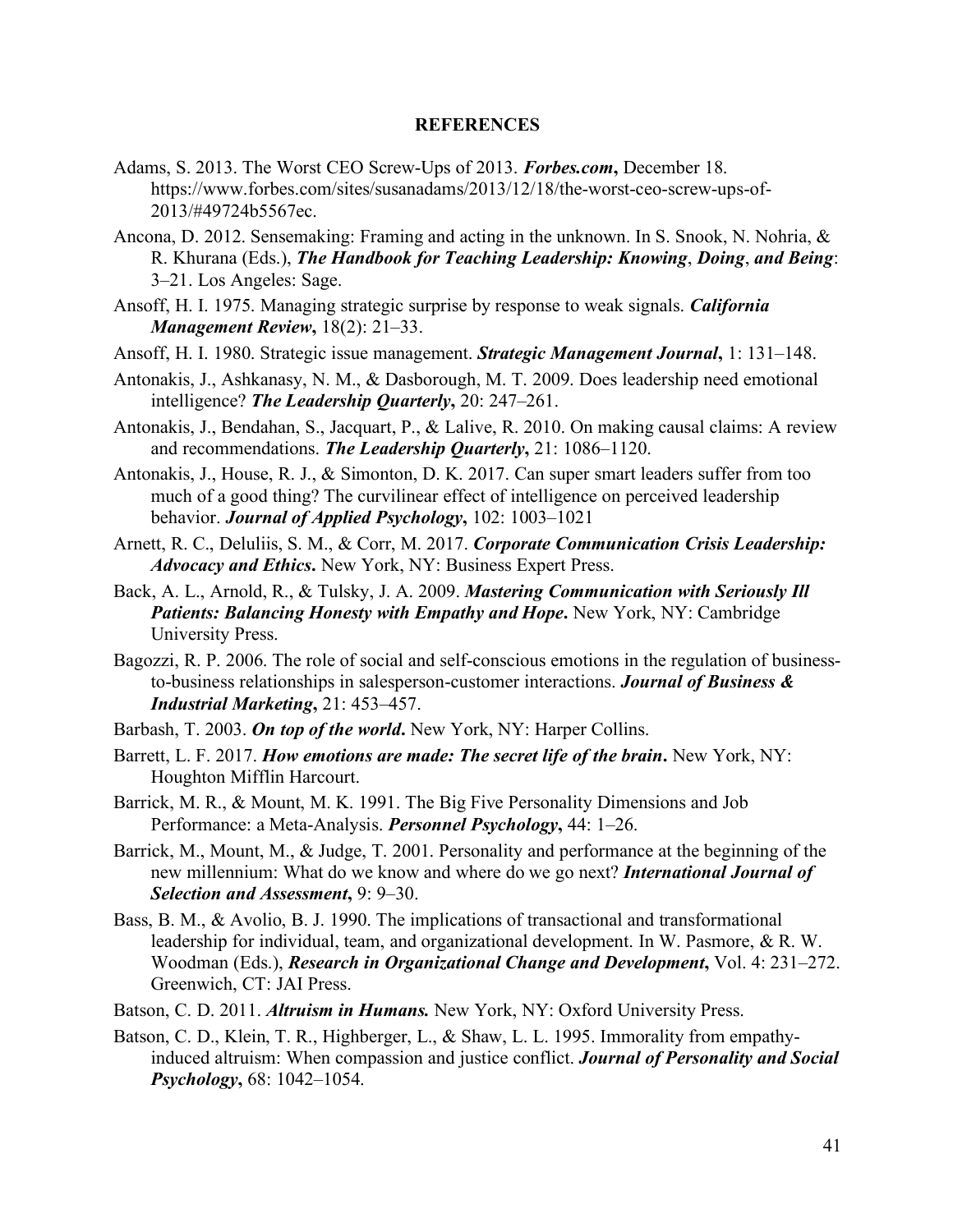- Baumeister, R. F., Bratslavsky, E., Finkenauer, C., & Vohs, K. D. 2001. Bad is stronger than good. *Review of General Psychology***,** 5: 323–370.
- Baumeister, R. F., Vohs, K. D., & Tice, D. M. 2007. The strength model of self-control. *Current Directions in Psychological Science***,** 16: 351–355.
- Beamish, T. D. 2002. *Silent spill: The organization of an industrial crisis***.** Cambridge, MA: MIT Press.
- Blanchette, I., & Richards, A. 2010. The influence of affect on higher level cognition: A review of research on interpretation, judgement, decision making and reasoning. *Cognition & Emotion***,** 24(4): 561–595.
- Bloom, P. 2016. *Against empathy: The case for rational compassion***.** New York, NY: HarperCollins.
- Boin, A., 't Hart, P., Stern, E., & Sundelius, B. 2005. *The politics of crisis management: Public leadership under pressure***.** Cambridge, UK: Cambridge University Press.
- Bono, J., & Judge, T. 2004. Personality and transformational and transactional leadership: A meta-analysis. *Journal of Applied Psychology***,** 89, 901−910.
- Bowcott, O., & O'Carroll, L. 2017. London's high-rise tenants cite concerns in wake of Grenfell Tower fire. *The Guardian.com***,** June 22. https://www.theguardian.com/uknews/2017/jun/15/grenfell-tower-fire-residents-fear-kensington-chelsea-tenantsmanagement-organisation.
- Bower, G. H. 1991. Mood congruity of social judgments. In J. P. Forgas (Ed.), *Emotion and social judgments*: 31–53. New York, NY: Pergamon Press.
- Breevaart, K., & de Vries, R. E. 2017. Supervisors HEXACO personality traits and subordinate perceptions of abusive supervision. *The Leadership Quarterly***,** 28: 691–700.
- Breithaupt, F. 2012. A Three-Person Model of empathy. *Emotion Review***,** 4: 84–91.
- Brockner, J. B., & James, E. H. 2008. Toward an understanding of when executives see crisis as opportunity. *Journal of Applied Behavioral Science***,** 44: 94–115.
- Buffone, A. E., & Poulin, M. J. 2014. Empathy, target distress, and neurohormone genes interact to predict aggression for others–even without provocation. *Personality and Social Psychology Bulletin***,** 40: 1406–1422.
- Bundy, J., & Pfarrer, M. 2015. A burden of responsibility: the role of social approval at the onset of a crisis. *Academy of Management Review***,** 40: 345–369.
- Bundy, J., Pfarrer, M., Short, C. E., & Coombs, W. T. 2017. Crises and Crisis Management: Integration, Interpretation, and Research Development. *Journal of Management***,** 43: 1661– 1692.
- Burks, J. J. 2011. Are investors confused by restatements after Sarbanes-Oxley? *The Accounting Review***,** 86: 507–539.
- Carpenter, M. A., Geletkanycz, M. A., & Sanders, W. G. 2004. Upper echelons research revisited: Antecedents, elements, and consequences of top management team composition. *Journal of Management***,** 30: 749–778.
- Chatterjee, A., & Hambrick, D. 2007. It's all about me: Narcissistic chief executive officers and their effects on company strategy and performance. *Administrative Science Quarterly***,** 52: 351–386.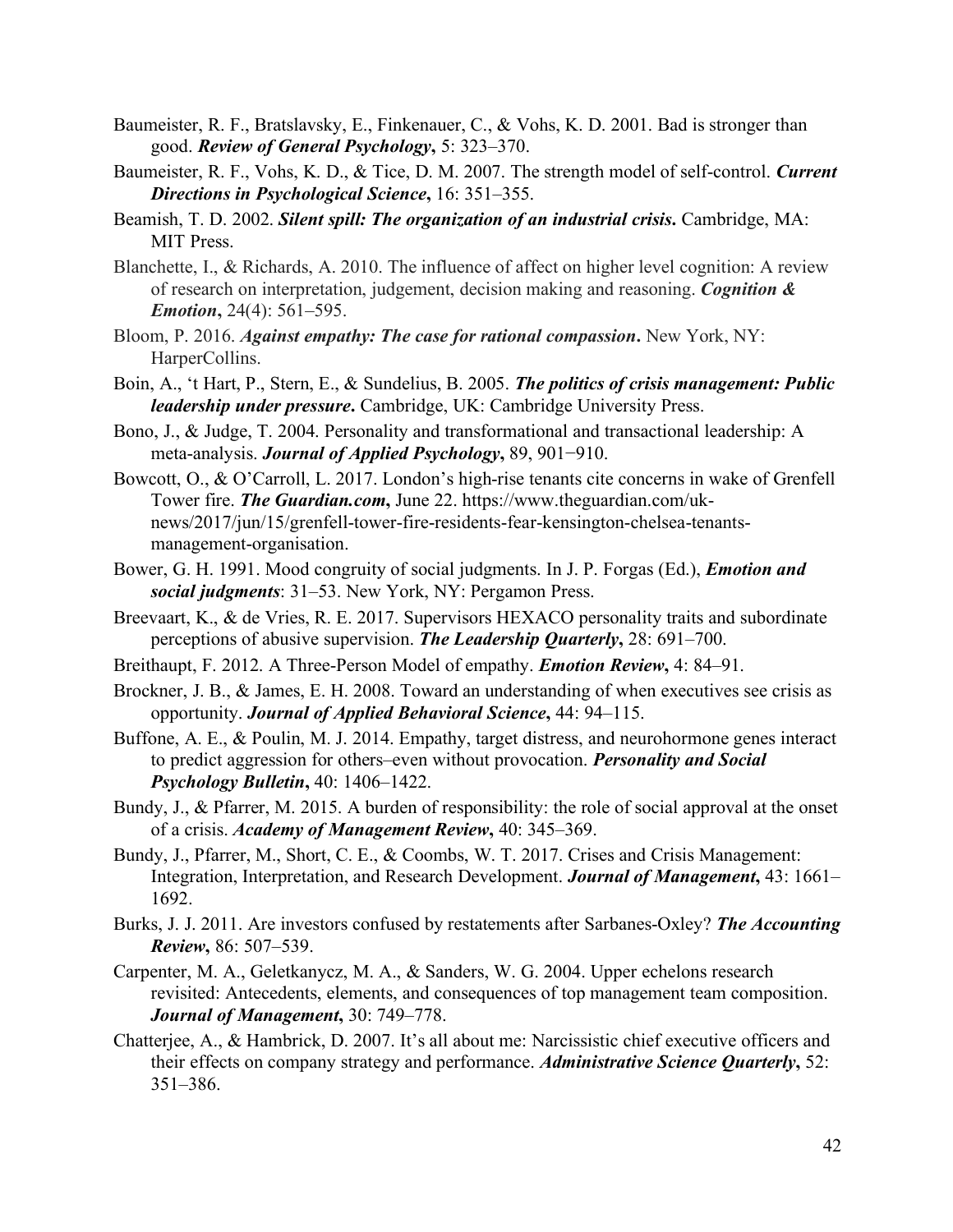- Chong, J. K. S. 2004. Six steps to better crisis management. *Journal of Business Strategy***,** 25: 43–46.
- Christianson, M. K., Farkas, M. T., Sutcliffe, K. M., & Weick, K. E. 2009. Learning through rare events: Significant interruptions at the Baltimore & Ohio Railroad Museum. *Organization Science***,** 20: 846–860.
- Connelly, B. L., Ketchen, D. J., Gangloff, K. A., & Shook, C. L. 2016. Investor perceptions of CEO successor selection in the wake of integrity and competence failures: A policy capturing study. *Strategic Management Journal***,** 37: 2135–2151.
- Conway, A. R., Kane, M. J., & Engle, R. W. 2003. Working memory capacity and its relation to general intelligence. *Trends in Cognitive Sciences***,** 7: 547–552.
- Coombs, W. T. 1995. Choosing the right words: The development of guidelines for the selection of the "appropriate" crisis response strategies. *Management Communication Quarterly***,** 8: 447–476.
- Coombs, W. T. 2007. Protecting organization reputations during a crisis: The development and application of situational crisis communication theory. *Corporate Reputation Review***,** 10: 163–176.
- Coombs, W. T. 2015. *Ongoing crisis communication: Planning*, *managing*, *and responding* (4th ed.). Thousand Oaks, CA: Sage.
- Coombs, W.T., & Holladay, S.J. 1996. Communication and attributions in a crisis: An experimental study in crisis communication theory. *Management Communication Quarterly***,** 16: 165–186.
- Coombs, W. T., & Holladay, S. J. 2005. An exploratory study of stakeholder emotions: Affect and crises. In N. M. Ashkanasy, W. J. Zerbe, & C. E. J. Hartel (Eds.), *The Effect of Affect in Organizational Settings*: 263–280. Bingley, UK: Emerald Group Publishing.
- Coombs, W. T., & Holladay, S. J. 2008. Comparing apology to equivalent crisis response strategies: Clarifying apology's role and value in crisis communication. *Public Relations Review***,** 34: 252–257.
- Coombs, W. T., & Holladay, S. J. 2010. Examining the effects of mutability and framing on perceptions of human error and technical error crises: Implications for situational crisis communication theory. In W. T. Coombs & S. J. Holladay (Eds.), *The Handbook of Crisis Communication*: 181-204. Malden: MA: Blackwell.
- Crossland, C., & Hambrick, D. C. 2007. How national systems differ in their constraints on corporate executives: A study of CEO effects in three countries. *Strategic Management Journal***,** 28: 767–789.
- Crossland, C., Zyung, J., Hiller, N. J., & Hambrick, D. C. 2014. CEO career variety: Effects on firm-level strategic and social novelty. *Academy of Management Journal***,** 57: 652–674.
- Cyert, R. M., & March, J. G. 1963. *A behavioral theory of the firm* (2nd ed.). Englewood Cliffs, NJ: Prentice-Hall.
- D'Aveni, R. A., & MacMillan, I. C. 1990. Crisis and the content of managerial communications: A study of the focus of attention of top managers in surviving and failing firms. *Administrative Science Quarterly***,** 634–657.
- Davis, M. H. 1983a. A Multidimensional Approach to Individual Differences in Empathy. *Journal of Personality and Social Psychology***,** 44: 113–126.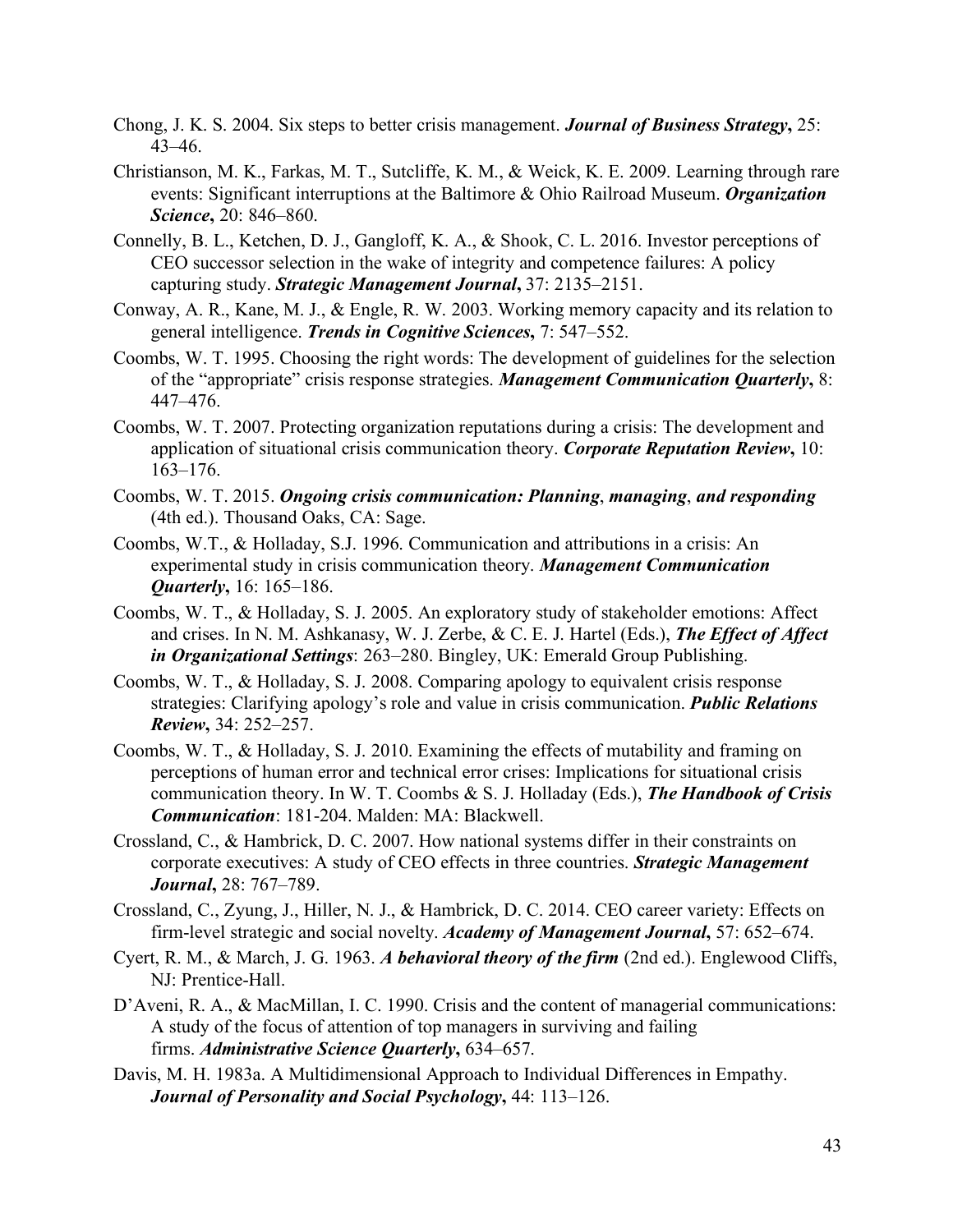- Davis, M. H. 1983b. Measuring individual differences in empathy: Evidence for a multidimensional approach. *Journal of Personality and Social Psychology***,** 44: 113–126.
- Delgado-Garcia, J. B., & De La Fuente-Sabaté, J. M. 2010. How do CEO emotions matter? Impact of CEO affective traits on strategic and performance conformity in the Spanish banking industry. *Strategic Management Journal***,** 574: 562–574.
- Deogun, N. 1999. Coke was told in '95 of need for diversity. *Wall Street Journal***,** May 20, 1999: A3**.**
- Detert, J. R., & Burris, E. R. 2007. Leadership behavior and employee voice: Is the door really open? *Academy of Management Journal***,** 508: 869–884.
- Dietz, B. Y. G., & Gillespie, N. 2012. *The recovery of trust: Case studies of organisational failures and trust repair***.** Occasional paper No. 5, Institute of Business Ethics, London, UK.
- Dietz, J., & Kleinlogel, E. P. 2014. Wage cuts and managers' empathy: How a positive emotion can contribute to positive organizational ethics in difficult times. *Journal of Business Ethics***,** 119: 461–472.
- Dowell, G. W., Shackell, M. B., & Stuart, N. V. 2011. Boards, CEOs, and surviving a financial crisis: Evidence from the internet shakeout. *Strategic Management Journal,* 32: 1025– 1045.
- Dutton, J. 1986. The processing of crisis and noncrisis strategic issues. *Journal of Management Studies***,** 23: 501–517.
- Dutton, J. E., Frost, P. J., Worline, M. C., Lilius, J. M., & Kanov, J. M. 2002. Leading in times of trauma. *Harvard Business Review***,** 80: 54–61.
- Easterbrook, J. A. 1959. The effect of emotion on cue utilization and the organization of behavior. *Psychological Review***,** 66: 183–201.
- Egelhoff, W. G., & Sen, F. 1992. An information-processing model of crisis management. *Management Communication Quarterly***,** 5: 443–484.
- Eisenberg, N., Fabes, R. A., Murphy, B., Karbon, M., Maszk, P., Smith, M., O'Boyle, C., & Suh, K. 1994. The relations of emotionality and regulation to dispositional and situational empathy-related responding. *Journal of Personality and Social Psychology***,** 66: 776–797.
- Elkind, P., Whitford, D., & Burke, D. 2011. BP: 'An accident waiting to happen'. *Fortune***,** January 24. http://fortune.com/2011/01/24/bp-an-accident-waiting-to-happen/.
- Elsbach, K. D. 1994. Managing organizational legitimacy in the California cattle industry: The construction and effectiveness of verbal accounts. *Administrative Science Quarterly***,** 39: 57–88.
- Elsbach, K. D. 2003. Organizational perception management*. Research in Organizational Behavior***,** 25: 297–332.
- Elsubbaugh, S., Fildes, R., & Rose, M. B. 2004. Preparation for crisis management: A proposed model and empirical evidence. *Journal of Contingencies and Crisis Management***,** 12: 112–127.
- Eppler, M. J., & Mengis, J. 2004. The concept of information overload: A review of the literature from organization science, accounting, marketing, MIS, and related disciplines. *The Information Society***,** 20: 325–344.
- Erskine, R. G. 1998. Attunement and involvement: therapeutic responses to relational needs. *International Journal of Psychotherapy***,** 3, 235–244.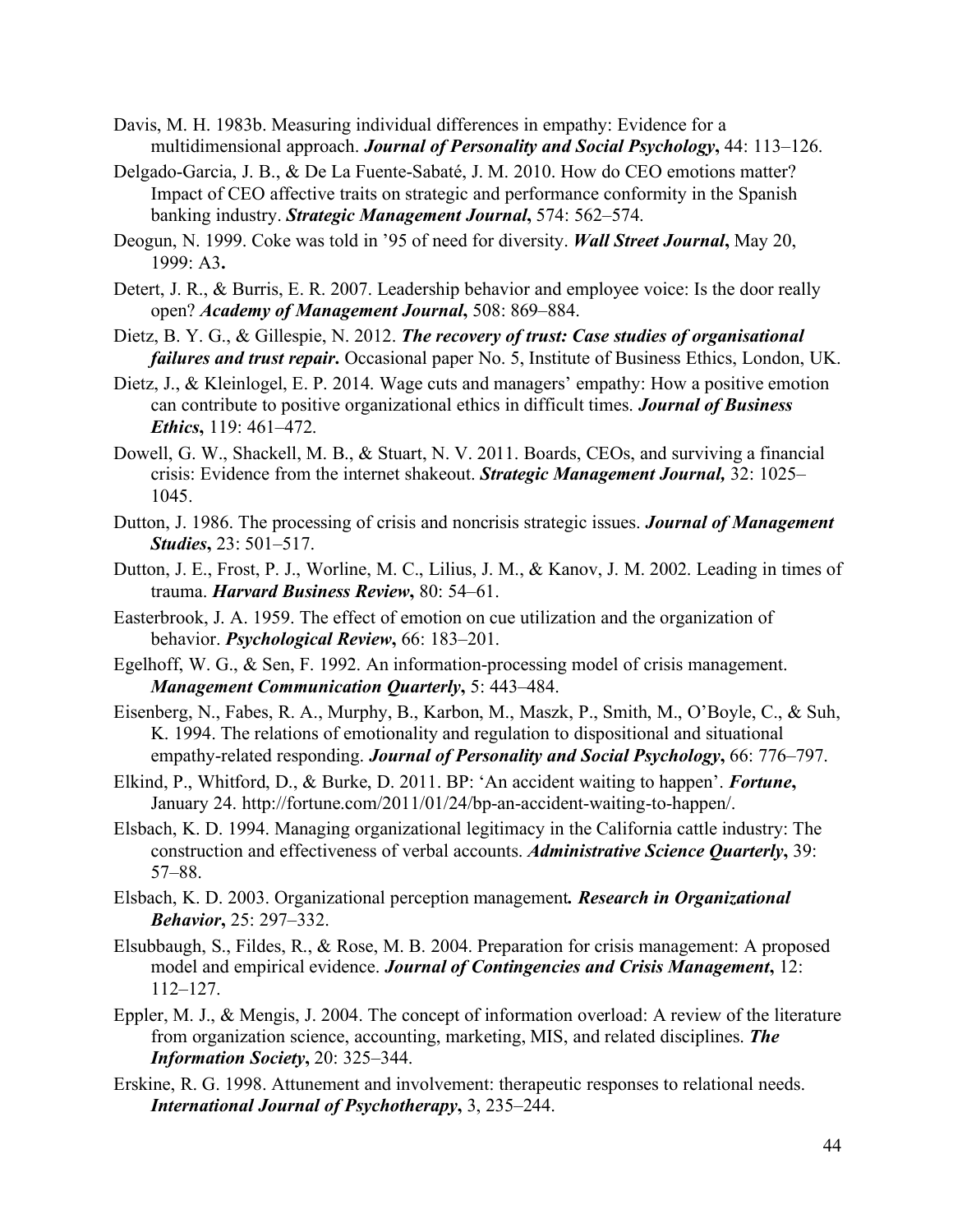- Fediuk, T. A., Coombs, W. T., & Botero, I. C. 2012. Exploring crisis from a receiver perspective: Understanding stakeholder reactions during crisis events. In W. T. Coombs, & S. J. Holladay (Eds.), *The handbook of crisis communication*: 635–656. Malden, MA: John Wiley & Sons.
- Fink, S. L. 1986. *Crisis management: Planning for the inevitable***.** New York, NY: American Management Association.
- Finkelstein, S., & Hambrick, D. C. 1996. *Strategic Leadership: Top Executives and Their Effects on Organizations***.** Minneapolis/St. Paul, MN: West Publishing.
- Fiori, M., & Antonakis, J. 2012. Selective attention to emotional stimuli: What IQ and openness do, and emotional intelligence does not. *Intelligence***,** 40, 245–254.
- Fiori, M., Krings, F., Kleinlogel, E., & Reich, T. 2016. Whose side are you on? Exploring the role of perspective taking on third-party's reactions to workplace deviance. *Basic and Applied Social Psychology***,** 38, 318–336.
- Fiori, M., & Ortony, A. 2016. Are Emotionally Intelligent Individuals Hypersensitive to Emotions? Testing the Curse of Emotion. *Academy of Management Proceedings***,** 2016: 10023.
- Fleishman, E. A., & Salter, J. A. 1963. Relation between the leader's behavior and his empathy toward subordinates. *Journal of Industrial Psychology***,** 1: 79–84.
- Forgas, J. P. 1995. Mood and judgment: The affect infusion model (AIM). *Psychological Bulletin***,** 117: 39–66.
- Fox, M. 2015. AIG stronger because of Benmoshe: CEO. *CNBC.com***,** February 27. https:// www.cnbc.com/2015/02/27/aig-stronger-because-of-benmosche-ceo.html.
- Freudenburg, W. R., & Gramling, R. 2011*. Blowout in the gulf: The BP oil spill disaster and the future of energy in America***.** Cambridge, MA: MIT Press.
- Galbraith, J. R. 1973. *Designing complex organizations***.** Reading, MA: Addison-Wesley.
- Garcia, H. 2006. Effective leadership response to crisis. *Strategy & Leadership***,** 34: 4–10.
- Gephart, R. P. 2007. Crisis sensemaking and the public inquiry. In C. M. Pearson, C. Roux-Dufort, & J. A. Clair (Eds.), *International handbook of organizational crisis management*: 123–160. Thousand Oaks, CA: Sage.
- Gerstner, W.-C., König, A., Enders, A., & Hambrick, D. C. 2013. CEO narcissism, audience engagement, and organizational adoption of technological discontinuities. *Administrative Science Quarterly***,** 58: 257–291.
- Gino, F., & Pierce, L. 2009. Dishonesty in the name of equity. *Psychological Science***,** 20: 1153– 1160.
- Gioia, D., & Chittipeddi, K. 1991. Sensemaking and sensegiving in strategic change initiation. *Strategic Management Journal***,** 12: 433–448.
- Gomulya, D., & Boeker, W. 2014. How firms respond to financial restatement: CEO successors and external reactions. *Academy of Management Journal***,** 57: 1759–1785.
- Grant, A. M., & Schwartz, B. 2011. Too much of a good thing: The challenge and opportunity of the inverted U. *Perspectives on Psychological Science***,** 6: 61–76.
- Greening, D. W., & Johnson, R. A. 1997. Managing industrial and environmental rises the role of heterogeneous top management teams. *Business & Society***,** 36: 334–361.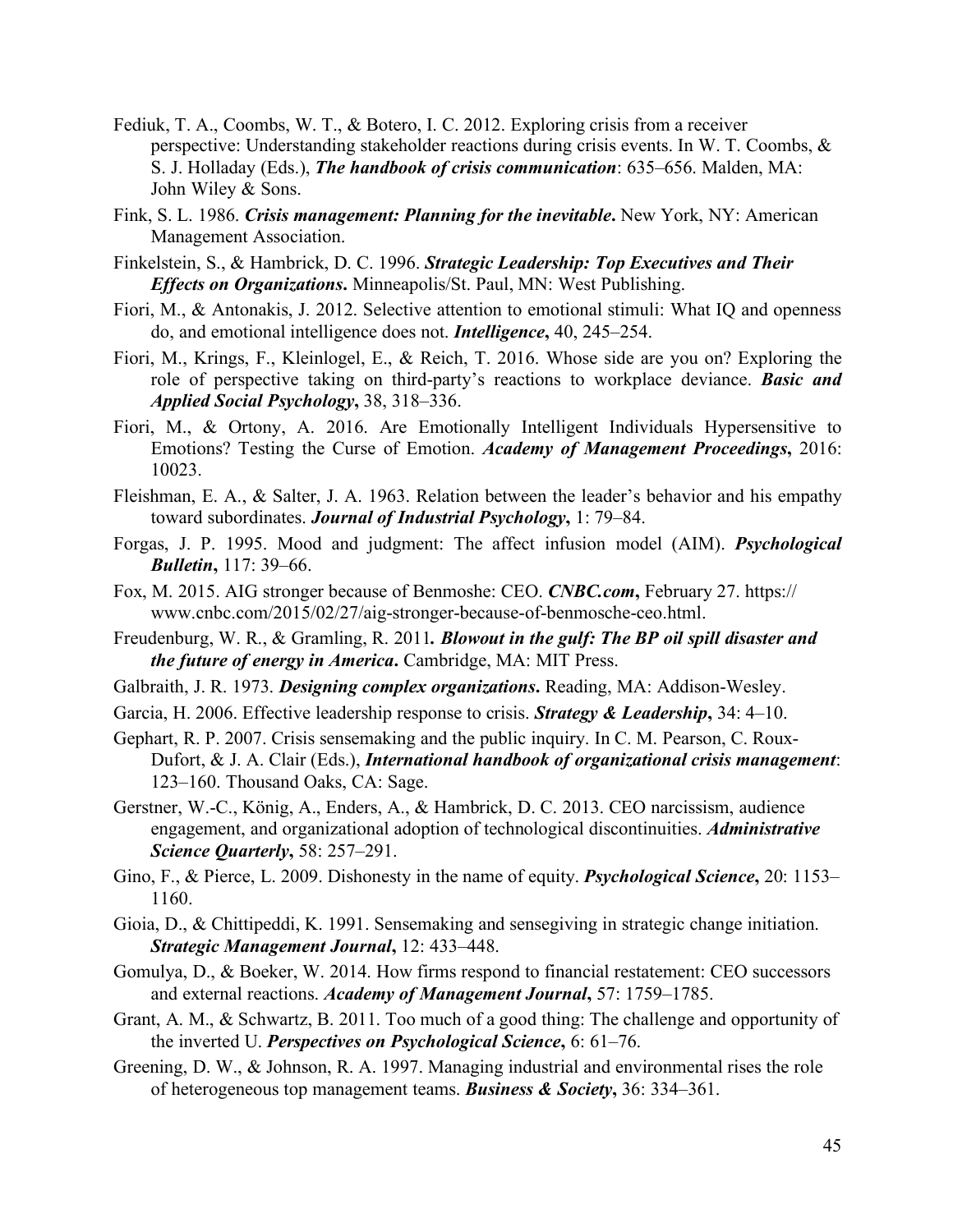- Groopman, J. 2007. What's the trouble? How doctors think. *The New Yorker***,** January 29. http://www.newyorker.com/magazine/2007/01/29/whats-the-trouble.
- Gross, J. 1998. The emerging field of emotion regulation: An integrative review. *General Review in Psychology***,** 2: 271–299.
- Gundel, S. 2005. Towards a new typology of crises. *Journal of Contingencies and Crisis Management***,** 13(3): 106–115.
- Haans, R. F., Pieters, C., & He, Z. L. 2016. Thinking about U: Theorizing and testing U-and inverted U-shaped relationships in strategy research. *Strategic Management Journal***,** 37: 1177–1195.
- Halbesleben, J. R., Neveu, J. P., Paustian-Underdahl, S. C., & Westman, M. 2014. Getting to the "COR" understanding the role of resources in conservation of resources theory. *Journal of Management***,** 40: 1334–1364.
- Hale, J., Hale, D., & Dulek, R. 2006. Decision processes during crisis response: An exploratory investigation. *Journal of Managerial Issues***,** 18: 301–320.
- Hambrick, D. C. 2007. Upper echelons theory: An update. *Academy of Management Review***,**  32: 334–343.
- Hambrick, D. C., & Finkelstein, S. 1987. Managerial discretion: A bridge between polar views of organizational outcomes. *Research in Organizational Behavior***,** 9: 369–406.
- Hambrick, D. C., Finkelstein, S., & Mooney, A. C. 2005a. Executive job demands: New insights for explaining strategic decisions and leader behaviors. *Academy of Management Review***,**  30: 472–491.
- Hambrick, D. C., Finkelstein, S., & Mooney, A. C. 2005b. Executives sometimes lose it, just like the rest of us. *Academy of Management Review***,** 30: 503–508.
- Hambrick, D. C., & Mason, P. 1984. Upper echelons: The organization as a reflection of its top managers. *Academy of Management Review***,** 9: 193–206.
- Hearit, K. M. 2006. *Crisis Management by Apology: Corporate Response to Allegations of Wrongdoing***.** Mahwah, NJ: Lawrence Erlbaum Associates.
- Hennes, K. M., Leone, A. J., & Miller, B. P. 2008. The importance of distinguishing errors from irregularities in restatement research: The case of restatements and CEO/CFO turnover. *The Accounting Review***,** 83: 1487–1519.
- Hermann, C. 1963. Some consequences of crisis which limit the viability of organizations. *Administrative Science Quarterly***,** 8: 61–82.
- Hiller, N. J., & Hambrick, D. C. 2005. Conceptualizing executive hubris: the role of (hyper-) core self-evaluations in strategic decision-making. *Strategic Management Journal***,** 26: 297–319.
- Hinson, J. M., Jameson, T. L., & Whitney, P. 2002. Somatic markers, working memory, and decision making. *Cognitive*, *Affective*, *& Behavioral Neuroscience***,** 2(4): 341–353.
- Hobfoll, S. E. 2002. Social and psychological resources and adaptation. *Review of General Psychology***,** 6: 307–324.
- Hodgkinson, G. P., & Healey, M. 2011. Psychological foundations of dynamic capabilities: reflexion and reflection in strategic management. *Strategic Management Journal***,** 32: 1500–1516.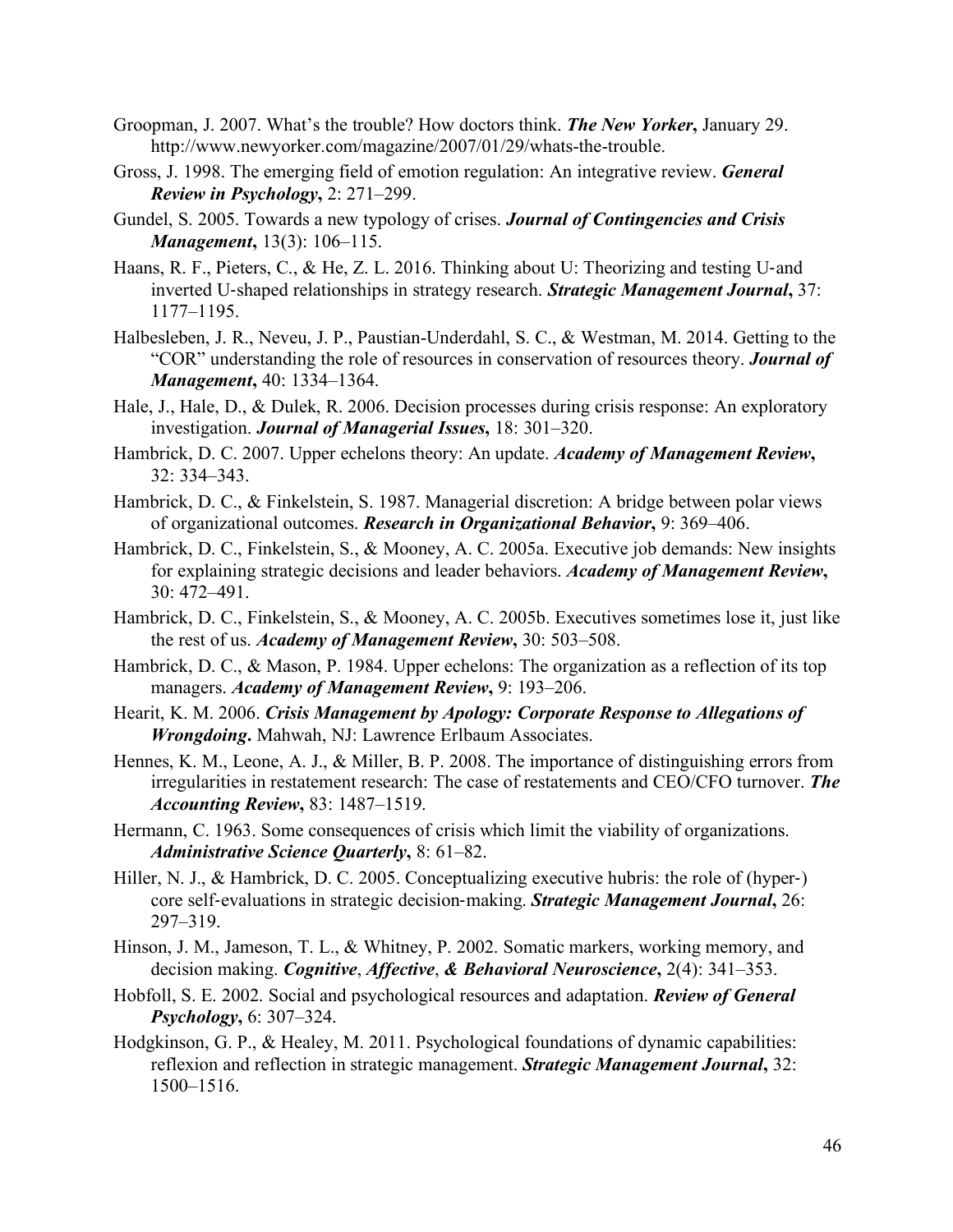- Hodgkinson, G. P., & Wright, G. 2002. Confronting strategic inertia in a top management team: Learning from failure. *Organization Studies***,** 23: 949–977.
- Holladay, S. J., & Coombs, T. W. 1993. Communicating visions: An exploration of the role of delivery in the creation of leader charisma. *Management Communication Quarterly***,** 6: 405–427.
- Holt, S., & Marques, J. 2012. Empathy in leadership: Appropriate or misplaced? An empirical study on a topic that is asking for attention. *Journal of Business Ethics***,** 105: 95–105.
- Howell, A. J., Turowski, J. B., & Buro, K. 2012. Guilt, empathy, and apology. *Personality and Individual Differences***,** 53: 917–922.
- Huy, Q. N. 1999. Emotional capability, emotional intelligence, and radical change. *Academy of Management Review***,** 24: 325–345.
- Huy, Q. N. 2002. Emotional balancing of organizational continuity and radical change: The contribution of middle managers. *Administrative Science Quarterly***,** 47: 31–69*.*
- Jack, A. I., Dawson, A., Begany, K., Leckie, R. L., Barry, K., Ciccia, A., & Snyder, A. 2013. fMRI reveals reciprocal inhibition between social and physical cognitive domains. *NeuroImage***,** 66: 385–401.
- James, E. H., & Wooten, L. P. 2005. Leadership as (Un)usual: *Organizational Dynamics***,** 34: 141–152.
- James, E. H., Wooten, L. P., & Dushek, K. 2011. Crisis management: Informing a new leadership research agenda. *Academy of Management Annals***,** 5:455–493.
- Judge, T. A., & Bono, J. E. 2000. Five-factor model of personality and transformational leadership. *Journal of Applied Psychology***,** 85: 751–765.
- Judge, T. A., Bono, J. E., Ilies, R., & Gerhardt, M. W. 2002. Personality and leadership: a qualitative and quantitative review. *Journal of Applied Psychology***,** 87: 765–780.
- Judge, T. A., Colbert, A. E., & Ilies, R. 2004. Intelligence and leadership: a quantitative review and test of theoretical propositions. *Journal of Applied Psychology***,** 89: 542–552.
- Kahn, W. A., Barton, M. A., & Fellows, S. 2013. Organizational crises and the disturbance of relational systems. *Academy of Management Review***,** 38: 377–396.
- Kahneman, D. 2011. *Thinking, fast and slow.* New York, NY: Farrar, Straus and Giroux.
- Kayes, D. C. 2004. The 1996 Mount Everest climbing disaster: The breakdown of learning in teams. *Human Relations***,** 57: 1263–1284.
- Keinan, G. 1987. Decision-making under stress: scanning of alternatives under controllable and uncontrollable threats. *Journal of Personality and Social Psychology***,** 52: 639–644.
- Kellett, J. B., Humphrey, R. H., & Sleeth, R. G. 2002. Empathy and complex task performance: Two routes to leadership. *The Leadership Quarterly***,** 13: 523–544.
- Kellett, J. B., Humphrey, R. H., & Sleeth, R. G. 2006. Empathy and the emergence of task and relations leaders. *The Leadership Quarterly***,** 17: 146–162.
- Kets de Vries, M. 1989. Alexithymia in organizational life: The organization man revisited. *Human Relations***,** 42: 1079–1093.
- King, G. 2007. Narcissism and effective crisis management: A review of potential problems and pitfalls. *Journal of Contingencies and Crisis Management***,** 15: 183–193.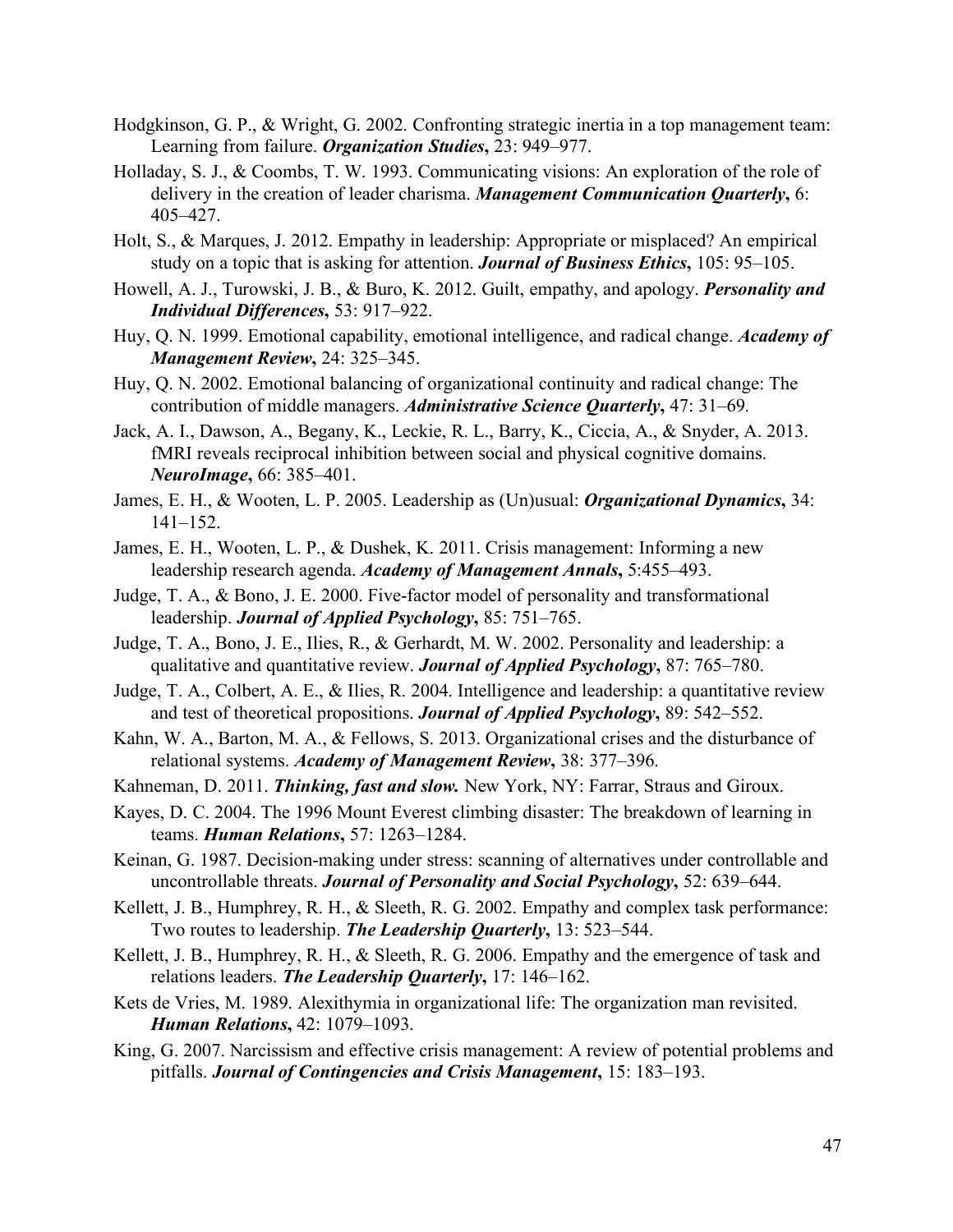- Koehn, D. 2013. Why saying "I'm sorry" isn't good enough: The ethics of corporate apologies. *Business Ethics Quarterly***,** 23: 239–268.
- Lafley, A. 2009. What only the CEO can do. *Harvard Business Review***,** 87: 54–62*.*

Lazarus, R. S., & Folkman, S. 1984. *Stress*, *appraisal*, *and coping***.** New York, NY: Springer.

- Le, H., Oh, I. S., Robbins, S. B., Ilies, R., Holland, E., & Westrick, P. 2011. Too much of a good thing: curvilinear relationships between personality traits and job performance. *Journal of Applied Psychology***,** 96: 113–133.
- Lucero, M., Tan Teng Kwang, A., & Pang, A. 2009. Crisis leadership: when should the CEO step up? *Corporate Communications: An International Journal***,** 14: 234–248.
- Maiorescu, R. D. 2016. Crisis management at General Motors and Toyota: An analysis of gender-specific communication and media coverage. *Public Relations Review***,** 42: 556– 563.
- Maitlis, S., & Sonenshein, S. 2010. Sensemaking in crisis and change: Inspiration and insights from Weick (1988). *Journal of Management Studies***,** 47: 551–580.
- Mannor, M. J., Wowak, A. J., Bartkus, V. O., & Gomez-Mejia, L. R. 2016. Heavy lies the crown? How job anxiety affects top executive decision making in gain and loss contexts. *Strategic Management Journal***,** 37: 1968–1989.
- March, J. G. 1991. Exploration and exploitation in organizational learning. *Organization Science***,** 2: 71–87.
- Marcus, A. A., & Goodman, R. S. 1991. Victims and shareholders: The dilemmas of presenting corporate policy during a crisis. *Academy of Management Journal***,** 34: 281–305.
- Mashud, R., Yukl, G., & Prussia, G. 2010. Leader empathy, ethical leadership, and relationsoriented behaviors as antecedents of leader-member exchange quality. *Journal of Managerial Psychology***,** 25: 561–577.
- McKenzie, L. 2008. Coke slammed with race bias suit. *Law360.com***,** December 4. http://www.law360.com/articles/78965/coke-slammed-with-race-bias-suit.
- Mintzberg, H. 1973. *The nature of managerial work***.** New York, NY: Harper Collins.
- Mischel, W. 1977. On the future of personality measurement. *American Psychologist***,** 32: 246– 254.
- Mitroff, I. I. 2001. Crisis leadership. *Executive Excellence***,** 18(8): 19.
- Mitroff, I. I. 2005. *Why some companies emerge stronger and better from a crisis: 7 essential lessons for surviving disaster***.** New York, NY: AMACOM.
- Mitroff, I. I., & Pearson, C. M. 1993. *Crisis management***.** San Francisco, CA: Jossey-Bass.
- Ocasio, W. 1995. The enactment of economic adversity: A reconciliation of theories of failureinduced change and threat-rigidity. In L. L. Cummings & B. M. Staw (Eds.), *Research in Organizational Behavior*: 287–331. Greenwich, CT: JAI Press.
- Ocasio, W. 1997. Towards an Attention-Based View of the Firm. *Strategic Management Journal***,** 18(Summer Special Issue): 187–206.
- Palmrose, Z. V., Richardson, V. J., & Scholz, S. 2004. Determinants of market reactions to restatement announcements. *Journal of Accounting and Economics***,** 37: 59–89.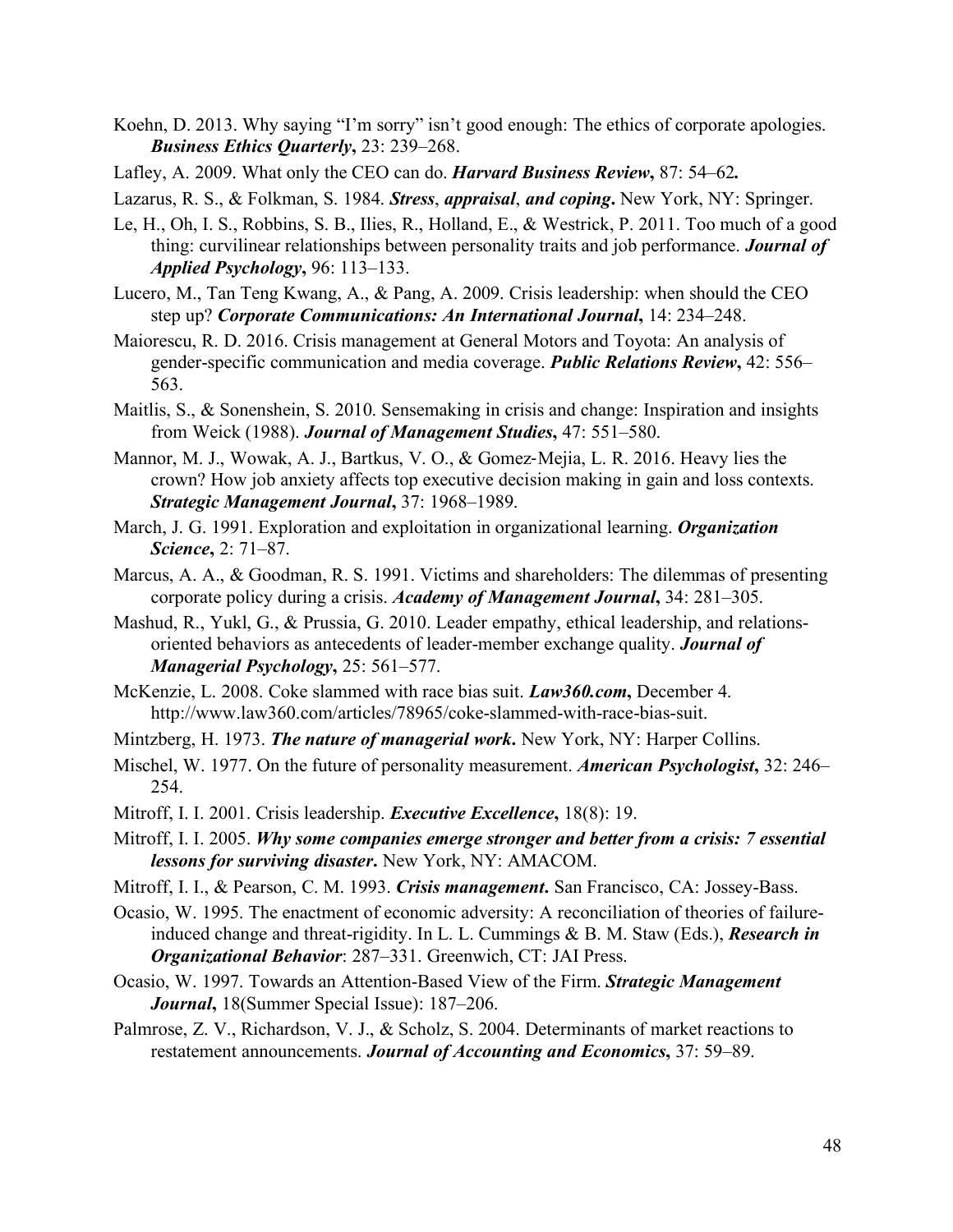- Patient, D. L., & Skarlicki, D. P. 2008. Increasing interpersonal and informational justice when communicating negative news: The role of the manager's empathic concern and moral development. *Journal of Management***,** 36: 555–578.
- Pearson, C. M., & Clair, J. A. 1998. Reframing crisis management. *Academy of Management Review***,** 23: 59–76.
- Pearson, C. M., Misra, S. K., Clair, J. A., & Mitroff, I. I. 1997. Managing the unthinkable. *Organizational Dynamics***,** 26: 51–64.
- Pearson, C., & Mitroff, I. 1993. From crisis prone to crisis prepared: A framework for crisis management. *Academy of Management Executive*,  $7(10)$ : 48-59.
- Perrow, C. 1984. *Normal accidents: Living with high risk technologies***.** Princeton, NJ: Princeton University Press.
- Pfarrer, M. D., Decelles, K. A., Smith, K. G., & Taylor, M. S. 2008. After the fall: Reintegrating the corrupt organization. *Academy of Management Review***,** 33: 730–749.
- Pierce, J. R., & Aguinis, H. 2013. The too-much-of-a-good-thing effect in management. *Journal of Management***,** 39: 313–338.
- Pirson, M., & Turnbull, S. 2011. Corporate governance, risk management, and the financial crisis: An information processing view. *Corporate Governance: An International Review***,**  19(5): 459–470.
- Prewitt, J. E., & Weil, R. 2014. Organizational opportunities endemic in crisis leadership. *Journal of Management Policy & Practice***,** 15: 72–87.
- Prinz, J. 2011. Against empathy. *Southern Journal of Philosophy***,** 49: 214–233.
- Redmond, M. V. 1985. The relationship between perceived communication competence and perceived empathy. *Communication Monographs***,** 52: 377–382.
- Reilly, A. H. 1993. Preparing for the worst: The process of effective crisis management. *Industrial & Environmental Crisis Quarterly,* 7(2): 115–143.
- Roberts, K. H., Madsen, P., & Desai, V. 2007. Organizational sensemaking during crisis. In C. M. Pearson, C. Roux-Dufort, & J. A. Clair (Eds.), *International Handbook of Organizational Crisis Management*: 107–122. Thousand Oaks, CA: Sage.
- Rost, K., & Osterloh, M. 2010. Opening the black box of upper echelons: Drivers of poor information processing during the financial crisis. *Corporate Governance***,** 18: 212–233.
- Roux-Dufort, C. 2007. A passion for imperfections: Revisiting crisis management. In C. M. Pearson, C. Roux-Dufort, & J. A. Clair (Eds), *International Handbook of Organizational Crisis Management*: 221–252. Thousand Oaks, CA: Sage.
- Sadri, G., Weber, T. J., & Gentry, W. A. 2011. Empathic emotion and leadership performance: An empirical analysis across 38 countries. *The Leadership Quarterly***,** 22: 818–830.
- Salovey, P., & Mayer, J. D. 1990. Emotional Intelligence. *Imagination*, *Cognition*, *and Personality***,** 9: 185–211.
- Sanchez-Burks, J., & Huy, Q. N. 2009. Emotional aperture and strategic change: The accurate recognition of collective emotions. *Organization Science***,** 20: 22–34.
- Schachter, S., & Singer, J. E. 1962. Cognitive, social and physiological determinants of emotional state. *Psychological Review***,** 69: 379–399.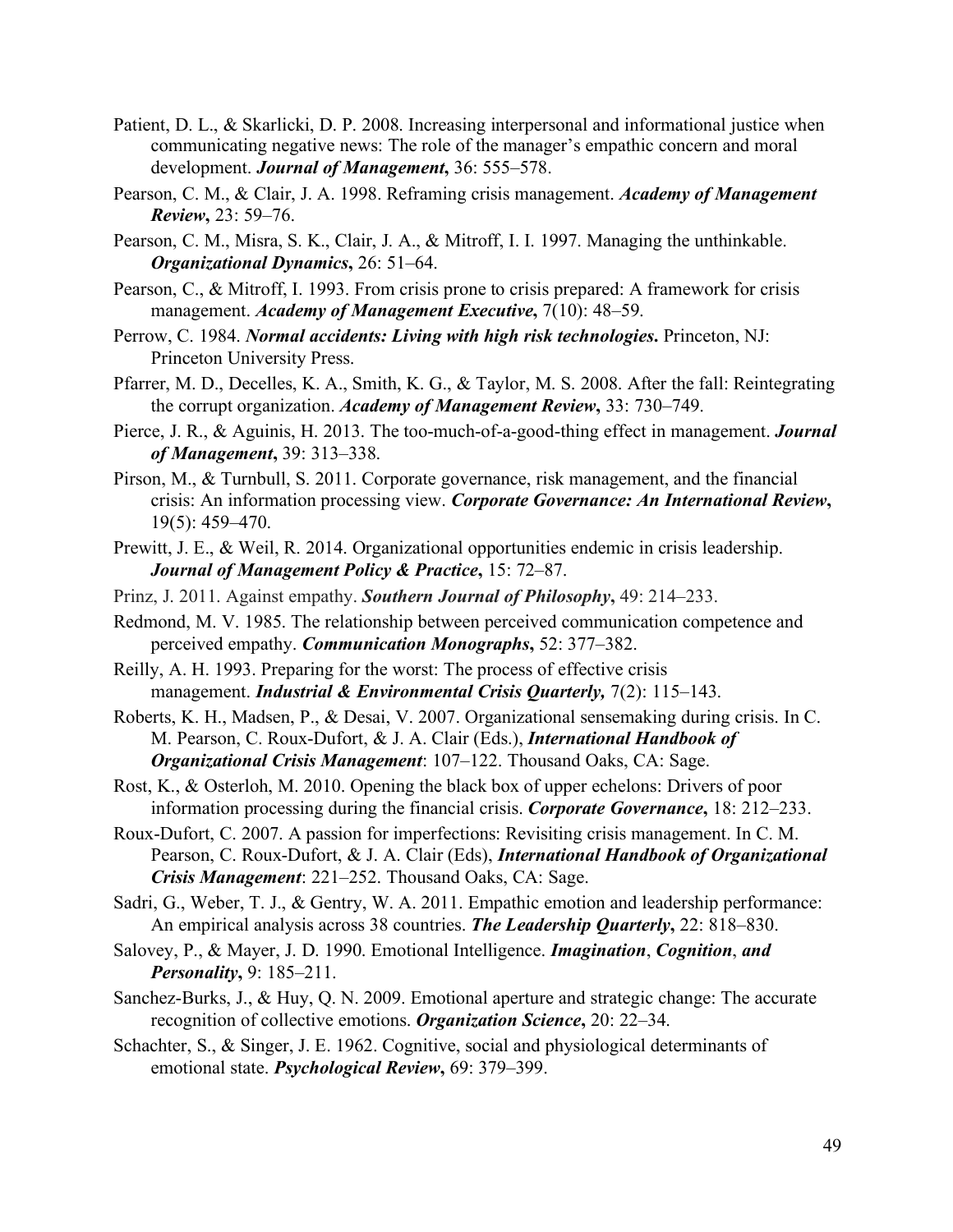- Scott, B. A., Colquitt, J. A., Paddock, E. L., & Judge, T. A. 2010. A daily investigation of the role of manager empathy on employee well-being. *Organizational Behavior and Human Decision Processes***,** 113: 127–140.
- Seeger, M. W. 2006. Best Practices in Crisis Communication: An Expert Panel Process. *Journal of Applied Communication Research***,** 34: 232–244.
- Seeger, M. W., Ulmer, R. R., Novak, J. M., & Sellnow, T. 2005. Post-crisis discourse and organizational change, failure and renewal. *Journal of Organizational Change Management***,** 18: 78–95.
- Shrivastava, P. 1993. Crisis theory/practice: Towards a sustainable future. *Organization & Environment***,** 7: 23–42.
- Shrivastava, P., & Mitroff, I. I. 1987. Strategic management of corporate crises. *Columbia Journal of World Business***,** 22: 5–11.
- Shrivastava, P., Mitroff, I. I., Miller, D., & Miclani, A. 1988. Understanding industrial crises. *Journal of Management Studies***,** 25: 285–303.
- Simon, H. A. 1947. *Administrative behavior; a study of decision-making processes in administrative organization***.** New York, NY: The Macmillan Company.
- Simonton, D. K. 1985. Intelligence and personal influence in groups: Four nonlinear models. *Psychological Review***,** 92: 532–547.
- Singer, T., & Lamm, C. 2009. The social neuroscience of empathy. *Annals of the New York Academy of Sciences***,** 1156(1): 81–96.
- Skorinko, J. L., Laurent, S., Bountress, K., Nyein, K. P., & Kuckuck, D. 2014. Effects of perspective taking on courtroom decisions. *Journal of Applied Social Psychology***,** 44: 303– 318.
- Smith, C. A., & Ellsworth, P. C. 1985. Patterns of cognitive appraisal in emotion. *Journal of personality and social psychology***,** 48: 813–838.
- Smits, S. J., & Ally, N. 2003. "Thinking the unthinkable" Leadership's role in creating behavioral readiness for crisis management. *Competitiveness Review: An International Business Journal***,** 13: 1–23.
- Starbuck, W. H., & Farjoun, M. 2005. *Organization at the limit: Lessons from the Columbia disaster***.** Malden, MA: Blackwell Publishing.
- Starbuck, W. H., Greve, A., & Hedberg, B. 1978. Responding to Crises. *Journal of Business Administration***,** 9: 111–137.
- Starbuck, W. H., & Hedberg, B. L. T. 1977. Saving an organization from a stagnating environment. In H. Thorelli (Ed.), *Strategy + Structure = Performance*: 249–258. Bloomington, IN: Indiana University Press.
- Starbuck, W., & Milliken, F. 1988. Executives' perceptual filters: what they notice and how they make sense. In D. Hambrick (Ed.), *The Executive Effect: Concepts and Methods for Studying Top Managers*: 35–65. Greenwich, CT: JAI Press.
- Staw, B., Sandelands, L. E., & Dutton, J. E. 1981. Threat-rigidity effects in organizational behavior: A multilevel analysis. *Administrative Science Quarterly***,** 26: 501–524.
- Stiff, J. B., Dillard, J. P., Somera, L., Kim, H., & Sleight, C. 1988. Empathy, communication, and prosocial behavior. *Communication Monographs***,** 55: 198–213.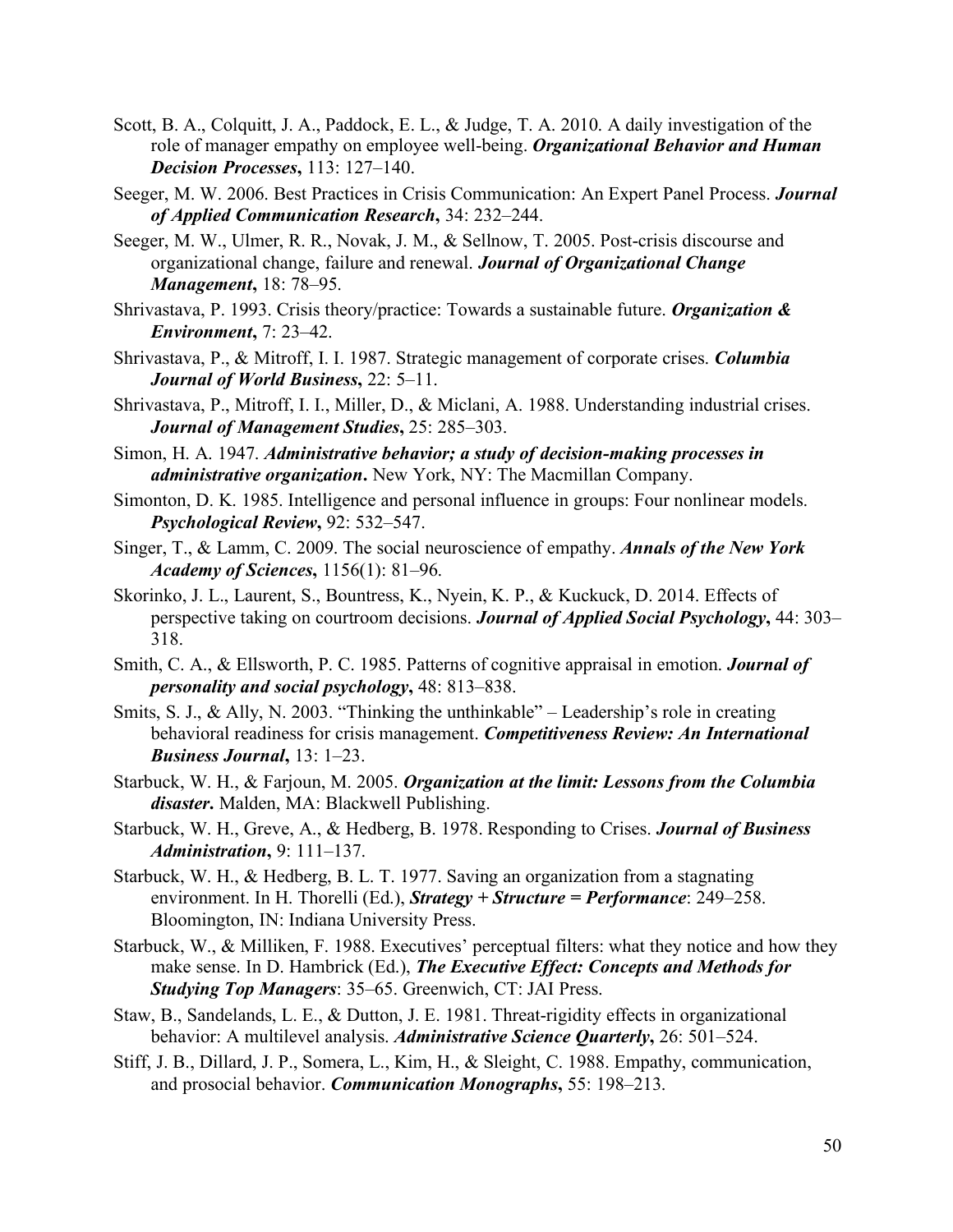- Strong, K. C., Ringer, R. C., & Taylor, S. A. 2001. THE\* rules of stakeholder satisfaction (\* Timeliness, honesty, empathy). *Journal of Business Ethics***,** 32: 219–230.
- Strongman, K. T. 1987. *The psychology of emotion* (3rd ed.). Chichester, UK: Wiley.
- Sturges, D. L. 1994. Communicating through crisis: A strategy for organizational survival. *Management Communication Quarterly***,** 7(3): 297–316.
- Sutcliffe, K. M., & Vogus, T. J. 2003. Organizing for resilience. In K. Cameron, D. JE, & Q. RE (Eds.), *Positive organizational scholarship: Foundations of a new discipline*: 94–110. San Francisco, CA: Berrett-Koehler.
- Taibbi, M. 2013. AIG CEO Robert Benmosche Compares Bonus Criticism to Lynch Mobs. *Rollingstone.com***,** September 24. https://www.rollingstone.com/politics/news/aig-ceorobert-benmosche-compares-bonus-criticism-to-lynch-mobs-20130924.
- Tausczik, Y. R., & Pennebaker, J.W. 2010. The psychological meaning of words: LIWC and computerized text analysis methods. *Journal of Language and Social Psychology***,** 29: 24– 54.
- Tversky, A., Sattath, S., & Slovic, P. 1988. Contingent weighting in judgment and choice. *Psychological Review***,** 95: 371–384.
- Unger, H. 1999. Discrimination lawsuit: Coca-Cola accused of company wide patterns. *Atlanta Journal Constitution***,** April 24: H1.
- Van Dyne, L., Ang, S., & Botero, I. C. 2003. Conceptualizing employee silence and employee voice as multidimensional constructs. *Journal of Management Studies***,** 40: 1359–1392.
- Vaughan, D. 1990. Autonomy, interdependence, and social control: NASA and the space shuttle Challenger. *Administrative Science Quarterly***,** 35: 225–257.
- Vuori, T. O., & Huy, Q. N. 2016. Distributed attention and shared emotions in the innovation process: How Nokia lost the smartphone battle. *Administrative Science Quarterly***,** 61: 9– 51.
- Walt, V. 2018. Volkswagen races to put 'Dieselgate' in the rear view. *Fortune.com,* http://fortune.com/

longform/volkswagen-dieselgate-electric-fix/, accessed September 10, 2018.

- Webb, E. 1994. Trust and Crisis. In R. Kramer & T. Tyler (Eds.), *Trust in Organizations*: 288– 301. Newbury Park, CA: Sage.
- Weick, K. 1988. Enacted sensemaking in crisis situations. *Journal of Management Studies***,** 25: 305–317.
- Weick, K. 1990. The vulnerable system: An analysis of the Tenerife air disaster. *Journal of Management***,** 16: 571–593.
- Weick, K. 1993. The collapse of sensemaking in organizations: The Mann Gulch disaster. *Administrative Science Quarterly***,** 38: 628–652.
- Wooten, L. 2007. Leadership in a crisis situation: An opportunity for framing to learn. *Human Factor***,** 2: 76–80.
- Wooten, L. P., & James, E. H. 2008. Linking crisis management and leadership competencies: The role of human resource development. *Advances in Developing Human Resources***,** 10: 352–379.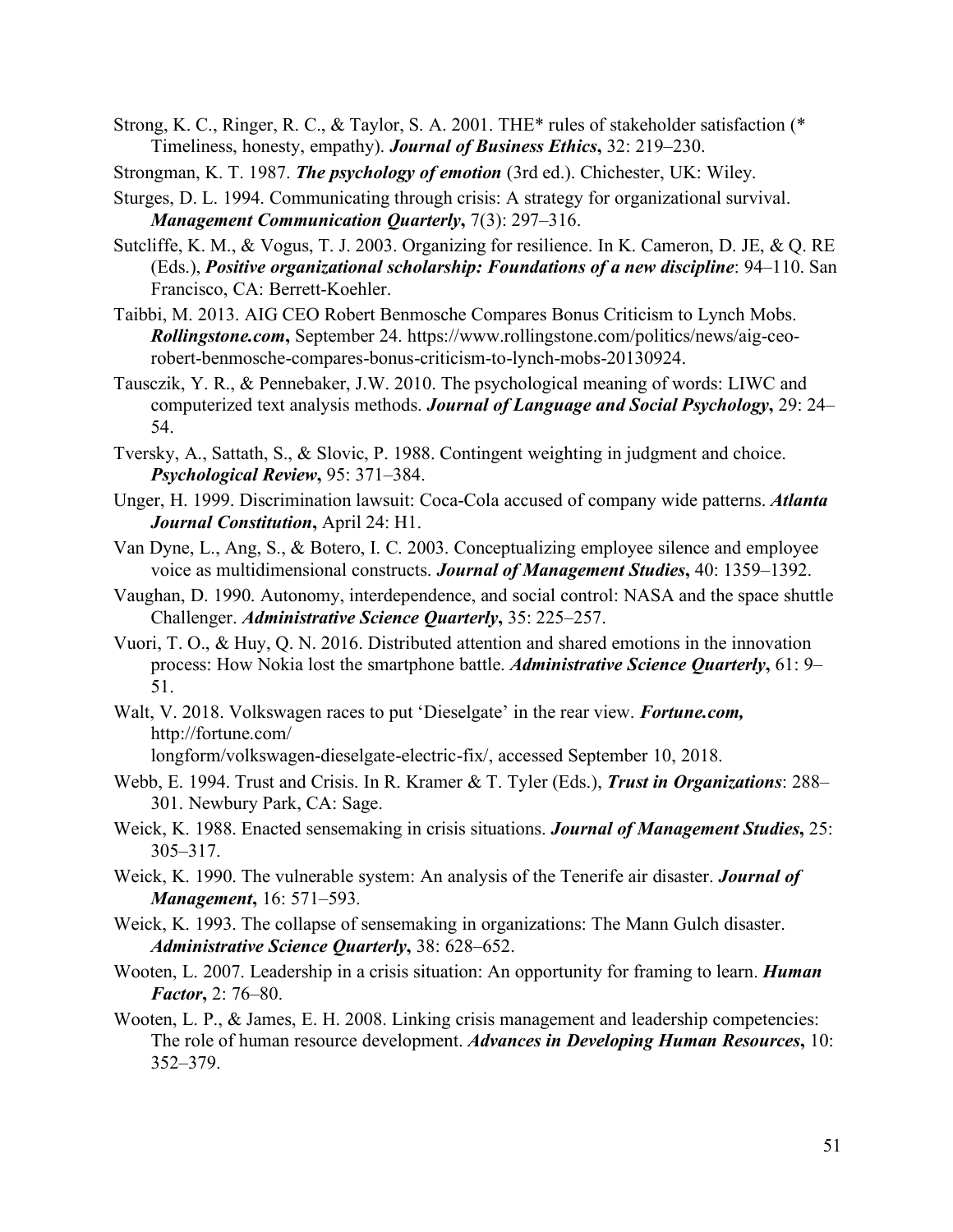- Wowak, A. J., Mannor, M. J., & Wowak, K. D. 2015. Throwing caution to the wind: The effect of CEO stock option pay on the incidence of product safety problems. *Strategic Management Journal***,** 36: 1082–1092.
- Yukl, G. 1998. *Leadership in organizations* (4th ed.). Upper Saddle River, NJ: Prentice Hall.
- Zaccaro, S. J. 2012. Individual differences and leadership: Contributions to a third tipping point. *The Leadership Quarterly***,** 23: 718–728.

Zaki, J. 2014. Empathy: A motivated account. *Psychological Bulletin***,** 140: 1608–1647.

Zavyalova, A., Pfarrer, M. D., Reger, R. K., & Shapiro, D. L. 2012. Managing the message: The effects of firm actions and industry spillovers on media coverage following wrongdoing. *Academy of Management Journal***,** 55: 1079–1102.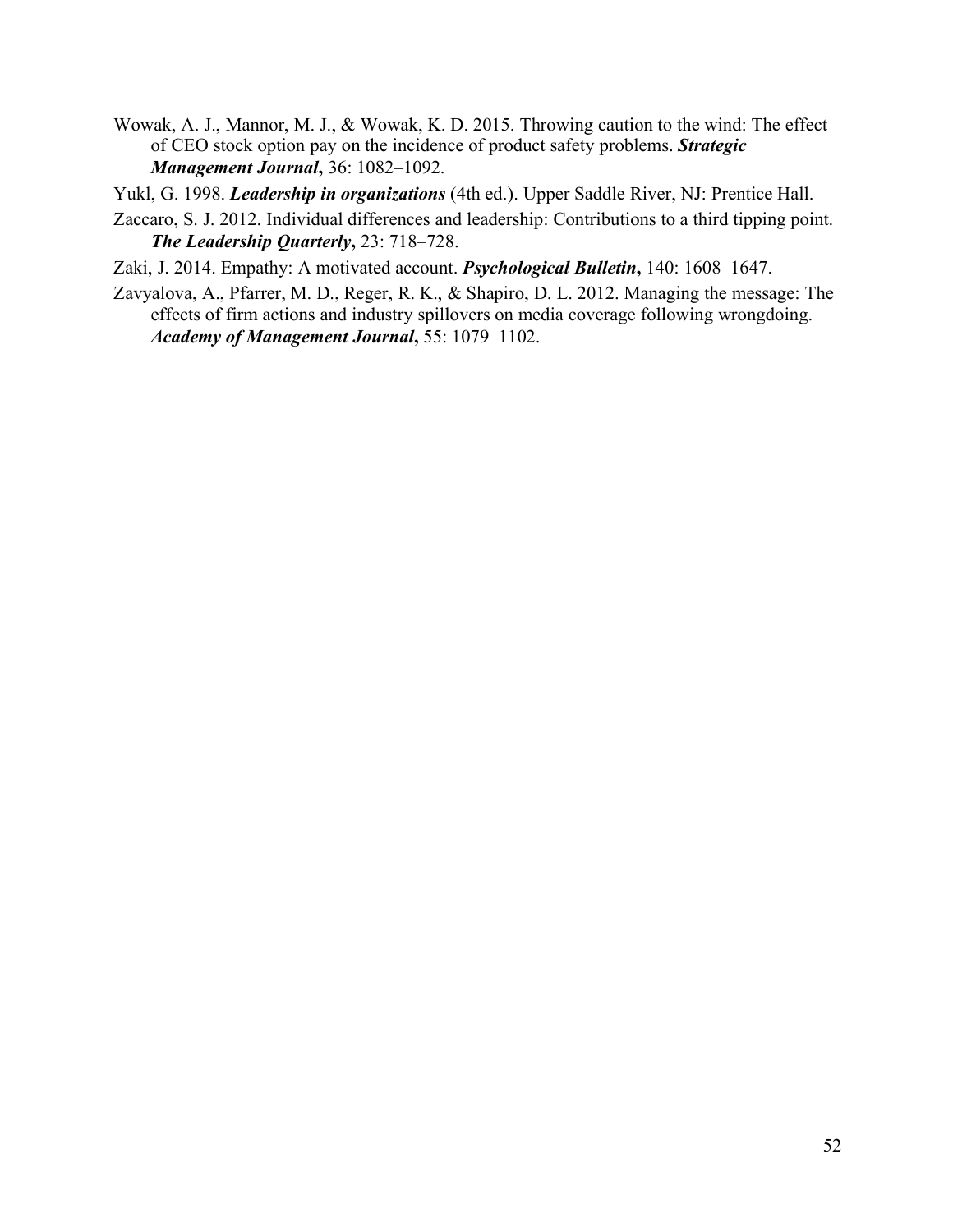# **FIGURE 1**

# **A Model of the Impact of CEOs' Empathy on the Management of Organizational Crises**



Note: Propositions 1c through 4c represent the multiplicative effects of the respective propositions 1a through 4a and 1b through 4b